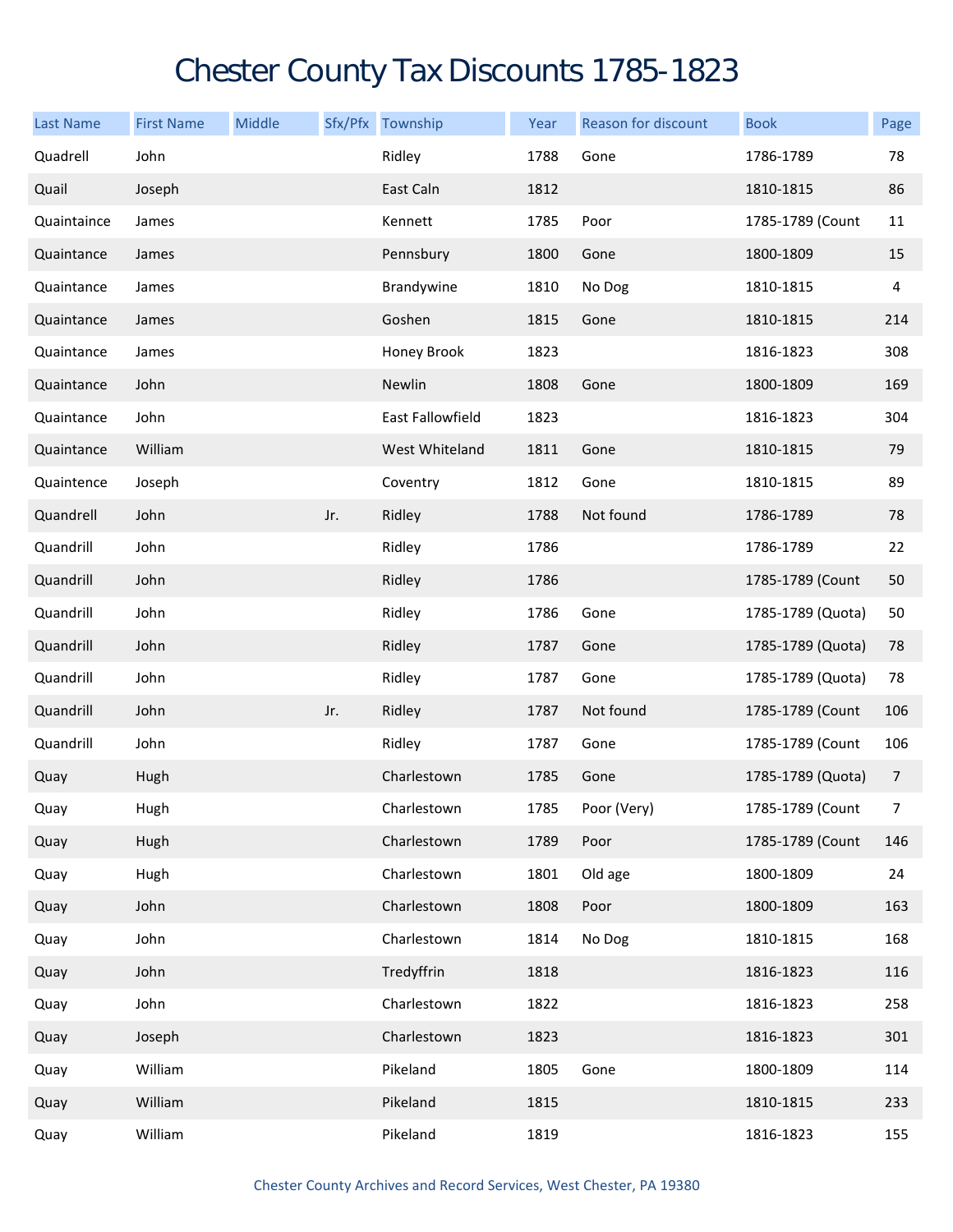| <b>Last Name</b> | <b>First Name</b> | Middle | Sfx/Pfx Township | Year | <b>Reason for discount</b> | <b>Book</b>       | Page    |
|------------------|-------------------|--------|------------------|------|----------------------------|-------------------|---------|
| Quay             | William           |        | Pikeland         | 1822 |                            | 1816-1823         | 282     |
| Quea             | Hugh              |        | Charlestown      | 1789 | Poor                       | 1785-1789 (Quota) | 118     |
| Queal            | Robert            |        | East Nottingham  | 1788 | Gone                       | 1785-1789 (Quota) | 102     |
| Quein            | Thomas            |        | West Caln        | 1817 |                            | 1816-1823         | 47      |
| Quial            | Robert            |        | East Nottingham  | 1788 | Gone                       | 1785-1789 (Count  | 130     |
| Quick            | John              |        | Coventry         | 1799 | Twice taxed                | 1790-1799         | 156     |
| Quicker          | John              |        | Charlestown      | 1821 |                            | 1816-1823         | 217     |
| Quigg            | James             |        | Westtown         | 1803 | Gone                       | 1800-1809         | 78      |
| Quigg            | John              |        | Londonderry      | 1789 | Poor                       | 1785-1789 (Quota) | 125     |
| Quigg            | John              |        | Londonderry      | 1789 | Poor                       | 1785-1789 (Count  | 153     |
| Quigg            | William           |        | East Bradford    | 1818 |                            | 1816-1823         | 85      |
| Quigley          | John              |        | Kennett          | 1791 | Poor                       | 1790-1799         | 26      |
| Quigley          | John              |        | London Grove     | 1802 | Gone                       | 1800-1809         | 47      |
| Quigley          | John              |        | East Nottingham  | 1812 | Gone                       | 1810-1815         | 104     |
| Quigley          | Thomas            |        | Lower Darby      | 1785 | Gone                       | 1785-1789 (Count  | $\bf 8$ |
| Quigley          | Thomas            |        | Sadsbury         | 1809 | Poor                       | 1800-1809         | 195     |
| Quigly           | John              |        | East Nottingham  | 1820 |                            | 1816-1823         | 191     |
| Quigly           | John              |        | London Grove     | 1820 |                            | 1816-1823         | 183     |
| Quigly           | Robert            |        | Sadsbury         | 1822 |                            | 1816-1823         | 284     |
| Quigly           | Thomas            |        | London Grove     | 1793 | Married                    | 1790-1799         | 65      |
| Quigly           | Thomas            |        | Sadsbury         | 1801 | Poor                       | 1800-1809         | 35      |
| Quigly           | Thomas            |        | Sadsbury         | 1814 | Gone                       | 1810-1815         | 192     |
| Quigly           | Thomas            |        | Sadsbury         | 1820 |                            | 1816-1823         | 199     |
| Quigly           | Thomas            |        | Sadsbury         | 1821 |                            | 1816-1823         | 242     |
| Quigly           | Thomas            |        | Sadsbury         | 1822 |                            | 1816-1823         | 284     |
| Quin             | Charles           |        | Middletown       | 1786 | Not found                  | 1785-1789 (Count  | 42      |
| Quin             | Charles           |        | Middletown       | 1787 | Not to be found            | 1786-1789         | 14      |
| Quin             | Thomas            |        | West Caln        | 1817 |                            | 1816-1823         | 47      |
| Quin             | Thomas            |        | West Caln        | 1821 |                            | 1816-1823         | 215     |
| Quinn            | Charles           |        | Middletown       | 1786 | Poor                       | 1785-1789 (Quota) | 42      |
| Quinn            | Daniel            |        | New Garden       | 1789 |                            | 1785-1789 (Count  | 156     |
| Quinn            | Daniel            |        | New Garden       | 1789 |                            | 1785-1789 (Quota) | 128     |
| Quinn            | Daniel            |        | New Garden       | 1790 | Gone                       | 1790-1799         | 11      |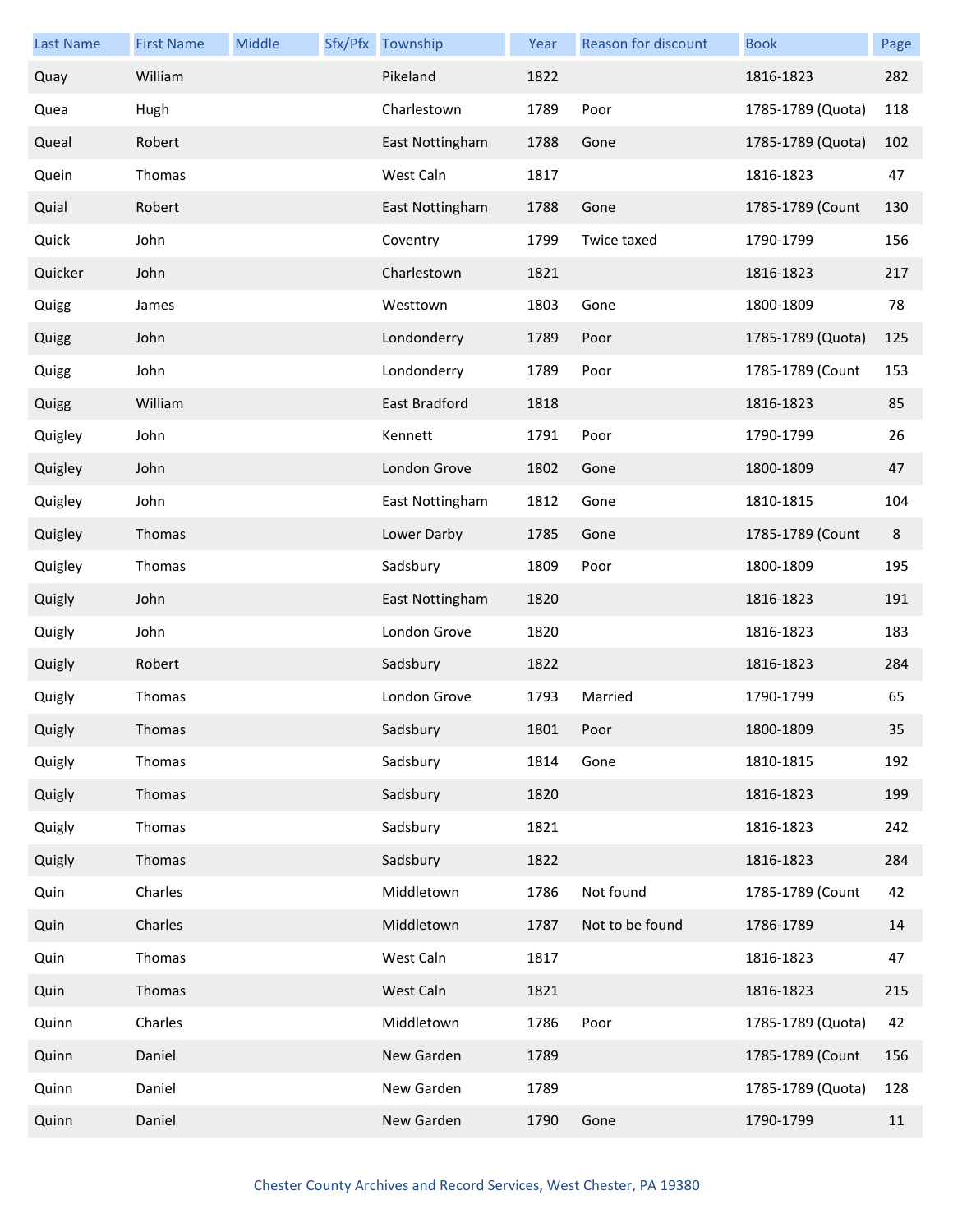| <b>Last Name</b> | <b>First Name</b> | <b>Middle</b> |      | Sfx/Pfx Township     | Year | Reason for discount  | <b>Book</b>       | Page           |
|------------------|-------------------|---------------|------|----------------------|------|----------------------|-------------------|----------------|
| Quinn            | John              |               |      | Charlestown          | 1790 | Gone                 | 1790-1799         | 3              |
| Quinn            | John              |               |      | Charlestown          | 1791 | Gone                 | 1790-1799         | 23             |
| Quinn            | John              |               |      | West Bradford        | 1796 | Gone                 | 1790-1799         | 96             |
| Quinn            | Patrick           |               |      | East Fallowfield     | 1802 | Gone                 | 1800-1809         | 45             |
| Quinter          | Jacob             |               |      | Coventry             | 1795 | Gone                 | 1790-1799         | 80             |
| Rabb             | John              |               |      | Honey Brook          | 1812 | Gone                 | 1810-1815         | 94             |
| Rach             | Martin            |               |      | Sadsbury             | 1812 | Gone                 | 1810-1815         | 112            |
| Radcliff         | John              |               |      | East Whiteland       | 1820 |                      | 1816-1823         | 206            |
| Radcliff         | William           |               |      | East Whiteland       | 1818 |                      | 1816-1823         | 122            |
| Rafferdy         | John              |               |      | Vincent              | 1823 |                      | 1816-1823         | 331            |
| Raffield         | John              |               |      | Goshen               | 1796 | Gone                 | 1790-1799         | 100            |
| Rafsnider        | Jacob             |               |      | Vincent              | 1819 |                      | 1816-1823         | 161            |
| Raifsnyder       | Andrew            |               |      | Coventry             | 1814 | Gone                 | 1810-1815         | 169            |
| Rakin            | George            |               |      | Coventry             | 1815 | <b>Unseated land</b> | 1810-1815         | 210            |
| Ralfsnider       | Andrew            |               |      | <b>West Nantmeal</b> | 1786 | Poor                 | 1785-1789 (Count  | 73             |
| Ralfsnider       | Andrew            |               |      | East Nantmeal        | 1787 | Gone                 | 1785-1789 (Count  | 100            |
| Ralfsnider       | Andrew            |               |      | East Nantmeal        | 1815 | Gone                 | 1810-1815         | 227            |
| Ralfsnider       | Jacob             |               |      | Coventry             | 1817 |                      | 1816-1823         | 49             |
| Ralph            | Thomas            |               |      | East Bradford        | 1803 | Gone                 | 1800-1809         | 61             |
| Ralph            | Thomas            |               |      | Pennsbury            | 1806 | Freeman              | 1800-1809         | 134            |
| Ralph            | Thomas            |               |      | Pennsbury            | 1807 | Overcharged          | 1800-1809         | 154            |
| Ralph            | Thomas            |               |      | Pennsbury            | 1809 | Gone                 | 1800-1809         | 194            |
| Ralph            | William           |               |      | Birmingham           | 1785 | Poor                 | 1785-1789 (Count  | $\overline{2}$ |
| Ralph            | William           |               |      | Pennsbury            | 1805 | Gone                 | 1800-1809         | 114            |
| Ralph            | William           |               |      | Thornbury            | 1808 |                      | 1800-1809         | 175            |
| Ralphsnider      | Andrew            |               |      | East Nantmeal        | 1787 | Gone                 | 1785-1789 (Quota) | 72             |
| Ralphsnider      | Philip            |               |      | Vincent              | 1819 |                      | 1816-1823         | 161            |
| Ralphsnider      | Philip            |               |      | Vincent              | 1822 |                      | 1816-1823         | 288            |
| Ralston          | James             |               |      | Vincent              | 1811 | Paid elsewhere       | 1810-1815         | 76             |
| Ralston          | James             |               |      | Tredyffrin           | 1820 |                      | 1816-1823         | 201            |
| Ralston          | James             |               |      | Westtown             | 1820 |                      | 1816-1823         | 205            |
| Ralston          | John              |               | Esq. | Vincent              | 1793 | Overrated            | 1790-1799         | 74             |
| Ralston          | John              |               |      | Sadsbury             | 1799 | Poor                 | 1790-1799         | 168            |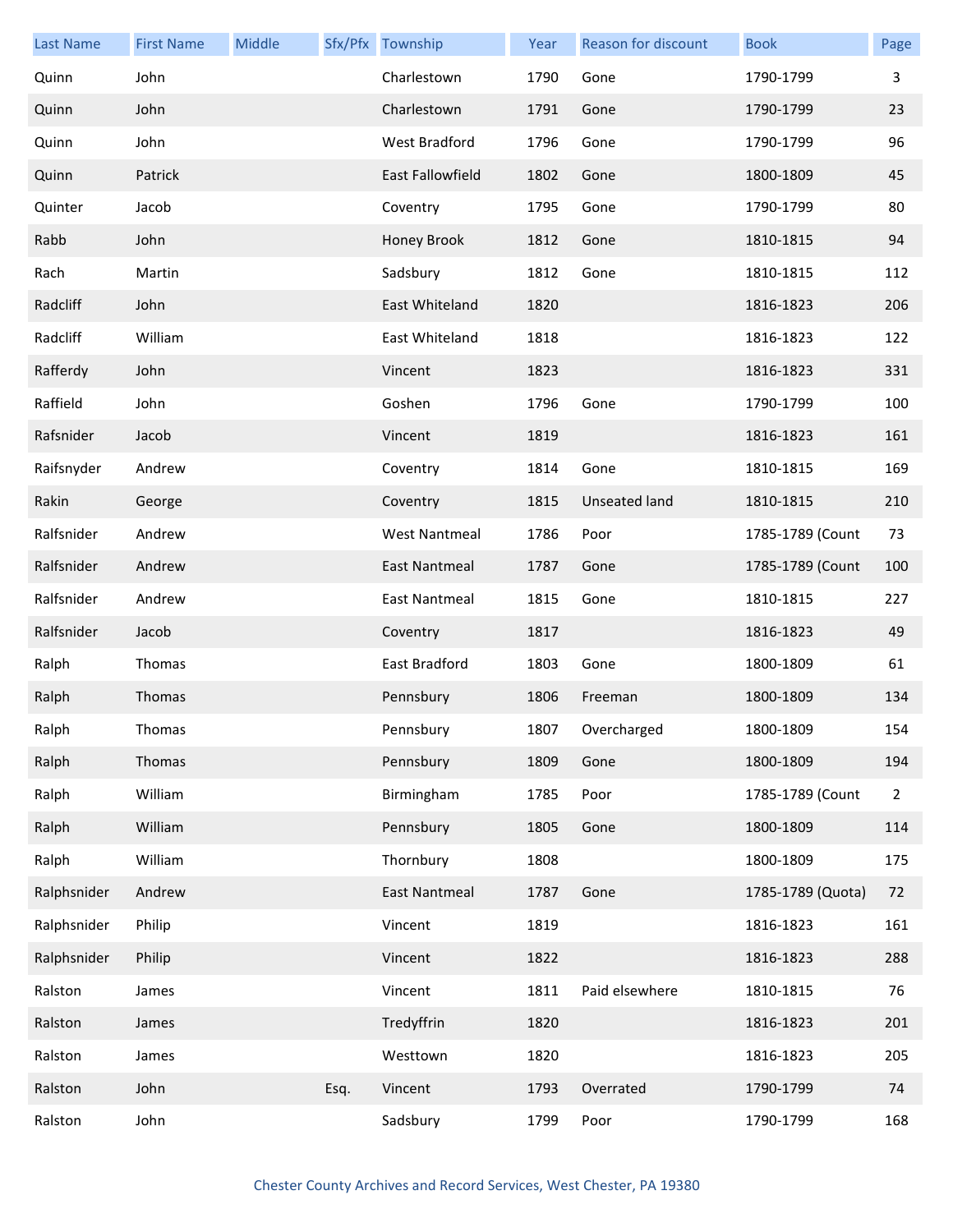| <b>Last Name</b> | <b>First Name</b> | Middle |      | Sfx/Pfx Township | Year | Reason for discount | <b>Book</b>      | Page |
|------------------|-------------------|--------|------|------------------|------|---------------------|------------------|------|
| Ralston          | John              |        |      | Brandywine       | 1804 | Gone                | 1800-1809        | 82   |
| Ralston          | John              |        |      | Vincent          | 1812 | One Dog             | 1810-1815        | 116  |
| Ralston          | John              |        | Esq. | Vincent          | 1822 |                     | 1816-1823        | 288  |
| Ralston          | Joseph            |        |      | Lower Oxford     | 1818 |                     | 1816-1823        | 111  |
| Ralston          | Joseph            |        |      | Lower Oxford     | 1821 |                     | 1816-1823        | 237  |
| Ralston          | Robert            |        |      | Vincent          | 1815 | Overcharged         | 1810-1815        | 237  |
| Ralston          | William           |        |      | Westtown         | 1821 |                     | 1816-1823        | 248  |
| Ralston          | William           |        |      | West Fallowfield | 1822 |                     | 1816-1823        | 262  |
| Ramage           | Abner             |        |      | Radnor           | 1785 | Gone                | 1785-1789 (Count | 22   |
| Rambo            | Abner             |        |      | Willistown       | 1822 |                     | 1816-1823        | 289  |
| Rambo            | Abner             |        |      | Willistown       | 1823 |                     | 1816-1823        | 332  |
| Rambo            | Amos              |        |      | Easttown         | 1802 | Gone                | 1800-1809        | 44   |
| Rambo            | Amos              |        |      | Willistown       | 1821 |                     | 1816-1823        | 247  |
| Rambo            | <b>B.</b>         |        |      | Tredyffrin       | 1813 | Gone                | 1810-1815        | 154  |
| Rambo            | Benjamin          |        |      | West Whiteland   | 1810 | Gone                | 1810-1815        | 39   |
| Rambo            | Benjamin          |        |      | East Whiteland   | 1814 | Dead                | 1810-1815        | 199  |
| Rambo            | Charles           |        |      | Tredyffrin       | 1819 |                     | 1816-1823        | 158  |
| Rambo            | Ezekiel           |        |      | Honey Brook      | 1811 | Insolvent           | 1810-1815        | 54   |
| Rambo            | Ezekiel           |        |      | Honey Brook      | 1811 | Gone                | 1810-1815        | 54   |
| Rambo            | Ezekiel           |        |      | Honey Brook      | 1811 | Insolvent           | 1810-1815        | 54   |
| Rambo            | Ezekiel           |        |      | West Caln        | 1812 | Gone                | 1810-1815        | 87   |
| Rambo            | Ezekiel           |        |      | West Marlborough | 1819 |                     | 1816-1823        | 145  |
| Rambo            | Ezekiel           |        |      | Sadsbury         | 1823 |                     | 1816-1823        | 327  |
| Rambo            | Joseph            |        |      | Sadsbury         | 1814 | Gone                | 1810-1815        | 192  |
| Rambo            | Joseph            |        |      | Sadsbury         | 1816 |                     | 1816-1823        | 31   |
| Rambo            | Joseph            |        |      | Sadsbury         | 1817 | Unseated land       | 1816-1823        | 72   |
| Rambo            | Matthias          |        |      | East Whiteland   | 1811 | Gone                | 1810-1815        | 78   |
| Rambo            | Nathan            |        |      | West Caln        | 1808 |                     | 1800-1809        | 162  |
| Rambo            | Peter             |        |      | Sadsbury         | 1819 |                     | 1816-1823        | 157  |
| Rambo            | Peter             |        |      | Tredyffrin       | 1820 | Unseated land       | 1816-1823        | 201  |
| Rambo            | Rees              |        |      | Tredyffrin       | 1812 | Gone                | 1810-1815        | 114  |
| Rambo            | Robert            |        |      | London Britain   | 1817 |                     | 1816-1823        | 58   |
| Rambo            | Robert            |        |      | New London       | 1823 |                     | 1816-1823        | 316  |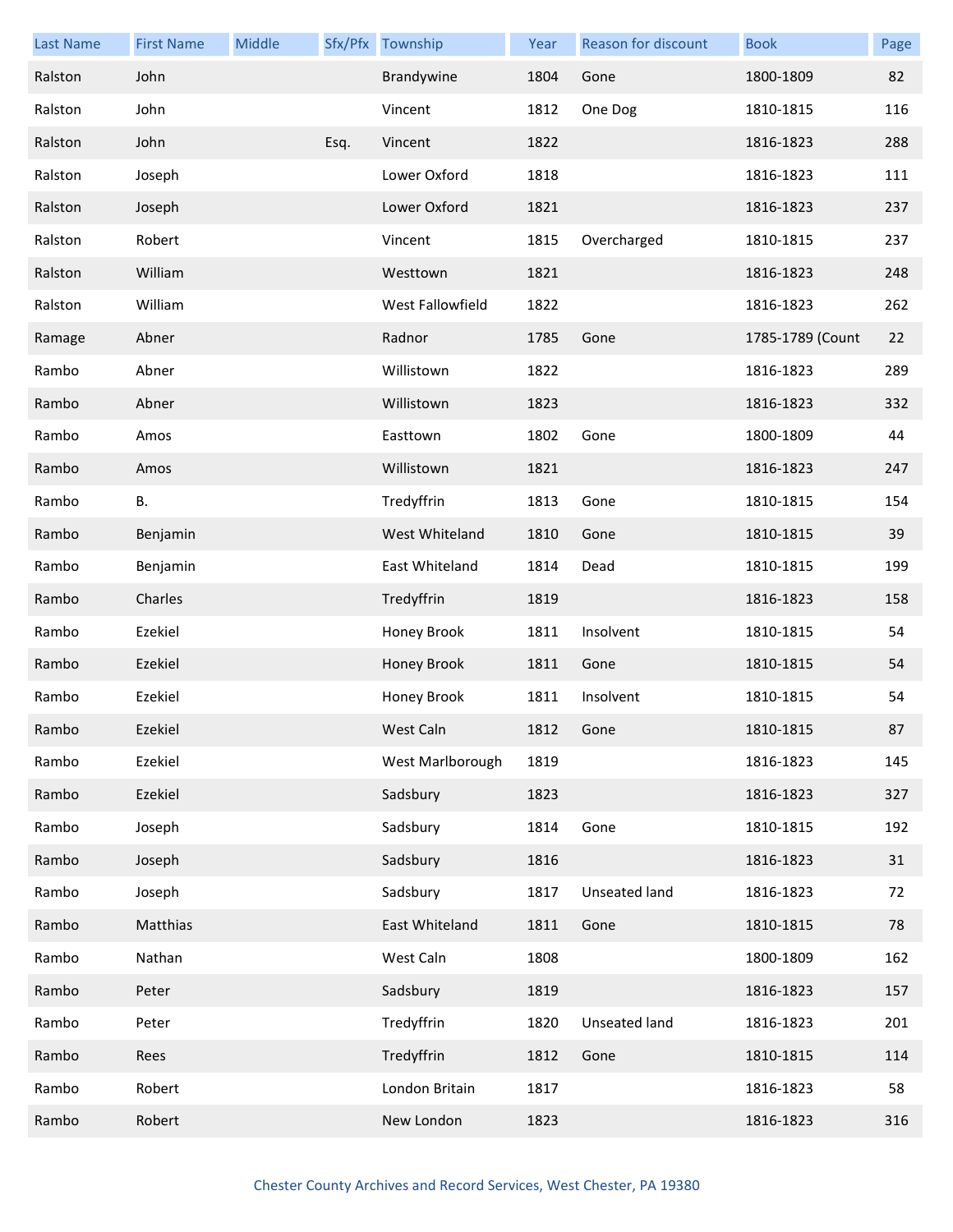| <b>Last Name</b> | <b>First Name</b> | Middle | Sfx/Pfx Township | Year | Reason for discount    | <b>Book</b>       | Page |
|------------------|-------------------|--------|------------------|------|------------------------|-------------------|------|
| Rambo            | Tyson             |        | Tredyffrin       | 1820 |                        | 1816-1823         | 201  |
| Ramsay           | Benjamin          |        | West Caln        | 1805 | Gone                   | 1800-1809         | 102  |
| Ramsay           | Hugh              |        | East Nottingham  | 1823 |                        | 1816-1823         | 318  |
| Ramsay           | Jacob             |        | Tredyffrin       | 1820 | Unseated land          | 1816-1823         | 201  |
| Ramsay           | Jacob             |        | Tredyffrin       | 1823 | Error                  | 1816-1823         | 334  |
| Ramsay           | Joseph            |        | Charlestown      | 1815 |                        | 1810-1815         | 209  |
| Ramsay           | Samuel            |        | East Nottingham  | 1805 | Gone                   | 1800-1809         | 111  |
| Ramsay           | Thomas            |        | East Nottingham  | 1822 |                        | 1816-1823         | 275  |
| Ramsay           | Thompson          |        | West Nottingham  | 1822 |                        | 1816-1823         | 276  |
| Ramsay           | Thomson           |        | Lower Oxford     | 1818 |                        | 1816-1823         | 111  |
| Ramsey           | Archibald         |        | Radnor           | 1787 |                        | 1785-1789 (Count  | 106  |
| Ramsey           | Archibald         |        | Radnor           | 1787 | Gone                   | 1785-1789 (Quota) | 78   |
| Ramsey           | Archibald         |        | Radnor           | 1788 |                        | 1786-1789         | 78   |
| Ramsey           | Benjamin          |        | West Whiteland   | 1792 | Gone                   | 1790-1799         | 57   |
| Ramsey           | Charles           |        | Goshen           | 1785 | Poor                   | 1785-1789 (Quota) | 10   |
| Ramsey           | Charles           |        | Goshen           | 1786 | Poor                   | 1785-1789 (Count  | 38   |
| Ramsey           | Charles           |        | Goshen           | 1786 | Poor                   | 1786-1789         | 10   |
| Ramsey           | Charles           |        | Goshen           | 1786 | No such man            | 1785-1789 (Count  | 66   |
| Ramsey           | Charles           |        | Goshen           | 1786 | Poor                   | 1785-1789 (Quota) | 38   |
| Ramsey           | Charles           |        | Goshen           | 1787 | Not such man           | 1786-1789         | 66   |
| Ramsey           | Charles           |        | Goshen           | 1787 | No such man            | 1786-1789         | 38   |
| Ramsey           | Charles           |        | Goshen           | 1793 | Gone                   | 1790-1799         | 63   |
| Ramsey           | Charles           |        | Tredyffrin       | 1796 | Poor                   | 1790-1799         | 109  |
| Ramsey           | Hugh              |        | East Nottingham  | 1819 | No Dog                 | 1816-1823         | 149  |
| Ramsey           | Jacob             |        | Radnor           | 1787 | Under age              | 1785-1789 (Quota) | 78   |
| Ramsey           | Jacob             |        | West Whiteland   | 1801 | Stock                  | 1800-1809         | 39   |
| Ramsey           | Jacob             |        | West Whiteland   | 1802 | Error                  | 1800-1809         | 59   |
| Ramsey           | James             |        | Honey Brook      | 1798 | Dead                   | 1790-1799         | 139  |
| Ramsey           | Joseph            |        | East Whiteland   | 1790 | Gone                   | 1790-1799         | 18   |
| Ramsey           | Robert            |        | East Nottingham  | 1811 | Gone                   | 1810-1815         | 66   |
| Ramsey           | Robert            |        | East Nottingham  | 1821 |                        | 1816-1823         | 233  |
| Ramsey           | Samuel            |        | East Whiteland   | 1790 | Gone                   | 1790-1799         | 18   |
| Ramsey           | Samuel            |        | Easttown         | 1801 | Paid in East Whiteland | 1800-1809         | 24   |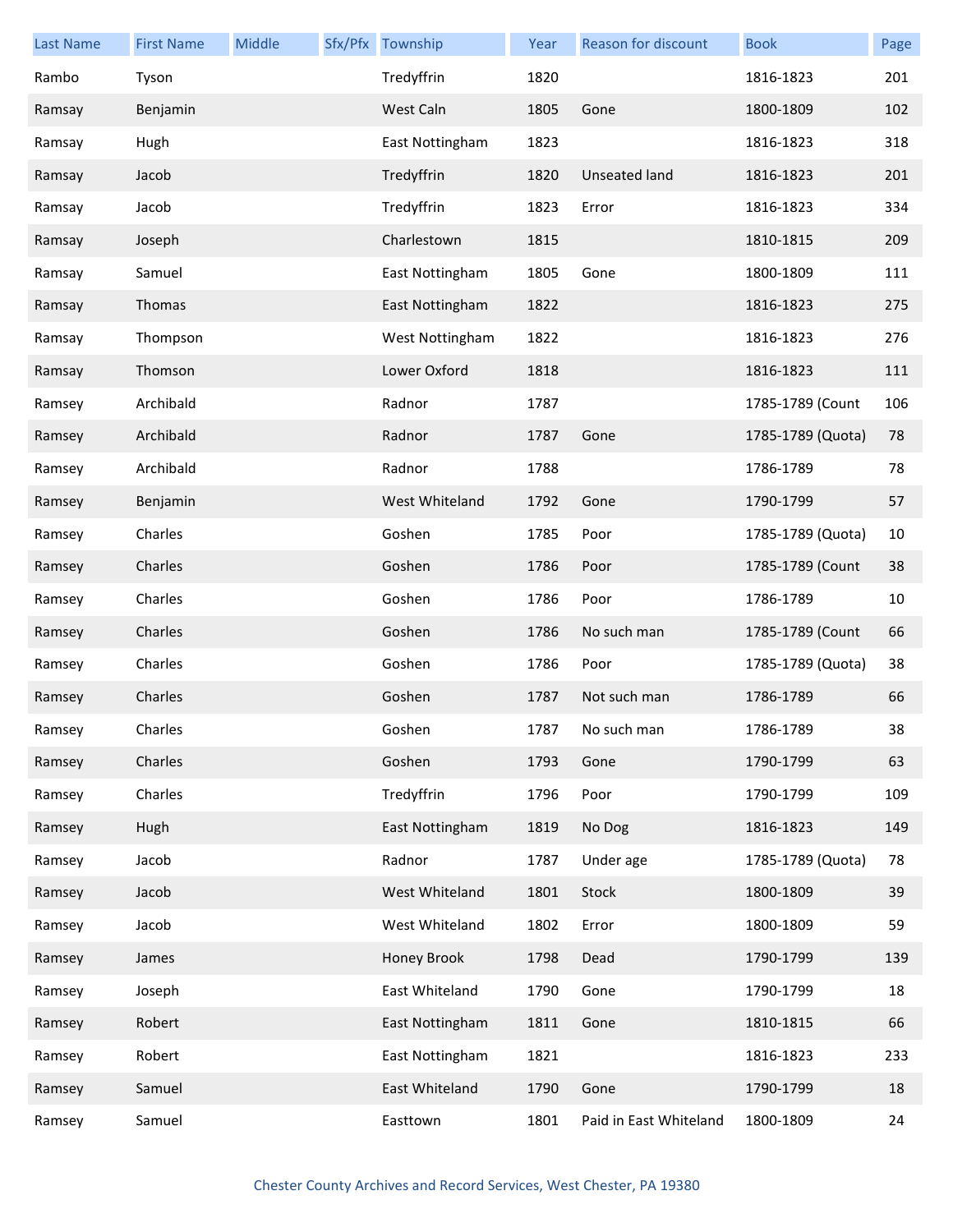| <b>Last Name</b> | <b>First Name</b> | Middle | Sfx/Pfx Township        | Year | Reason for discount    | <b>Book</b>       | Page |
|------------------|-------------------|--------|-------------------------|------|------------------------|-------------------|------|
| Ramsey           | William           |        | East Nottingham         | 1813 | Paid in West Nottingha | 1810-1815         | 144  |
| Ramspot          | Frederick         | Η.     | Westtown                | 1812 | Ran away               | 1810-1815         | 118  |
| Ramstone         | Henry             |        | East Nantmeal           | 1785 | Under age              | 1785-1789 (Count  | 17   |
| Ramsy            | William           |        | East Whiteland          | 1818 |                        | 1816-1823         | 122  |
| Randal           | (Widow)           |        | West Nottingham         | 1814 | Twice taxed            | 1810-1815         | 185  |
| Randal           | Israel            |        | Charlestown             | 1791 | Gone                   | 1790-1799         | 23   |
| Randall          | (Widow)           |        | West Nottingham         | 1815 |                        | 1810-1815         | 226  |
| Randals          | Benjamin          |        | East Whiteland          | 1811 | Gone                   | 1810-1815         | 78   |
| Randals          | Benjamin          |        | East Whiteland          | 1811 | Gone                   | 1810-1815         | 78   |
| Randals          | Eli               |        | <b>West Nantmeal</b>    | 1821 |                        | 1816-1823         | 236  |
| Randle           | Abram             |        | Charlestown             | 1790 | Poor                   | 1790-1799         | 3    |
| Randle           | Israel            |        | Charlestown             | 1792 | Gone                   | 1790-1799         | 42   |
| Randle           | Levi              |        | Charlestown             | 1789 | Gone                   | 1785-1789 (Quota) | 118  |
| Randle           | Levi              |        | Charlestown             | 1789 | Gone                   | 1785-1789 (Count  | 146  |
| Randleson        | Thomas            |        | <b>Upper Oxford</b>     | 1817 |                        | 1816-1823         | 68   |
| Ranferson        | Amos              |        | Coventry                | 1819 |                        | 1816-1823         | 133  |
| Ranken           | Robert            |        | <b>Upper Chichester</b> | 1785 | Gone to Virginia       | 1785-1789 (Quota) | 5    |
| Ranken           | Robert            |        | <b>Upper Chichester</b> | 1786 | Gone                   | 1785-1789 (Count  | 33   |
| Ranken           | Robert            |        | <b>Upper Chichester</b> | 1786 | Gone                   | 1785-1789 (Quota) | 33   |
| Rankin           | Henry             |        | East Fallowfield        | 1796 | Gone                   | 1790-1799         | 118  |
| Rankin           | John              |        | Goshen                  | 1790 | Overrated              | 1790-1799         | 5.   |
| Rankin           | Robert            |        | <b>Upper Chichester</b> | 1786 | Gone off               | 1786-1789         | 5    |
| Rankin           | Robert            |        | Charlestown             | 1823 |                        | 1816-1823         | 301  |
| Ranspot          | Frederick         |        | Honey Brook             | 1814 | Gone                   | 1810-1815         | 174  |
| Rapp             | Barny             |        | Tredyffrin              | 1815 | No Dog                 | 1810-1815         | 235  |
| Rapp             | Philip            |        | Tredyffrin              | 1814 | Gone                   | 1810-1815         | 194  |
| Rapp             | Thomas            |        | Sadsbury                | 1822 |                        | 1816-1823         | 284  |
| Rapplee          | Lawrence          |        | East Whiteland          | 1811 | Gone                   | 1810-1815         | 78   |
| Rapto            | Laurence          |        | East Whiteland          | 1809 | Gone                   | 1800-1809         | 198  |
| Rash             | Martin            |        | Sadsbury                | 1815 | Gone                   | 1810-1815         | 232  |
| Ratcliff         | Isaiah            |        | East Whiteland          | 1817 |                        | 1816-1823         | 79   |
| Ratcliff         | John              |        | Tredyffrin              | 1815 |                        | 1810-1815         | 235  |
| Ratcliff         | John              |        | Tredyffrin              | 1817 |                        | 1816-1823         | 74   |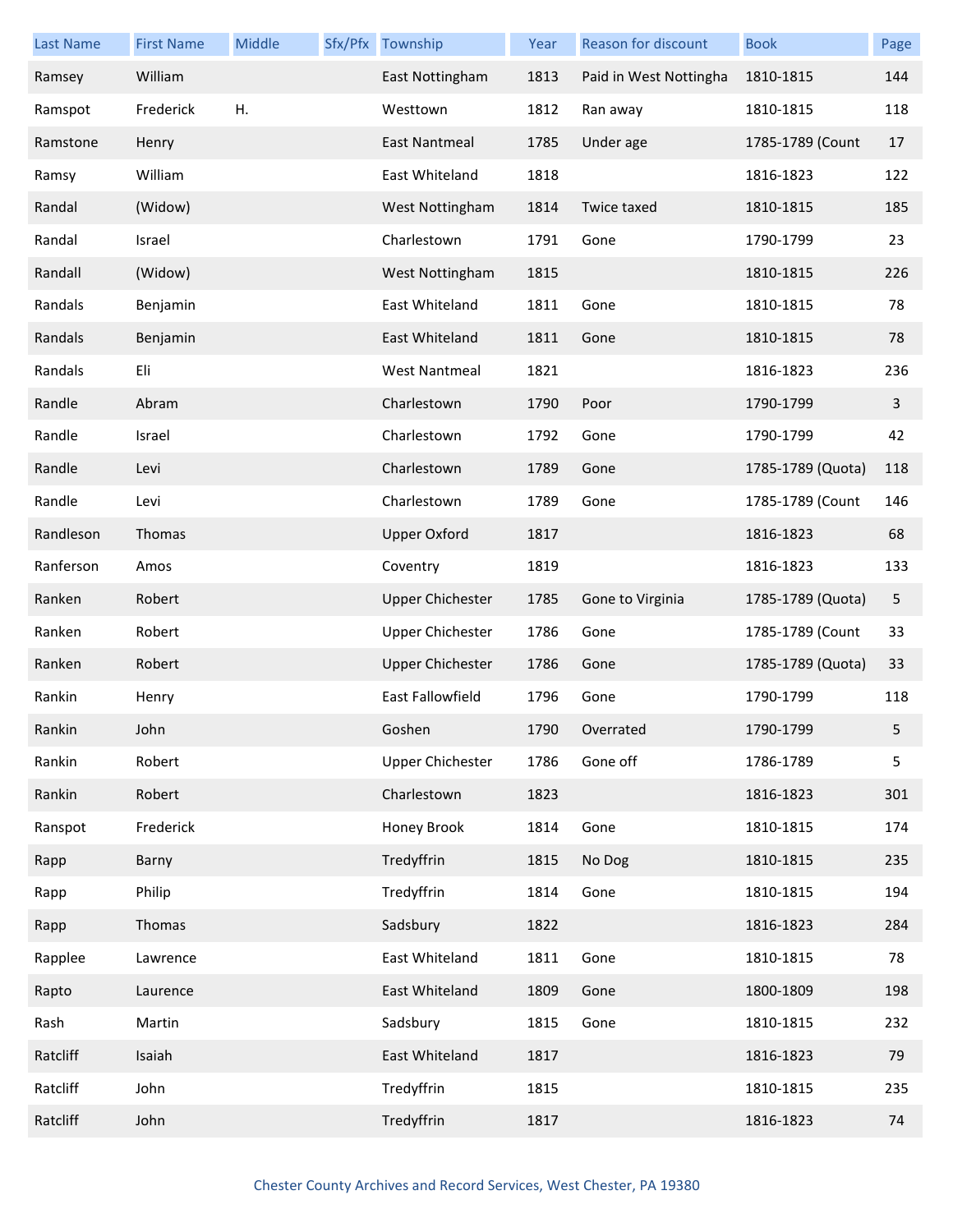| <b>Last Name</b> | <b>First Name</b> | Middle | Sfx/Pfx Township     | Year | <b>Reason for discount</b> | <b>Book</b>       | Page           |
|------------------|-------------------|--------|----------------------|------|----------------------------|-------------------|----------------|
| Ratliff          | J.                |        | Tredyffrin           | 1812 |                            | 1810-1815         | 114            |
| Ratliff          | Joseph            |        | East Whiteland       | 1816 | No Dog                     | 1816-1823         | 38             |
| Ratliff          | Thomas            |        | <b>West Nantmeal</b> | 1785 | Dead                       | 1785-1789 (Count  | 17             |
| Ratliff          | William           |        | Tredyffrin           | 1814 | Gone                       | 1810-1815         | 194            |
| Rattew           | Eli               |        | Goshen               | 1806 | Uwchlan                    | 1800-1809         | 125            |
| Rattew           | Eli               |        | Uwchlan              | 1807 | Married                    | 1800-1809         | 156            |
| Rattew           | Eli               |        | Willistown           | 1816 |                            | 1816-1823         | 36             |
| Rattew           | Peter             |        | Concord              | 1786 | Gone                       | 1786-1789         | 4              |
| Rattew           | Peter             |        | Concord              | 1786 | Gone                       | 1785-1789 (Quota) | 32             |
| Rattew           | Peter             |        | Concord              | 1786 | Gone                       | 1785-1789 (Count  | 32             |
| Rattew           | Robert            |        | Honey Brook          | 1822 |                            | 1816-1823         | 265            |
| Rattew           | William           |        | Pennsbury            | 1787 | Gone                       | 1785-1789 (Quota) | 76             |
| Rattew           | William           |        | Pennsbury            | 1787 | Gone                       | 1785-1789 (Count  | 104            |
| Rattew           | William           |        | East Bradford        | 1789 | Gone                       | 1785-1789 (Count  | 142            |
| Rattew           | William           |        | East Bradford        | 1789 | Gone                       | 1785-1789 (Quota) | 114            |
| Rattew           | William           |        | Pennsbury            | 1789 | Gone                       | 1786-1789         | 76             |
| Rattew           | William           |        | Westtown             | 1823 |                            | 1816-1823         | 333            |
| Rattue           | William           |        | East Bradford        | 1790 | Gone                       | 1790-1799         | $\mathbf{1}$   |
| Raush            | John              |        | Easttown             | 1787 | Gone                       | 1785-1789 (Quota) | 65             |
| Ravencraft       | Thomas            |        | <b>Upper Oxford</b>  | 1817 |                            | 1816-1823         | 68             |
| Rawlings         | John              |        | New Garden           | 1801 | Charged to land            | 1800-1809         | 31             |
| Ray              | George            |        | Pikeland             | 1823 |                            | 1816-1823         | 325            |
| Ray              | Hugh              |        | West Bradford        | 1802 | Gone                       | 1800-1809         | 41             |
| Ray              | James             |        | West Caln            | 1806 | Gone                       | 1800-1809         | 122            |
| Ray              | Jesse             |        | East Caln            | 1789 | Mistake                    | 1785-1789 (Quota) | 117            |
| Ray              | Jesse             |        | East Caln            | 1789 | Mistake                    | 1785-1789 (Count  | 145            |
| Ray              | Jesse             |        | East Caln            | 1790 | Gone                       | 1790-1799         | $\overline{2}$ |
| Ray              | Stephen           |        | Sadsbury             | 1809 | Gone                       | 1800-1809         | 195            |
| Ray              | Stephen           |        | West Caln            | 1810 | Twice taxed                | 1810-1815         | 6              |
| Ray              | William           |        | <b>West Nantmeal</b> | 1788 | Gone                       | 1785-1789 (Count  | 129            |
| Ray              | William           |        | Brandywine           | 1822 |                            | 1816-1823         | 255            |
| Razer            | Aaron             |        | Tredyffrin           | 1818 |                            | 1816-1823         | 116            |
| Razer            | George            |        | Pikeland             | 1796 | Gone                       | 1790-1799         | 108            |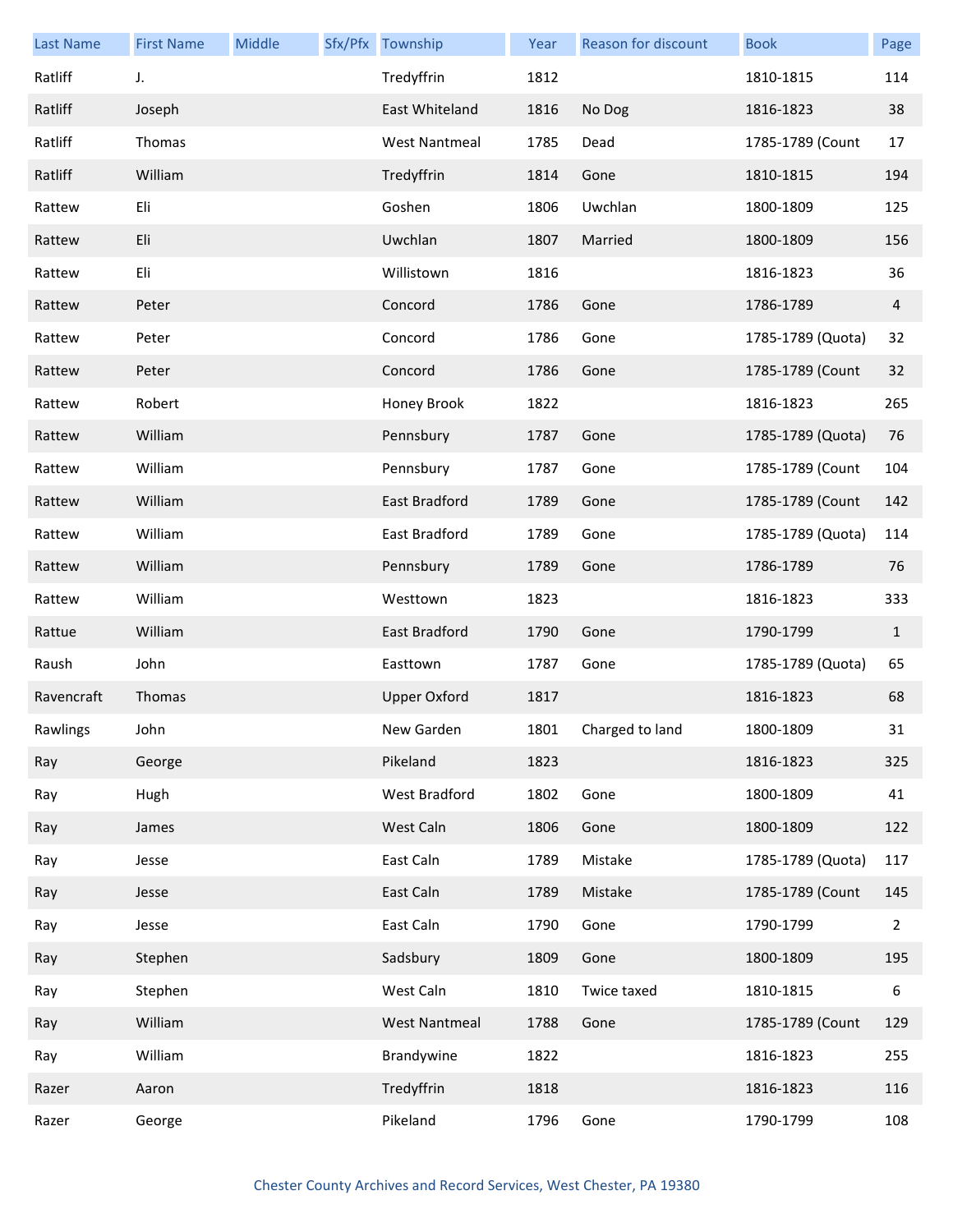| <b>Last Name</b> | <b>First Name</b> | Middle | Sfx/Pfx Township     | Year | Reason for discount | <b>Book</b>       | Page           |
|------------------|-------------------|--------|----------------------|------|---------------------|-------------------|----------------|
| Razer            | George            |        | Pikeland             | 1797 | Gone                | 1790-1799         | 127            |
| Razer            | George            |        | Honey Brook          | 1807 | Gone                | 1800-1809         | 146            |
| Razer            | Peter             |        | Tredyffrin           | 1817 |                     | 1816-1823         | 74             |
| Razor            | Aaron             |        | Tredyffrin           | 1820 |                     | 1816-1823         | 201            |
| Razor            | Abraham           |        | Coventry             | 1822 |                     | 1816-1823         | 259            |
| Razor            | George            |        | Middletown           | 1789 | Poor                | 1785-1789 (Count  | 154            |
| Razor            | George            |        | Middletown           | 1789 | Poor                | 1785-1789 (Quota) | 126            |
| Razor            | John              |        | Honey Brook          | 1804 | Gone                | 1800-1809         | 86             |
| Razor            | Michael           |        | Honey Brook          | 1804 | Gone                | 1800-1809         | 86             |
| Razor            | Michael           |        | Honey Brook          | 1805 | Gone                | 1800-1809         | 106            |
| Razor            | William           |        | Tredyffrin           | 1785 | Gone                | 1785-1789 (Count  | 25             |
| Rea              | James             |        | West Fallowfield     | 1803 | Gone                | 1800-1809         | 65             |
| Rea              | James             |        | East Nantmeal        | 1822 |                     | 1816-1823         | 277            |
| Rea              | Thomas            |        | Sadsbury             | 1823 |                     | 1816-1823         | 327            |
| Rea              | William           |        | East Nantmeal        | 1786 | Gone                | 1785-1789 (Count  | 72             |
| Rea              | William           |        | <b>West Nantmeal</b> | 1811 | Paid elsewhere      | 1810-1815         | 62             |
| Rea              | William           |        | Brandywine           | 1820 |                     | 1816-1823         | 171            |
| Rea              | William           |        | Brandywine           | 1821 |                     | 1816-1823         | 213            |
| Read             | David             |        | Radnor               | 1785 | Married             | 1785-1789 (Count  | 22             |
| Read             | David             |        | East Bradford        | 1792 | Gone                | 1790-1799         | 39             |
| Read             | James             |        | East Bradford        | 1802 | Gone to Redstone    | 1800-1809         | 41             |
| Read             | John              |        | Coventry             | 1796 | Gone                | 1790-1799         | 98             |
| Read             | John              |        | West Marlborough     | 1799 | Poor                | 1790-1799         | 162            |
| Read             | Samuel            |        | Honey Brook          | 1796 | Married             | 1790-1799         | 100            |
| Read             | William           |        | East Caln            | 1788 | Dead                | 1785-1789 (Quota) | 90             |
| Reader           | John              |        | East Whiteland       | 1813 | Gone                | 1810-1815         | 159            |
| Reader           | John              | F.     | Charlestown          | 1810 | Gone                | 1810-1815         | $\overline{7}$ |
| Reagan           | James             |        | West Nottingham      | 1807 | Poor                | 1800-1809         | 151            |
| Ream             | John              |        | Honey Brook          | 1804 | Gone                | 1800-1809         | 86             |
| Reamy            | Frederick         |        | Radnor               | 1789 | Poor                | 1785-1789 (Quota) | 140            |
| Reaves           | Richard           |        | West Caln            | 1788 | Poor                | 1785-1789 (Count  | 118            |
| Recer            | Samuel            |        | Honey Brook          | 1804 | Not found           | 1800-1809         | 86             |
| Red              | George            |        | Vincent              | 1785 | No such man         | 1785-1789 (Quota) | 25             |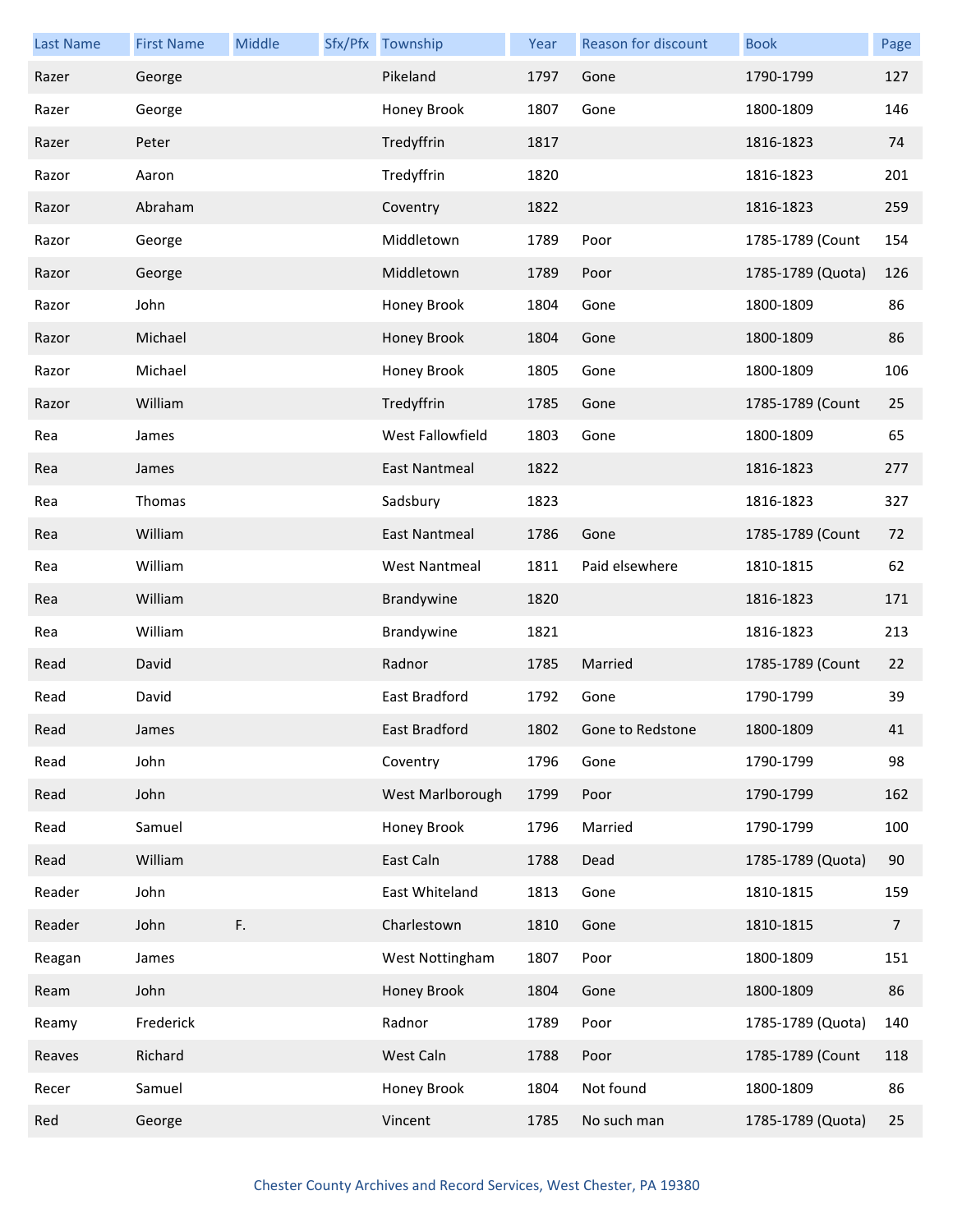| <b>Last Name</b> | <b>First Name</b> | Middle | Sfx/Pfx Township        | Year | <b>Reason for discount</b> | <b>Book</b>       | Page         |
|------------------|-------------------|--------|-------------------------|------|----------------------------|-------------------|--------------|
| Reder            | John              |        | Tredyffrin              | 1788 | Gone                       | 1785-1789 (Count  | 137          |
| Reder            | John              |        | Charlestown             | 1817 |                            | 1816-1823         | 48           |
| Redheffer        | Andrew            |        | <b>West Nantmeal</b>    | 1815 | Gone                       | 1810-1815         | 228          |
| Redheifer        | Conrad            |        | Charlestown             | 1792 | Gone                       | 1790-1799         | 42           |
| Redheifer        | Conrad            |        | Charlestown             | 1793 | Gone                       | 1790-1799         | 61           |
| Redman           | James             |        | East Bradford           | 1819 |                            | 1816-1823         | 127          |
| Reece            | Adam              |        | East Fallowfield        | 1821 |                            | 1816-1823         | 219          |
| Reece            | James             |        | Brandywine              | 1821 |                            | 1816-1823         | 213          |
| Reece            | Joseph            |        | East Bradford           | 1787 | Poor                       | 1786-1789         | 30           |
| Reece            | Lewis             |        | Brandywine              | 1804 | Gone                       | 1800-1809         | 82           |
| Reece            | Lewis             |        | Sadsbury                | 1821 |                            | 1816-1823         | 242          |
| Reece            | Philip            |        | <b>East Fallowfield</b> | 1816 |                            | 1816-1823         | 10           |
| Reece            | Philip            |        | Londonderry             | 1819 |                            | 1816-1823         | 143          |
| Reece            | Philip            |        | West Fallowfield        | 1823 |                            | 1816-1823         | 305          |
| Reece            | Phillip           |        | West Fallowfield        | 1809 | Twice taxed                | 1800-1809         | 185          |
| Reece            | Thomas            |        | East Caln               | 1819 | Gone                       | 1816-1823         | 130          |
| Reece            | Violet            |        | Tredyffrin              | 1815 | No Dog                     | 1810-1815         | 235          |
| Reece            | William           |        | New London              | 1823 |                            | 1816-1823         | 316          |
| Reed             | Ande              |        | Londonderry             | 1787 | Paid in Fallowfield        | 1786-1789         | 68           |
| Reed             | Andrew            |        | Londonderry             | 1787 | Paid in Fallowfield        | 1785-1789 (Quota) | 68           |
| Reed             | Andrew            |        | Londonderry             | 1787 | Paid in Fallowfield        | 1785-1789 (Count  | 96           |
| Reed             | Charles           |        | <b>West Nantmeal</b>    | 1806 | Paid in Uwchlan            | 1800-1809         | 132          |
| Reed             | Daniel            |        | New London              | 1787 | Ran away                   | 1785-1789 (Quota) | 74           |
| Reed             | Daniel            |        | New London              | 1787 | Gone                       | 1785-1789 (Count  | 102          |
| Reed             | Daniel            |        | New London              | 1788 | Gone                       | 1786-1789         | 74           |
| Reed             | David             |        | East Bradford           | 1789 | Gone                       | 1785-1789 (Count  | 142          |
| Reed             | David             |        | East Bradford           | 1789 | Gone                       | 1785-1789 (Quota) | 114          |
| Reed             | David             |        | East Bradford           | 1790 | Gone                       | 1790-1799         | $\mathbf{1}$ |
| Reed             | <b>Ellis</b>      |        | East Marlborough        | 1816 |                            | 1816-1823         | 18           |
| Reed             | Ezekiel           |        | Kennett                 | 1821 | Unseated land              | 1816-1823         | 224          |
| Reed             | Francis           |        | East Bradford           | 1823 |                            | 1816-1823         | 296          |
| Reed             | Henry             |        | East Caln               | 1801 | Gone                       | 1800-1809         | 22           |
| Reed             | Hugh              |        | East Marlborough        | 1787 | Gone                       | 1785-1789 (Count  | 98           |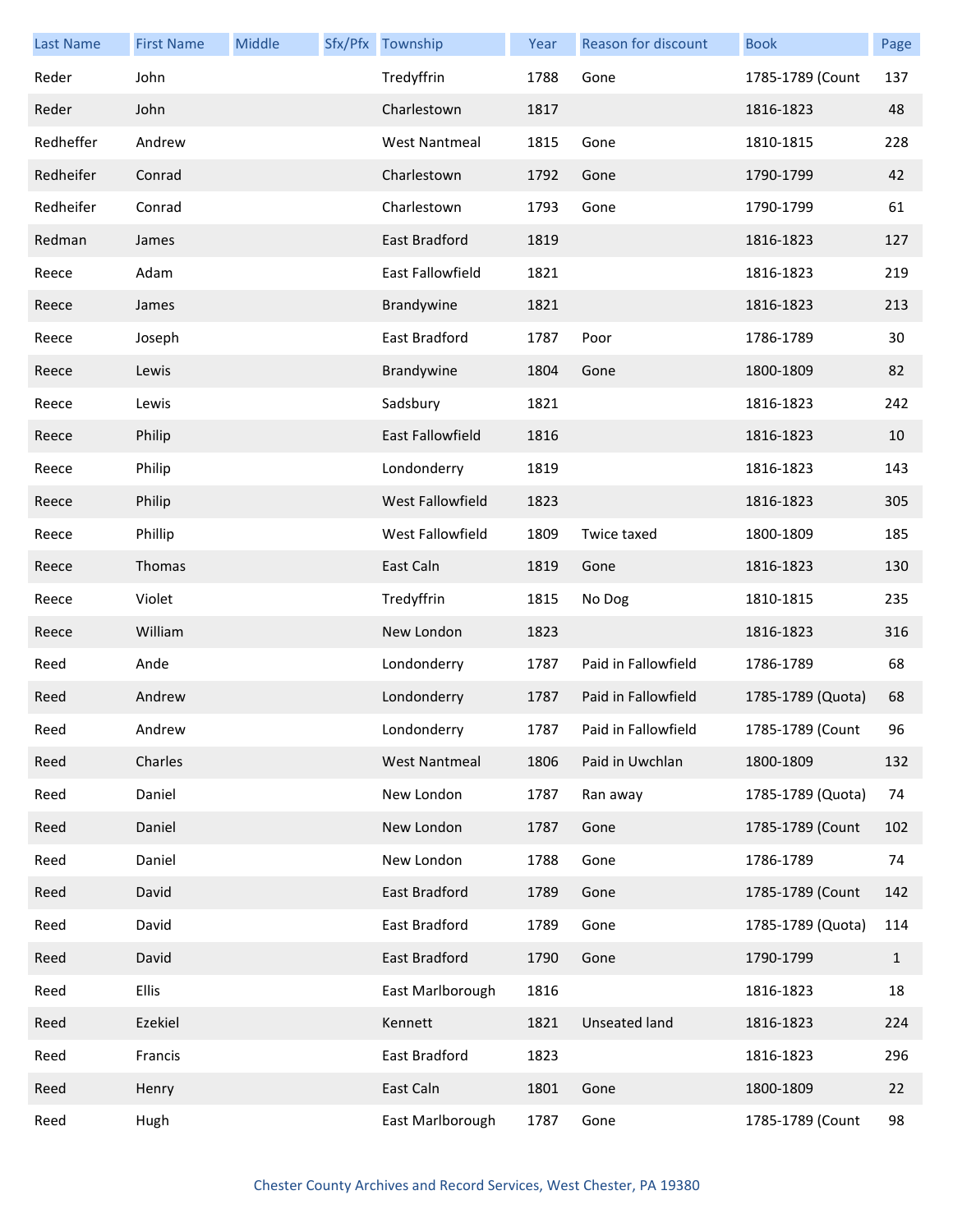| <b>Last Name</b> | <b>First Name</b> | Middle | Sfx/Pfx Township     | Year | <b>Reason for discount</b> | <b>Book</b>       | Page |
|------------------|-------------------|--------|----------------------|------|----------------------------|-------------------|------|
| Reed             | Hugh              |        | East Marlborough     | 1787 | Gone                       | 1785-1789 (Quota) | 70   |
| Reed             | Jacob             |        | West Fallowfield     | 1787 | Paid in Londonderry        | 1785-1789 (Count  | 94   |
| Reed             | Jacob             |        | West Fallowfield     | 1787 | Paid in Londonderry        | 1785-1789 (Quota) | 66   |
| Reed             | James             |        | East Bradford        | 1785 | Poor                       | 1785-1789 (Quota) | 2    |
| Reed             | James             |        | <b>West Nantmeal</b> | 1786 | Gone                       | 1785-1789 (Count  | 73   |
| Reed             | James             |        | <b>West Nantmeal</b> | 1786 | Gone                       | 1785-1789 (Quota) | 45   |
| Reed             | James             |        | East Bradford        | 1788 | Gone                       | 1785-1789 (Count  | 114  |
| Reed             | James             |        | East Bradford        | 1788 | Poor                       | 1785-1789 (Quota) | 86   |
| Reed             | James             |        | East Caln            | 1789 | Poor                       | 1785-1789 (Quota) | 117  |
| Reed             | James             |        | East Caln            | 1789 | Poor                       | 1785-1789 (Count  | 145  |
| Reed             | James             |        | East Caln            | 1790 | Poor                       | 1790-1799         | 2    |
| Reed             | James             |        | West Marlborough     | 1795 | Poor                       | 1790-1799         | 85   |
| Reed             | James             |        | Pennsbury            | 1798 | Gone                       | 1790-1799         | 147  |
| Reed             | James             |        | East Bradford        | 1807 | Married & Poor             | 1800-1809         | 140  |
| Reed             | James             |        | <b>West Bradford</b> | 1808 | Insolvent                  | 1800-1809         | 161  |
| Reed             | James             |        | London Grove         | 1808 | Gone                       | 1800-1809         | 167  |
| Reed             | James             |        | Uwchlan              | 1810 | Gone                       | 1810-1815         | 34   |
| Reed             | James             |        | New London           | 1820 |                            | 1816-1823         | 189  |
| Reed             | John              |        | Pikeland             | 1786 | Gone                       | 1785-1789 (Count  | 76   |
| Reed             | John              |        | Vincent              | 1786 | Gone                       | 1785-1789 (Count  | 53   |
| Reed             | John              |        | Vincent              | 1786 | Gone                       | 1785-1789 (Quota) | 53   |
| Reed             | John              |        | Vincent              | 1786 | Gone                       | 1786-1789         | 25   |
| Reed             | John              |        | Pikeland             | 1788 | Gone                       | 1786-1789         | 48   |
| Reed             | John              |        | West Nottingham      | 1791 | Gone                       | 1790-1799         | 31   |
| Reed             | John              |        | East Nottingham      | 1796 | Gone                       | 1790-1799         | 105  |
| Reed             | John              |        | Londonderry          | 1797 | Poor                       | 1790-1799         | 121  |
| Reed             | John              |        | Charlestown          | 1806 | Gone                       | 1800-1809         | 123  |
| Reed             | John              |        | Goshen               | 1806 | Gone                       | 1800-1809         | 125  |
| Reed             | John              |        | Westtown             | 1807 | Poor                       | 1800-1809         | 158  |
| Reed             | John              |        | <b>West Nantmeal</b> | 1815 | Gone                       | 1810-1815         | 228  |
| Reed             | John              |        | Brandywine           | 1820 |                            | 1816-1823         | 171  |
| Reed             | John              |        | East Goshen          | 1820 |                            | 1816-1823         | 179  |
| Reed             | Patrick           |        | East Marlborough     | 1786 | Not found                  | 1785-1789 (Quota) | 42   |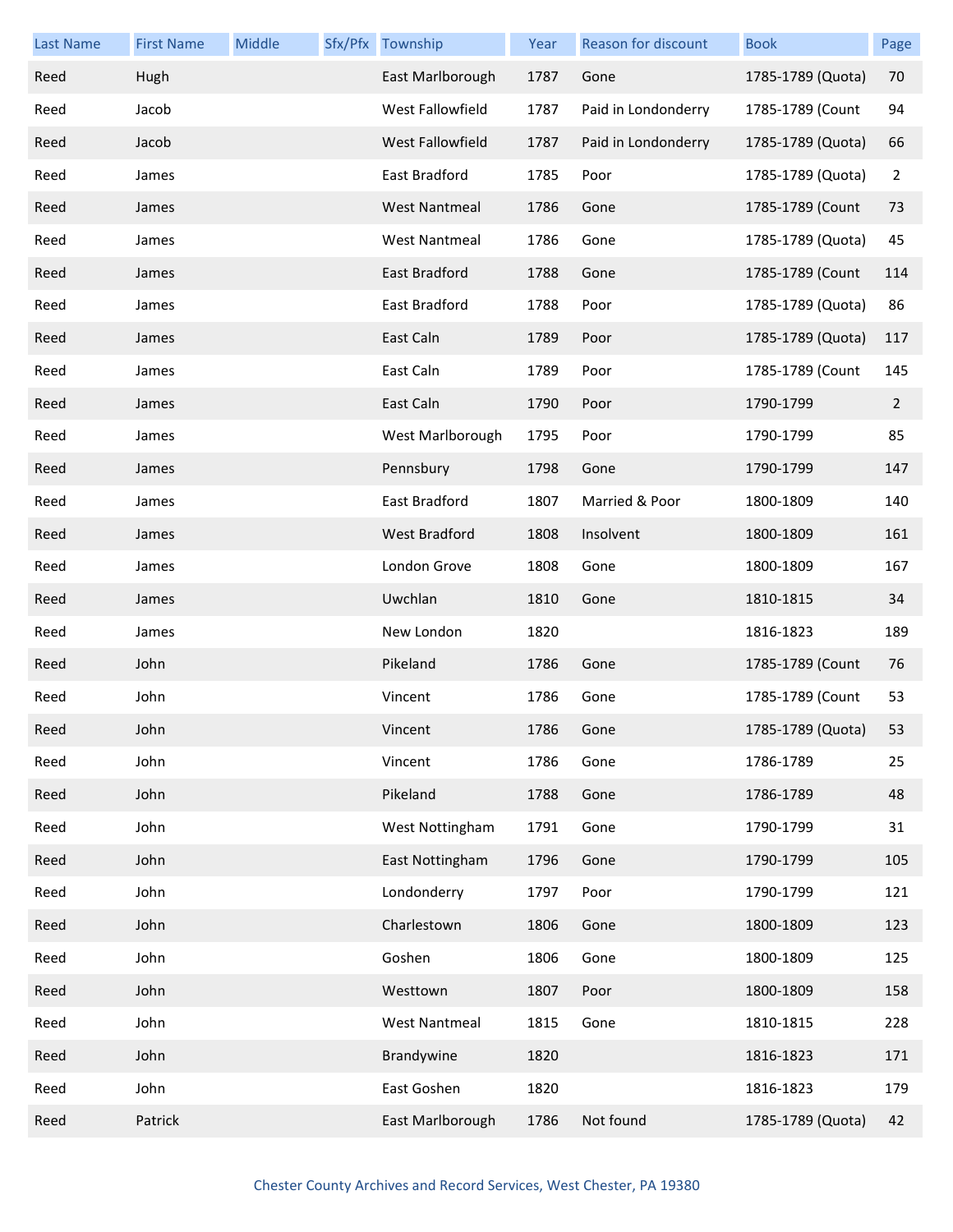| <b>Last Name</b> | <b>First Name</b> | Middle | Sfx/Pfx Township     | Year | Reason for discount | <b>Book</b>       | Page         |
|------------------|-------------------|--------|----------------------|------|---------------------|-------------------|--------------|
| Reed             | Patrick           |        | East Marlborough     | 1786 | Not found           | 1785-1789 (Count  | 42           |
| Reed             | Patrick           |        | East Marlborough     | 1788 | Not to be found     | 1786-1789         | 14           |
| Reed             | Paul              |        | Uwchlan              | 1805 | Gone                | 1800-1809         | 116          |
| Reed             | Peter             |        | Radnor               | 1787 | Gone                | 1785-1789 (Count  | 106          |
| Reed             | Peter             |        | Radnor               | 1787 | Gone                | 1785-1789 (Quota) | 78           |
| Reed             | Peter             |        | Radnor               | 1788 | Gone                | 1786-1789         | 78           |
| Reed             | Robert            |        | West Marlborough     | 1806 | Gone                | 1800-1809         | 129          |
| Reed             | Robert            |        | <b>Upper Oxford</b>  | 1808 | Poor                | 1800-1809         | 173          |
| Reed             | Robert            |        | East Nottingham      | 1809 | Gone                | 1800-1809         | 191          |
| Reed             | Robert            |        | East Nottingham      | 1810 |                     | 1810-1815         | 23           |
| Reed             | Robert            |        | East Nottingham      | 1811 | Gone                | 1810-1815         | 66           |
| Reed             | Samuel            |        | <b>East Nantmeal</b> | 1820 |                     | 1816-1823         | 193          |
| Reed             | Samuel            |        | <b>West Nantmeal</b> | 1820 |                     | 1816-1823         | 194          |
| Reed             | Samuel            |        | East Nantmeal        | 1823 |                     | 1816-1823         | 320          |
| Reed             | Thomas            |        | Goshen               | 1795 | Under age           | 1790-1799         | 81           |
| Reed             | Thomas            |        | West Bradford        | 1808 | No such man         | 1800-1809         | 161          |
| Reed             | Thomas            |        | East Marlborough     | 1809 | Gone                | 1800-1809         | 188          |
| Reed             | Thomas            |        | West Bradford        | 1810 | Gone                | 1810-1815         | $\mathbf{3}$ |
| Reed             | Thomas            |        | West Marlborough     | 1811 | Gone                | 1810-1815         | 60           |
| Reed             | Thomas            |        | East Fallowfield     | 1818 | Gone                | 1816-1823         | 93           |
| Reed             | Wilkinson         |        | East Bradford        | 1823 |                     | 1816-1823         | 296          |
| Reed             | William           |        | East Nantmeal        | 1786 | Gone                | 1785-1789 (Quota) | 44           |
| Reed             | William           |        | East Nantmeal        | 1786 | Not found           | 1785-1789 (Count  | 72           |
| Reed             | William           |        | East Caln            | 1786 | Poor                | 1785-1789 (Count  | 62           |
| Reed             | William           |        | <b>East Nantmeal</b> | 1786 | Gone                | 1785-1789 (Count  | 44           |
| Reed             | William           |        | East Caln            | 1788 | Insane              | 1785-1789 (Count  | 118          |
| Reed             | William           |        | East Caln            | 1788 | Poor                | 1786-1789         | 34           |
| Reed             | William           |        | East Marlborough     | 1790 | Gone                | 1790-1799         | 9            |
| Reed             | William           |        | Westtown             | 1810 | No Dog              | 1810-1815         | 37           |
| Reed             | William           |        | East Nottingham      | 1815 |                     | 1810-1815         | 225          |
| Reed             | William           |        | Lower Oxford         | 1816 |                     | 1816-1823         | 28           |
| Reed             | William           |        | East Marlborough     | 1817 |                     | 1816-1823         | 59           |
| Reeder           | James             |        | Charlestown          | 1817 |                     | 1816-1823         | 48           |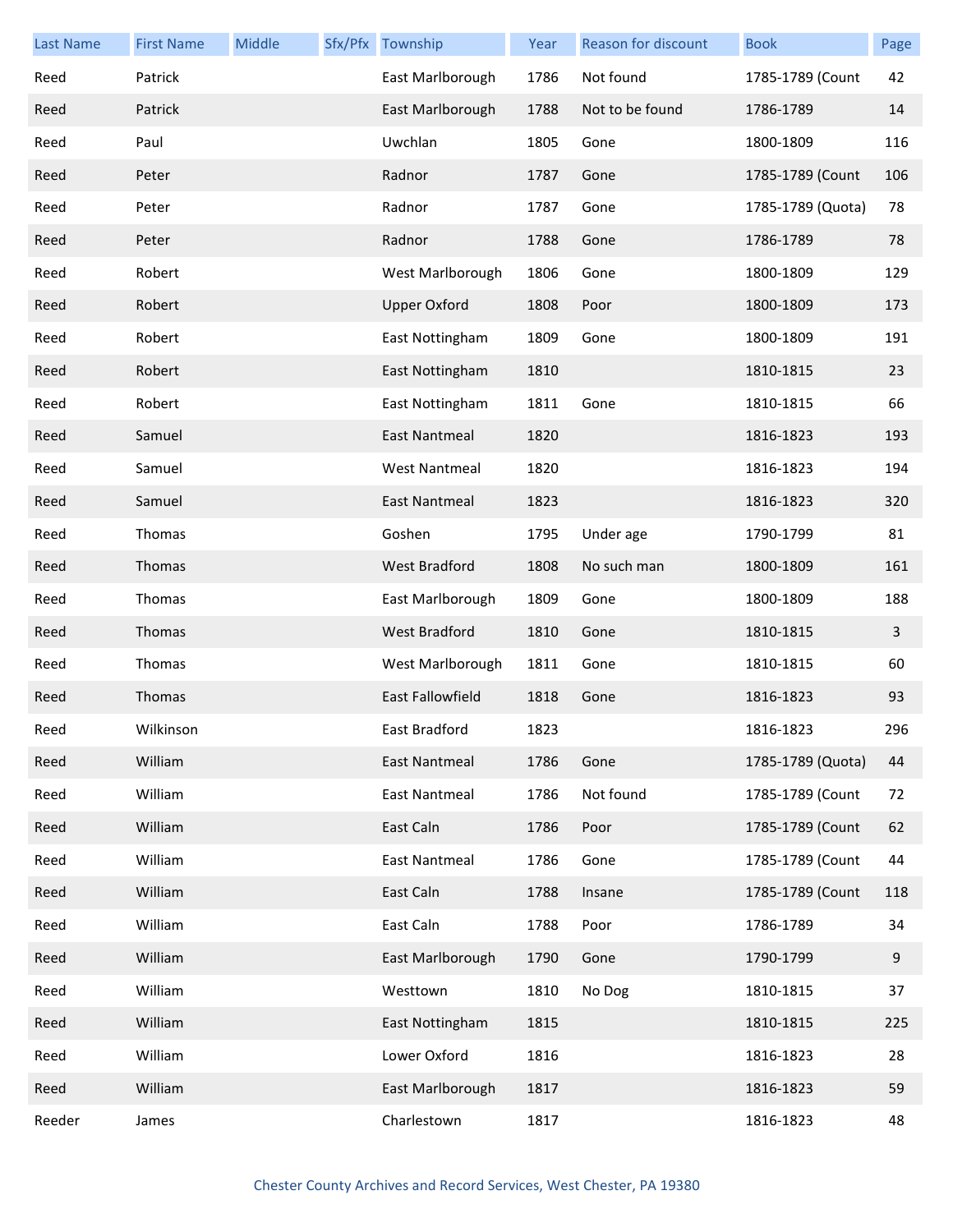| <b>Last Name</b> | <b>First Name</b> | Middle |     | Sfx/Pfx Township | Year | Reason for discount | <b>Book</b>       | Page |
|------------------|-------------------|--------|-----|------------------|------|---------------------|-------------------|------|
| Reeder           | John              |        |     | Charlestown      | 1817 |                     | 1816-1823         | 48   |
| Reeder           | John              | F.     |     | Charlestown      | 1819 |                     | 1816-1823         | 132  |
| Reel             | Christian         |        |     | East Whiteland   | 1814 | Gone                | 1810-1815         | 199  |
| Reel             | Jacob             |        |     | East Whiteland   | 1816 | One Dog             | 1816-1823         | 38   |
| Reel             | Jacob             |        |     | East Whiteland   | 1821 |                     | 1816-1823         | 249  |
| Reel             | Ludwick           |        |     | East Whiteland   | 1787 | Overrated           | 1785-1789 (Quota) | 83   |
| Reel             | William           |        |     | Newlin           | 1805 | Gone                | 1800-1809         | 109  |
| Reem             | Henry             |        |     | Honey Brook      | 1809 | Gone                | 1800-1809         | 186  |
| Reeny            | William           |        |     | East Marlborough | 1817 |                     | 1816-1823         | 59   |
| Rees             | Abel              |        | Jr. | Tredyffrin       | 1799 | Pays land tax       | 1790-1799         | 168  |
| Rees             | Abel              |        |     | Tredyffrin       | 1815 |                     | 1810-1815         | 235  |
| Rees             | Adam              |        |     | East Fallowfield | 1823 |                     | 1816-1823         | 304  |
| Rees             | Alexander         |        |     | Goshen           | 1810 | Gone                | 1810-1815         | 12   |
| Rees             | Benjamin          |        |     | East Bradford    | 1811 | No Dog              | 1810-1815         | 43   |
| Rees             | David             |        |     | Vincent          | 1786 | Gone                | 1786-1789         | 25   |
| Rees             | Jesse             |        |     | Goshen           | 1801 | Gone                | 1800-1809         | 26   |
| Rees             | John              |        |     | East Nantmeal    | 1790 | Gone                | 1790-1799         | 12   |
| Rees             | John              |        |     | Goshen           | 1797 | Married             | 1790-1799         | 119  |
| Rees             | Judith            |        |     | Easttown         | 1792 | Poor                | 1790-1799         | 43   |
| Rees             | Judith            |        |     | Easttown         | 1796 | Ancient             | 1790-1799         | 98   |
| Rees             | Judith            |        |     | Easttown         | 1797 | Poor                | 1790-1799         | 118  |
| Rees             | Judith            |        |     | Easttown         | 1802 | Dead                | 1800-1809         | 44   |
| Rees             | Lewis             |        |     | Vincent          | 1795 | Charged to land     | 1790-1799         | 92   |
| Rees             | Morgan            | L.     |     | East Caln        | 1823 |                     | 1816-1823         | 299  |
| Rees             | Philip            |        |     | London Grove     | 1808 | Gone                | 1800-1809         | 167  |
| Rees             | Philip            |        |     | West Fallowfield | 1812 | Ran away            | 1810-1815         | 92   |
| Rees             | Philip            |        |     | West Fallowfield | 1812 | Ran away            | 1810-1815         | 92   |
| Rees             | Philip            |        |     | Londonderry      | 1815 |                     | 1810-1815         | 218  |
| Rees             | Philip            |        |     | East Fallowfield | 1818 | <b>Blind</b>        | 1816-1823         | 93   |
| Rees             | Thomas            |        |     | Vincent          | 1785 | Poor                | 1785-1789 (Quota) | 25   |
| Rees             | Thomas            |        |     | Brandywine       | 1810 | Gone                | 1810-1815         | 4    |
| Reese            | Adam              |        |     | Uwchlan          | 1791 | Overrated           | 1790-1799         | 36   |
| Reese            | Benjamin          |        |     | East Marlborough | 1787 | Gone                | 1785-1789 (Quota) | 70   |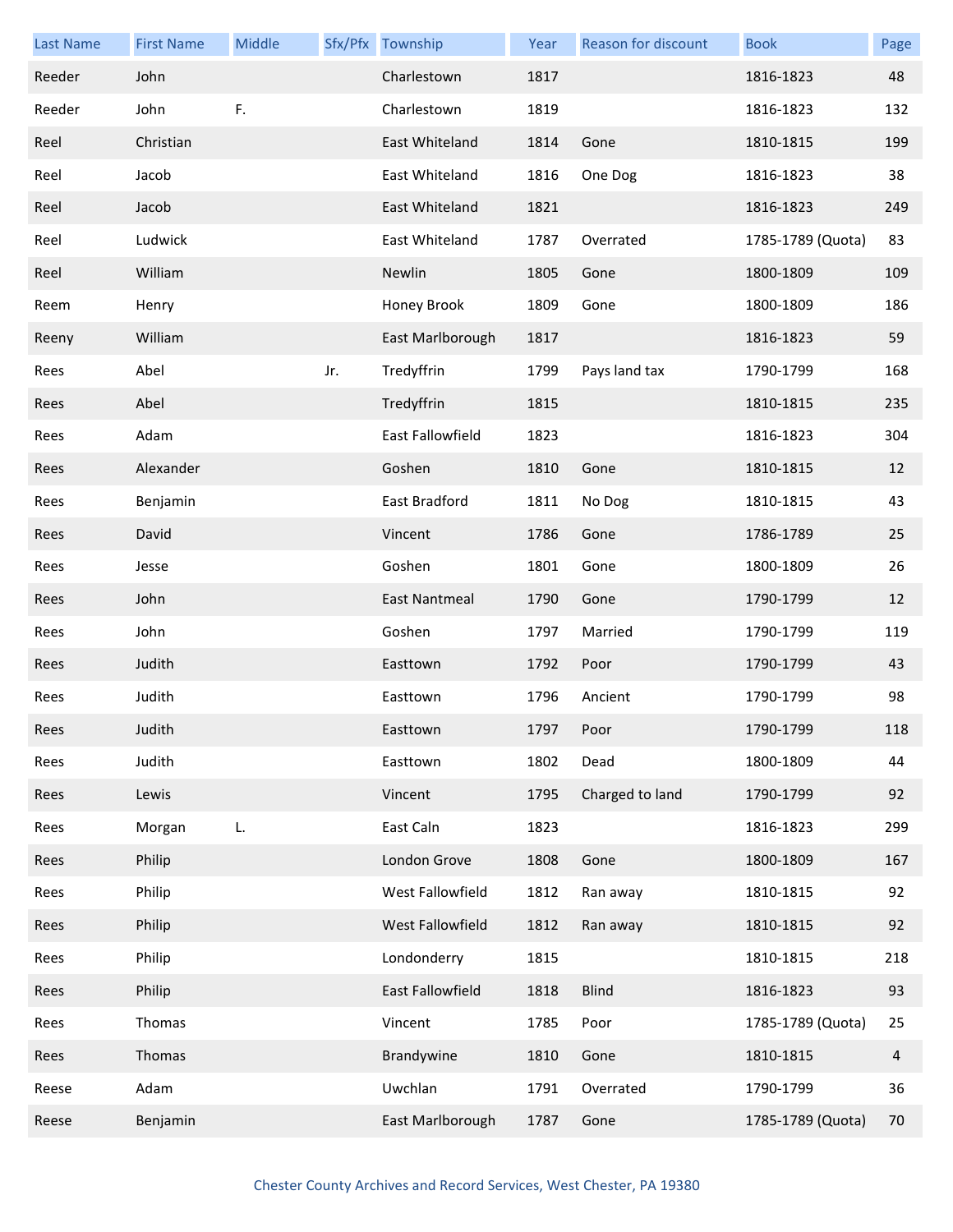| <b>Last Name</b> | <b>First Name</b> | Middle | Sfx/Pfx Township     | Year | <b>Reason for discount</b> | <b>Book</b>           | Page           |
|------------------|-------------------|--------|----------------------|------|----------------------------|-----------------------|----------------|
| Reese            | Benjamin          |        | East Marlborough     | 1787 | Gone                       | 1785-1789 (Count      | 98             |
| Reese            | David             |        | Vincent              | 1786 | Gone                       | 1785-1789 (Quota)     | 53             |
| Reese            | David             |        | Vincent              | 1786 | Gone                       | 1785-1789 (Count      | 53             |
| Reese            | Enos              |        | Radnor               | 1788 | Gone                       | 1785-1789 (Count      | 134            |
| Reese            | Enos              |        | Radnor               | 1788 | Gone                       | 1785-1789 (Quota)     | 106            |
| Reese            | Enos              |        | East Caln            | 1806 | Paid elsewhere             | 1800-1809             | 122            |
| Reese            | John              |        | Tredyffrin           | 1785 | Gone                       | 1785-1789 (Count      | 25             |
| Reese            | John              |        | <b>West Nantmeal</b> | 1785 | Gone                       | 1785-1789 (Count      | 17             |
| Reese            | Joseph            |        | East Bradford        | 1785 | Poor                       | 1785-1789 (Quota)     | $\overline{2}$ |
| Reese            | Joseph            |        | East Bradford        | 1786 | Poor                       | 1785-1789 (Count      | 58             |
| Reese            | Judah             |        | Easttown             | 1788 | Poor                       | 1785-1789 (Count      | 121            |
| Reese            | Judith            |        | Easttown             | 1786 | Poor                       | 1785-1789 (Count      | 65             |
| Reese            | Judith            |        | Easttown             | 1787 | Poor                       | 1786-1789             | 37             |
| Reese            | Judith            |        | Easttown             | 1790 | Poor                       | 1790-1799             | 4              |
| Reese            | Judith            |        | Easttown             | 1791 | Aged                       | 1790-1799             | 24             |
| Reese            | Ludwick           |        | Uwchlan              | 1804 | Gone                       | 1800-1809             | 97             |
| Reese            | Samuel            |        | Pikeland             | 1789 | Gone                       | 1785-1789 (Count      | 162            |
| Reese            | Samuel            |        | Vincent              | 1823 | Unseated land              | 1816-1823             | 331            |
| Reese            | Thomas            |        | Vincent              | 1786 | Poor                       | 1785-1789 (Count      | 81             |
| Reese            | Thomas            |        | Vincent              | 1788 | Lame                       | 1785-1789 (Count      | 137            |
| Reese            | Thomas            |        | Vincent              | 1788 | Lame                       | 1785-1789 (Quota) 109 |                |
| Reese            | Thomas            |        | Vincent              | 1789 | Poor                       | 1786-1789             | 53             |
| Reese            | Thomas            |        | Vincent              | 1791 | Dead                       | 1790-1799             | 36             |
| Reese            | William           |        | London Grove         | 1786 | Poor                       | 1785-1789 (Count      | 68             |
| Reese            | William           |        | London Grove         | 1789 | Poor                       | 1786-1789             | 40             |
| Reeser           | George            |        | Pikeland             | 1795 | Poor                       | 1790-1799             | 89             |
| Reeser           | Jacob             |        | West Caln            | 1814 |                            | 1810-1815             | 167            |
| Reeve            | Richard           |        | Sadsbury             | 1814 | Twice taxed                | 1810-1815             | 192            |
| Reeves           | Henry             |        | Charlestown          | 1818 | Gone                       | 1816-1823             | 90             |
| Reeves           | Henry             |        | Charlestown          | 1819 |                            | 1816-1823             | 132            |
| Reeves           | Henry             |        | Londonderry          | 1822 |                            | 1816-1823             | 269            |
| Reeves           | Henry             |        | East Fallowfield     | 1823 |                            | 1816-1823             | 304            |
| Reeves           | William           |        | Sadsbury             | 1807 | Gone                       | 1800-1809             | 155            |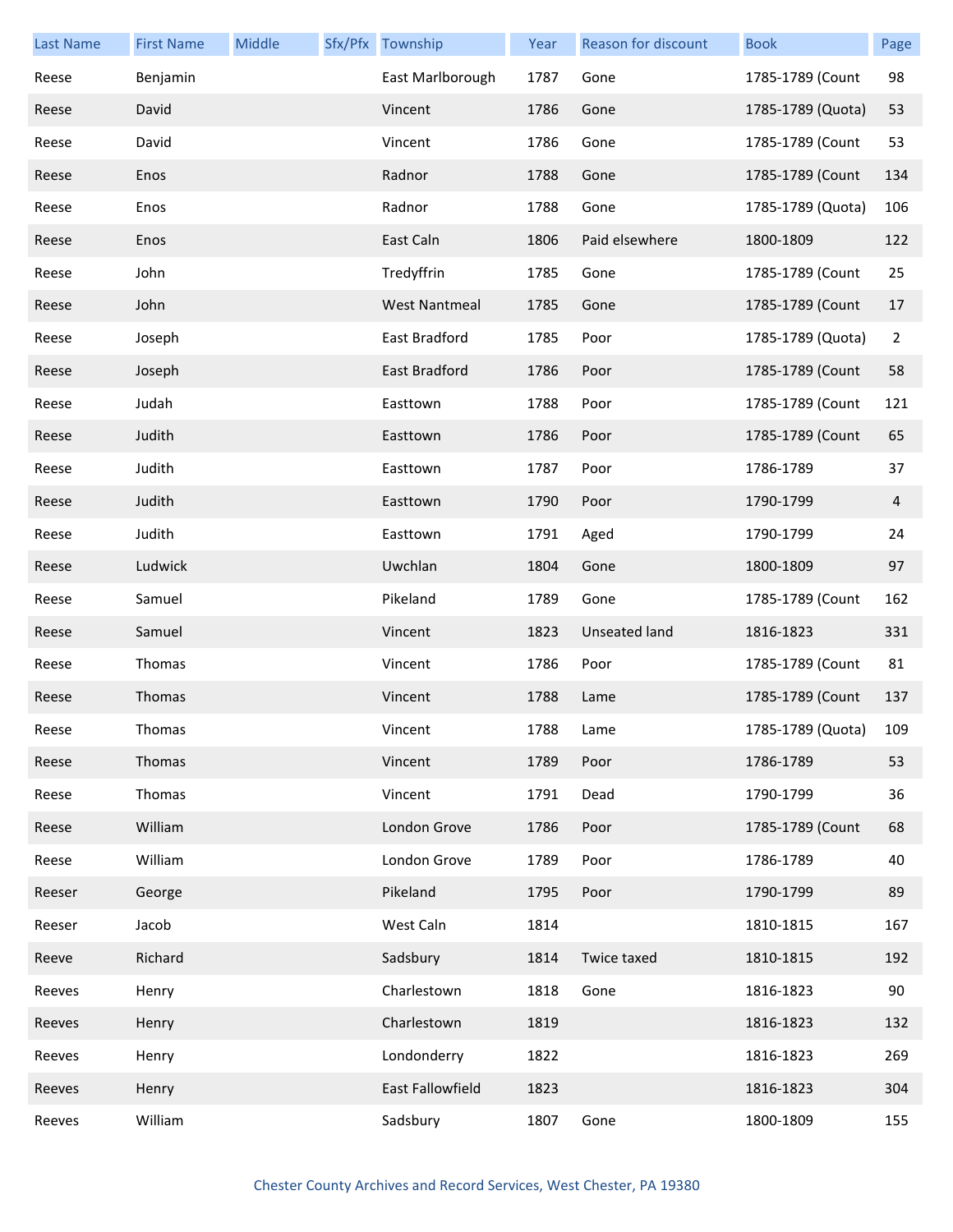| <b>Last Name</b> | <b>First Name</b> | Middle | Sfx/Pfx Township     | Year | Reason for discount | <b>Book</b>       | Page |
|------------------|-------------------|--------|----------------------|------|---------------------|-------------------|------|
| Refford          | Henry             |        | Vincent              | 1789 | Gone                | 1785-1789 (Count  | 166  |
| Refsnider        | Hannah            |        | Coventry             | 1812 | No Dog              | 1810-1815         | 89   |
| Regan            | (Widow)           |        | West Nottingham      | 1820 |                     | 1816-1823         | 192  |
| Regan            | (Widow)           |        | West Nottingham      | 1821 |                     | 1816-1823         | 234  |
| Regan            | George            |        | <b>East Nantmeal</b> | 1814 | Gone                | 1810-1815         | 186  |
| Regan            | Jeremiah          |        | West Nottingham      | 1806 | Dead                | 1800-1809         | 131  |
| Regan            | William           |        | West Nottingham      | 1820 |                     | 1816-1823         | 192  |
| Regester         | John              |        | Willistown           | 1802 | Gone                | 1800-1809         | 58   |
| Register         | Daniel            |        | Goshen               | 1817 |                     | 1816-1823         | 53   |
| Register         | Daniel            |        | East Whiteland       | 1818 |                     | 1816-1823         | 122  |
| Register         | David             |        | Goshen               | 1816 |                     | 1816-1823         | 12   |
| Register         | John              |        | Willistown           | 1806 | Gone                | 1800-1809         | 137  |
| Regor            | George            |        | Pikeland             | 1798 | Gone                | 1790-1799         | 147  |
| Regsell          | William           |        | Sadsbury             | 1793 | Gone                | 1790-1799         | 72   |
| Reid             | Robert            |        | East Bradford        | 1808 | Gone                | 1800-1809         | 160  |
| Reid             | William           |        | London Grove         | 1808 | Gone                | 1800-1809         | 167  |
| Reiley           | John              |        | Goshen               | 1800 | Insolvent           | 1800-1809         | 6    |
| Reiley           | John              |        | East Whiteland       | 1803 | Gone                | 1800-1809         | 79   |
| Reily            | Richard           |        | <b>Upper Oxford</b>  | 1820 |                     | 1816-1823         | 195  |
| Reimey           | Frederick         |        | Radnor               | 1789 | Poor                | 1785-1789 (Count  | 163  |
| Reinberger       | George            |        | <b>West Nantmeal</b> | 1787 | Gone                | 1785-1789 (Count  | 101  |
| Reinberger       | George            |        | <b>West Nantmeal</b> | 1787 | Gone                | 1785-1789 (Quota) | 73   |
| Reinsnider       | Samuel            |        | Honey Brook          | 1807 | Gone                | 1800-1809         | 146  |
| Remlen           | Tobias            |        | East Nantmeal        | 1820 |                     | 1816-1823         | 193  |
| Remlin           | Tobias            |        | <b>East Nantmeal</b> | 1822 |                     | 1816-1823         | 277  |
| Rener            | David             |        | Sadsbury             | 1821 |                     | 1816-1823         | 242  |
| Reney            | James             |        | East Whiteland       | 1820 |                     | 1816-1823         | 206  |
| Reney            | William           |        | East Whiteland       | 1820 |                     | 1816-1823         | 206  |
| Renfew           | James             |        | West Caln            | 1814 |                     | 1810-1815         | 167  |
| Renholtz         | Laurence          |        | Tredyffrin           | 1817 |                     | 1816-1823         | 74   |
| Rennard          | Adam              |        | Charlestown          | 1811 | No Dog              | 1810-1815         | 48   |
| Rennard          | Daniel            |        | Charlestown          | 1810 | Gone                | 1810-1815         | 7    |
| Renox            | James             |        | West Chester         | 1807 | Gone                | 1800-1809         | 159  |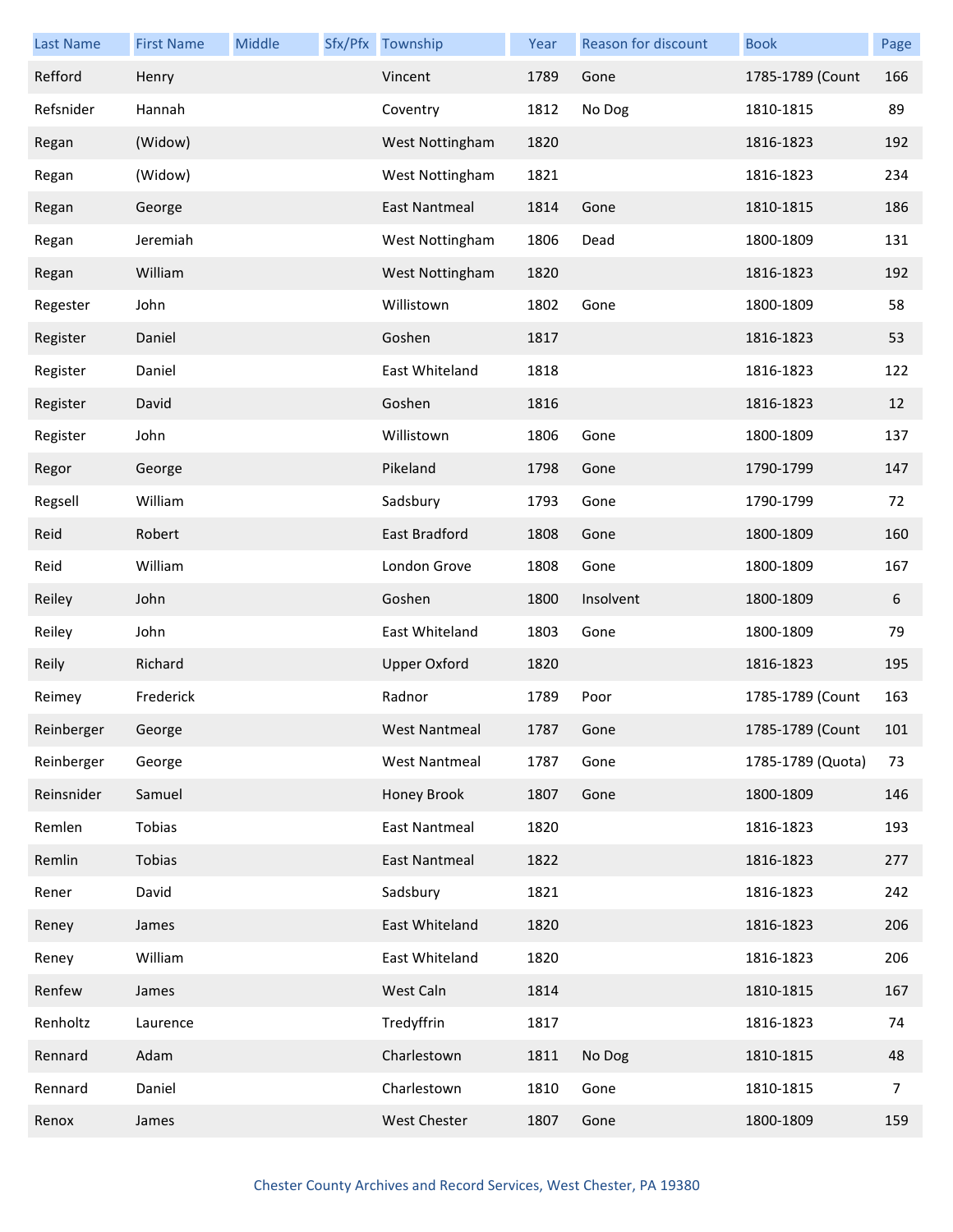| <b>Last Name</b> | <b>First Name</b> | Middle    | Sfx/Pfx Township | Year | <b>Reason for discount</b> | <b>Book</b>       | Page |
|------------------|-------------------|-----------|------------------|------|----------------------------|-------------------|------|
| Renshall         | William           |           | Charlestown      | 1822 |                            | 1816-1823         | 258  |
| Renshaw          | Joseph            |           | Uwchlan          | 1816 | Gone                       | 1816-1823         | 34   |
| Rentfroe         | William           |           | Pikeland         | 1815 | Gone                       | 1810-1815         | 233  |
| Rentier          | Clement           |           | East Nantmeal    | 1798 | Gone                       | 1790-1799         | 145  |
| Rettew           | Jesse             |           | Goshen           | 1792 | Overrated                  | 1790-1799         | 44   |
| Rettew           | John              |           | Goshen           | 1790 | Overrated                  | 1790-1799         | 5    |
| Rettew           | William           |           | Goshen           | 1792 | Overrated                  | 1790-1799         | 44   |
| Reubencam        | David             |           | Newlin           | 1799 | Paid in elsewhere          | 1790-1799         | 162  |
| Reubencam        | David             |           | Newlin           | 1817 |                            | 1816-1823         | 61   |
| Reubencam        | Ezekiel           |           | Newlin           | 1802 | Gone                       | 1800-1809         | 50   |
| Reubincam        | Charles           |           | East Marlborough | 1801 | Gone                       | 1800-1809         | 29   |
| Reynolds         | Abram             |           | West Fallowfield | 1821 |                            | 1816-1823         | 220  |
| Reynolds         | Daniel            |           | West Marlborough | 1785 | Under age                  | 1785-1789 (Quota) | 15   |
| Reynolds         | Daniel            |           | West Marlborough | 1791 | Dead                       | 1790-1799         | 29   |
| Reynolds         | Daniel            |           | East Whiteland   | 1797 | Gone                       | 1790-1799         | 132  |
| Reynolds         | Eli               |           | Sadsbury         | 1818 |                            | 1816-1823         | 115  |
| Reynolds         | Israel            |           | Pennsbury        | 1804 | Gone                       | 1800-1809         | 94   |
| Reynolds         | Israel            |           | New Garden       | 1814 | Unseated land              | 1810-1815         | 183  |
| Reynolds         | Israel            |           | New Garden       | 1815 | Unseated land              | 1810-1815         | 224  |
| Reynolds         | Israel            |           | Lower Oxford     | 1821 | Unseated land              | 1816-1823         | 237  |
| Reynolds         | James             |           | Willistown       | 1798 | Gone                       | 1790-1799         | 150  |
| Reynolds         | Joseph            |           | West Nottingham  | 1801 | Charged to land            | 1800-1809         | 32   |
| Reynolds         | Joseph            |           | West Nottingham  | 1802 | Charged to land            | 1800-1809         | 52   |
| Reynolds         | Levi              |           | West Nottingham  | 1800 | Gone                       | 1800-1809         | 12   |
| Reynolds         | Peirce            |           | New London       | 1786 | Gone                       | 1785-1789 (Quota) | 46   |
| Reynolds         | Peirce            |           | New London       | 1786 | Gone                       | 1785-1789 (Count  | 46   |
| Reynolds         | Peirce            |           | New London       | 1787 | Gone                       | 1786-1789         | 18   |
| Reynolds         | Richard           | <b>B.</b> | West Nottingham  | 1817 |                            | 1816-1823         | 65   |
| Reynolds         | Samuel            |           | Uwchlan          | 1798 | Gone                       | 1790-1799         | 149  |
| Reynolds         | Thomas            |           | West Nottingham  | 1798 | Duplicate                  | 1790-1799         | 144  |
| Rhea             | David             |           | East Fallowfield | 1798 | Gone                       | 1790-1799         | 137  |
| Rhea             | James             |           | Kennett          | 1789 | Gone                       | 1785-1789 (Count  | 152  |
| Rhea             | James             |           | Kennett          | 1789 | Gone                       | 1785-1789 (Quota) | 124  |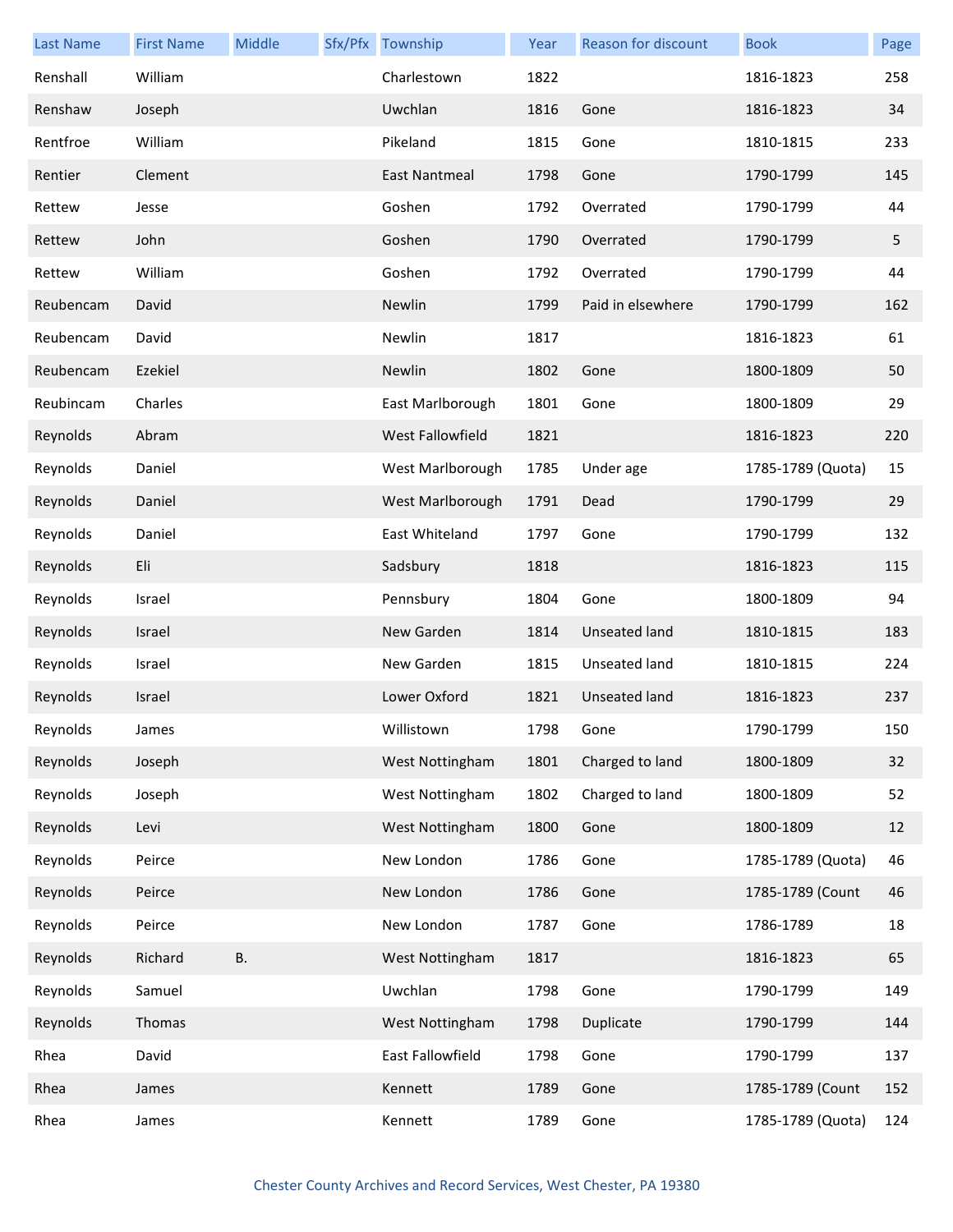| <b>Last Name</b> | <b>First Name</b> | Middle | Sfx/Pfx Township     | Year | <b>Reason for discount</b> | <b>Book</b>       | Page |
|------------------|-------------------|--------|----------------------|------|----------------------------|-------------------|------|
| Rhea             | James             |        | <b>East Nantmeal</b> | 1801 | Gone                       | 1800-1809         | 32   |
| Rhea             | James             |        | West Fallowfield     | 1804 | Gone                       | 1800-1809         | 85   |
| Rhea             | William           |        | <b>West Nantmeal</b> | 1788 | Gone                       | 1785-1789 (Quota) | 101  |
| Rheem            | John              |        | Honey Brook          | 1821 |                            | 1816-1823         | 223  |
| Rhinehart        | John              |        | <b>West Bradford</b> | 1810 | Gone                       | 1810-1815         | 3    |
| Rhinewalt        | David             |        | Coventry             | 1787 | Poor                       | 1785-1789 (Quota) | 60   |
| Rhinewalt        | David             |        | Coventry             | 1787 | Poor                       | 1785-1789 (Count  | 88   |
| Rhinewalt        | David             |        | Coventry             | 1788 | Poor                       | 1785-1789 (Quota) | 88   |
| Rhinewalt        | David             |        | Coventry             | 1788 |                            | 1785-1789 (Count  | 116  |
| Rhoades          | George            |        | West Whiteland       | 1786 | Not found                  | 1785-1789 (Quota) | 56   |
| Rhoades          | George            |        | West Whiteland       | 1786 | Not found                  | 1785-1789 (Count  | 84   |
| Rhoades          | John              |        | Lower Chichester     | 1786 | Gone                       | 1785-1789 (Count  | 33   |
| Rhoads           | John              |        | Lower Chichester     | 1786 | Gone                       | 1785-1789 (Quota) | 33   |
| Rhoads           | John              |        | Lower Chichester     | 1787 | Gone                       | 1786-1789         | 5    |
| Rhoads           | Philip            |        | Honey Brook          | 1790 | Gone                       | 1790-1799         | 6    |
| Rial             | John              |        | West Fallowfield     | 1823 |                            | 1816-1823         | 305  |
| Rial             | Nathan            |        | <b>Upper Oxford</b>  | 1821 |                            | 1816-1823         | 238  |
| Rian             | Isaac             |        | West Whiteland       | 1786 | Not found                  | 1785-1789 (Count  | 84   |
| Rice             | Christian         |        | Vincent              | 1800 | Pays land tax              | 1800-1809         | 18   |
| Rice             | Christian         |        | Vincent              | 1808 |                            | 1800-1809         | 177  |
| Rice             | Conrad            |        | Pikeland             | 1795 | Gone                       | 1790-1799         | 89   |
| Rice             | Daniel            |        | Lower Darby          | 1786 | Overflowing of the tide    | 1785-1789 (Quota) | 36   |
| Rice             | Daniel            |        | East Nantmeal        | 1817 |                            | 1816-1823         | 66   |
| Rice             | George            |        | New Garden           | 1809 | Gone                       | 1800-1809         | 190  |
| Rice             | George            |        | Vincent              | 1812 | Gone                       | 1810-1815         | 116  |
| Rice             | George            |        | <b>East Nantmeal</b> | 1814 |                            | 1810-1815         | 186  |
| Rice             | George            |        | East Nantmeal        | 1815 |                            | 1810-1815         | 227  |
| Rice             | George            |        | Vincent              | 1817 |                            | 1816-1823         | 76   |
| Rice             | Jacob             |        | Uwchlan              | 1799 | Gone                       | 1790-1799         | 169  |
| Rice             | Jacob             |        | Uwchlan              | 1800 | Gone                       | 1800-1809         | 17   |
| Rice             | Jacob             |        | Uwchlan              | 1801 | Gone                       | 1800-1809         | 37   |
| Rice             | James             |        | East Nottingham      | 1822 |                            | 1816-1823         | 275  |
| Rice             | John              |        | Honey Brook          | 1789 | Gone                       | 1785-1789 (Quota) | 123  |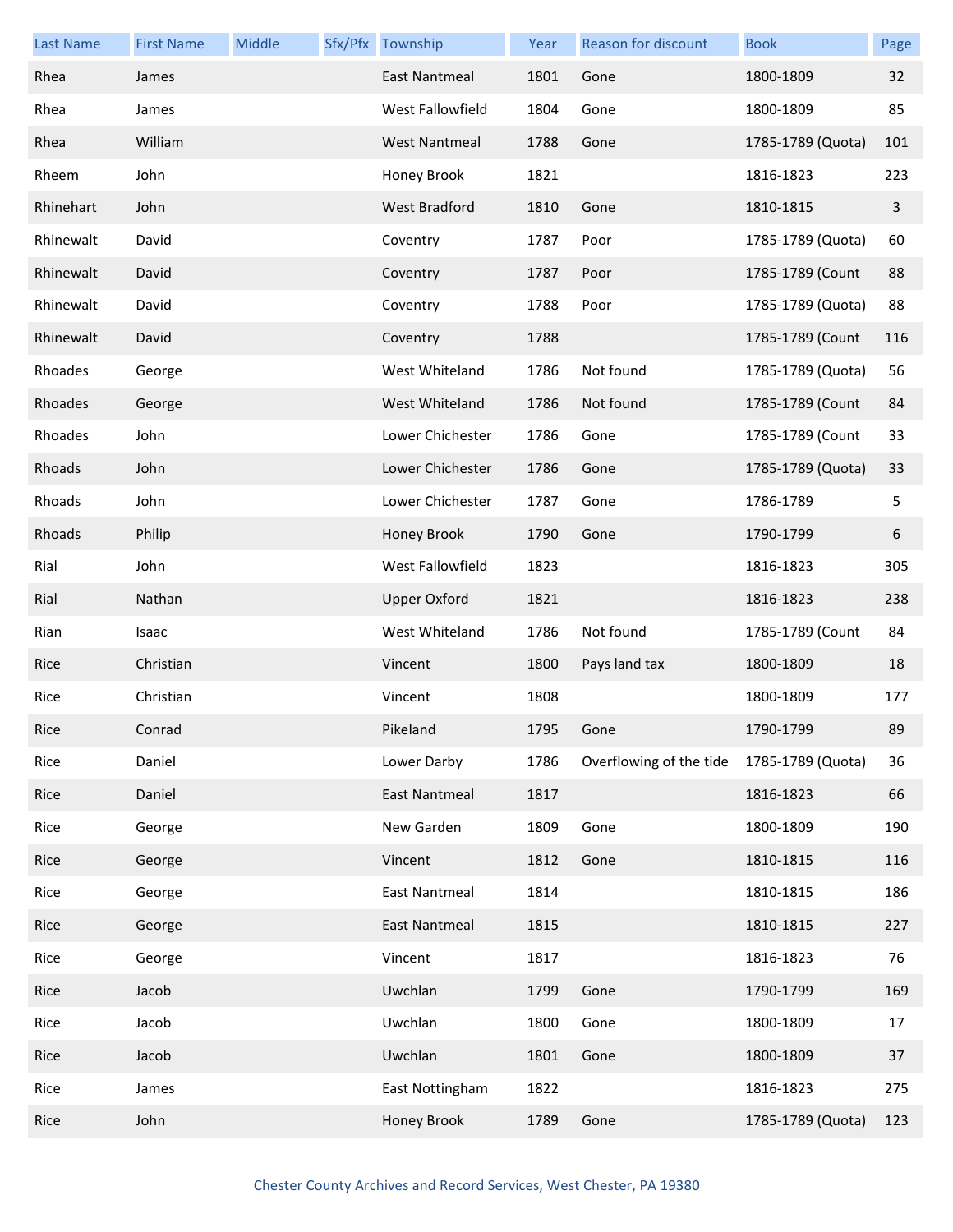| <b>Last Name</b> | <b>First Name</b> | Middle | Sfx/Pfx Township     | Year | <b>Reason for discount</b> | <b>Book</b>       | Page           |
|------------------|-------------------|--------|----------------------|------|----------------------------|-------------------|----------------|
| Rice             | John              |        | Honey Brook          | 1789 | Gone                       | 1785-1789 (Count  | 151            |
| Rice             | Joseph            |        | Coventry             | 1786 | Gone                       | 1785-1789 (Count  | 60             |
| Rice             | Joseph            |        | Coventry             | 1787 | Gone                       | 1786-1789         | 32             |
| Rice             | Peter             |        | Vincent              | 1795 | Dead                       | 1790-1799         | 92             |
| Rice             | Philip            |        | Coventry             | 1820 |                            | 1816-1823         | 174            |
| Rice             | Richard           |        | Tredyffrin           | 1803 | Gone                       | 1800-1809         | 76             |
| Rice             | Thomas            |        | East Whiteland       | 1816 | Dead                       | 1816-1823         | 38             |
| Rice             | Zachariah         |        | East Nantmeal        | 1810 | No such man                | 1810-1815         | 25             |
| Rice             | Zachary           |        | <b>East Nantmeal</b> | 1815 |                            | 1810-1815         | 227            |
| Rich             | Elizabeth         |        | Coventry             | 1823 |                            | 1816-1823         | 302            |
| Rich             | James             |        | Coventry             | 1808 | Gone                       | 1800-1809         | 163            |
| Rich             | James             |        | Coventry             | 1816 | Gone                       | 1816-1823         | 8              |
| Rich             | John              |        | Coventry             | 1808 | Gone                       | 1800-1809         | 163            |
| Rich             | William           |        | Coventry             | 1810 | Gone                       | 1810-1815         | 8              |
| Richabaugh       | David             |        | Tredyffrin           | 1818 | Error                      | 1816-1823         | 116            |
| Richard          | John              |        | East Nantmeal        | 1786 | Not found                  | 1785-1789 (Count  | 72             |
| Richard          | John              |        | <b>East Nantmeal</b> | 1815 | Paid elsewhere             | 1810-1815         | 227            |
| Richard          | John              |        | Uwchlan              | 1820 |                            | 1816-1823         | 202            |
| Richards         | Abner             |        | Brandywine           | 1796 |                            | 1790-1799         | 113            |
| Richards         | Abner             |        | Brandywine           | 1800 | Gone                       | 1800-1809         | $\overline{2}$ |
| Richards         | Abraham           |        | London Grove         | 1814 | Gone                       | 1810-1815         | 176            |
| Richards         | Adam              |        | East Caln            | 1789 | Overrated                  | 1785-1789 (Count  | 145            |
| Richards         | Adam              |        | East Caln            | 1789 | Overrated                  | 1785-1789 (Quota) | 117            |
| Richards         | Adam              |        | East Whiteland       | 1791 | Not found                  | 1790-1799         | 38             |
| Richards         | Benjamin          |        | Tinicum              | 1785 | Paid in Ridley             | 1785-1789 (Quota) | 24             |
| Richards         | Benjamin          |        | Ridley               | 1787 | Gone                       | 1785-1789 (Quota) | 78             |
| Richards         | Benjamin          |        | Ridley               | 1787 | Gone                       | 1785-1789 (Count  | 106            |
| Richards         | Benjamin          |        | Tinicum              | 1788 | Gone                       | 1785-1789 (Count  | 136            |
| Richards         | Benjamin          |        | Tinicum              | 1788 | Gone                       | 1785-1789 (Quota) | 108            |
| Richards         | Benjamin          |        | Ridley               | 1788 | Gone                       | 1786-1789         | 78             |
| Richards         | Benjamin          |        | Tinicum              | 1789 | Gone                       | 1785-1789 (Quota) | 137            |
| Richards         | Edward            |        | Lower Chichester     | 1789 | Mistake                    | 1785-1789 (Quota) | 116            |
| Richards         | Isaac             |        | New Garden           | 1789 | Error                      | 1785-1789 (Quota) | 128            |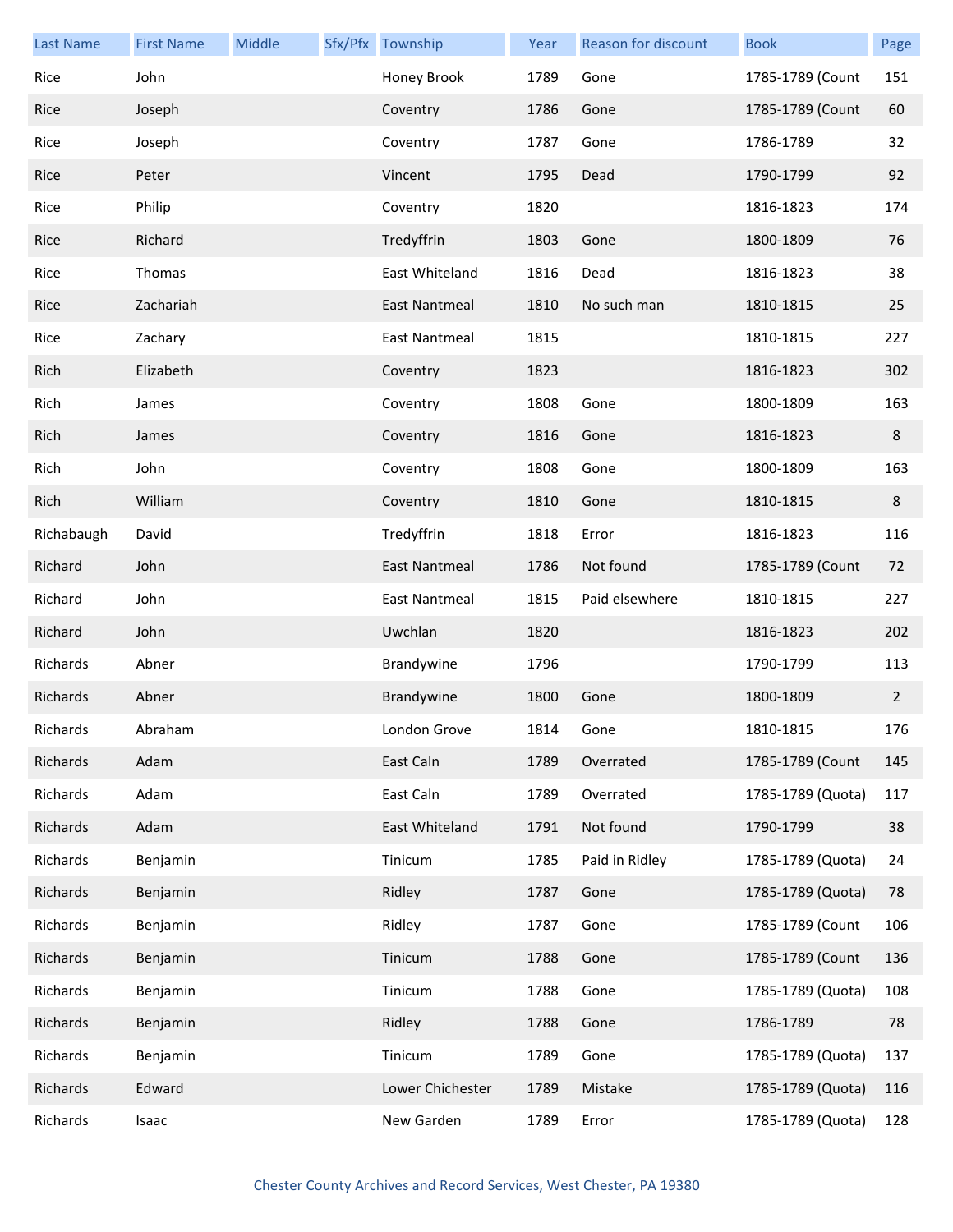| <b>Last Name</b> | <b>First Name</b> | Middle | Sfx/Pfx Township     | Year | Reason for discount     | <b>Book</b>       | Page           |
|------------------|-------------------|--------|----------------------|------|-------------------------|-------------------|----------------|
| Richards         | Isaac             |        | New Garden           | 1789 | Error                   | 1785-1789 (Count  | 156            |
| Richards         | Isaac             |        | Uwchlan              | 1816 | Gone                    | 1816-1823         | 34             |
| Richards         | Isaac             |        | West Whiteland       | 1817 |                         | 1816-1823         | 80             |
| Richards         | Isaac             |        | West Marlborough     | 1821 |                         | 1816-1823         | 229            |
| Richards         | Isaiah            |        | Brandywine           | 1797 | Gone                    | 1790-1799         | 115            |
| Richards         | Isaiah            |        | Brandywine           | 1798 | Gone                    | 1790-1799         | 134            |
| Richards         | Jacob             |        | Lower Chichester     | 1785 | Overrated               | 1785-1789 (Count  | 5              |
| Richards         | Jacob             |        | Aston                | 1787 | In part of his Carriage | 1786-1789         | 57             |
| Richards         | Jacob             |        | Aston                | 1787 | One carriage in part    | 1785-1789 (Count  | 85             |
| Richards         | James             |        | Thornbury            | 1785 | Gone                    | 1785-1789 (Count  | 24             |
| Richards         | James             |        | Vincent              | 1813 | Poor                    | 1810-1815         | 156            |
| Richards         | James             |        | Vincent              | 1814 | Gone                    | 1810-1815         | 196            |
| Richards         | James             |        | Vincent              | 1815 | Gone                    | 1810-1815         | 237            |
| Richards         | Jesse             |        | Pennsbury            | 1818 | Gone                    | 1816-1823         | 114            |
| Richards         | Jesse             |        | Pennsbury            | 1823 |                         | 1816-1823         | 324            |
| Richards         | John              |        | Aston                | 1785 | Gone                    | 1785-1789 (Count  | $\mathbf{1}$   |
| Richards         | John              |        | Coventry             | 1786 | Not found               | 1785-1789 (Count  | 60             |
| Richards         | John              |        | Coventry             | 1786 | Gone                    | 1785-1789 (Count  | 32             |
| Richards         | John              |        | <b>East Nantmeal</b> | 1786 | Gone                    | 1785-1789 (Quota) | 44             |
| Richards         | John              |        | Coventry             | 1786 | Gone                    | 1785-1789 (Quota) | 32             |
| Richards         | John              |        | East Nantmeal        | 1786 | Gone                    | 1785-1789 (Count  | 44             |
| Richards         | John              |        | Coventry             | 1787 | Not to be found         | 1786-1789         | 32             |
| Richards         | John              |        | Coventry             | 1788 | Gone off                | 1786-1789         | $\overline{4}$ |
| Richards         | John              |        | Tredyffrin           | 1820 | Unseated land           | 1816-1823         | 201            |
| Richards         | John              |        | West Marlborough     | 1821 |                         | 1816-1823         | 229            |
| Richards         | Lewis             |        | Tredyffrin           | 1822 |                         | 1816-1823         | 285            |
| Richards         | Lewis             | W.     | Pikeland             | 1819 |                         | 1816-1823         | 155            |
| Richards         | Nathan            |        | East Whiteland       | 1798 | Not found               | 1790-1799         | 151            |
| Richards         | Nathaniel         |        | Tredyffrin           | 1821 |                         | 1816-1823         | 243            |
| Richards         | Peter             |        | Charlestown          | 1821 |                         | 1816-1823         | 217            |
| Richards         | Richard           |        | Vincent              | 1785 | Gone                    | 1785-1789 (Quota) | 25             |
| Richards         | Richard           |        | Vincent              | 1785 | Poor                    | 1785-1789 (Count  | 26             |
| Richards         | Richard           |        | Charlestown          | 1819 |                         | 1816-1823         | 132            |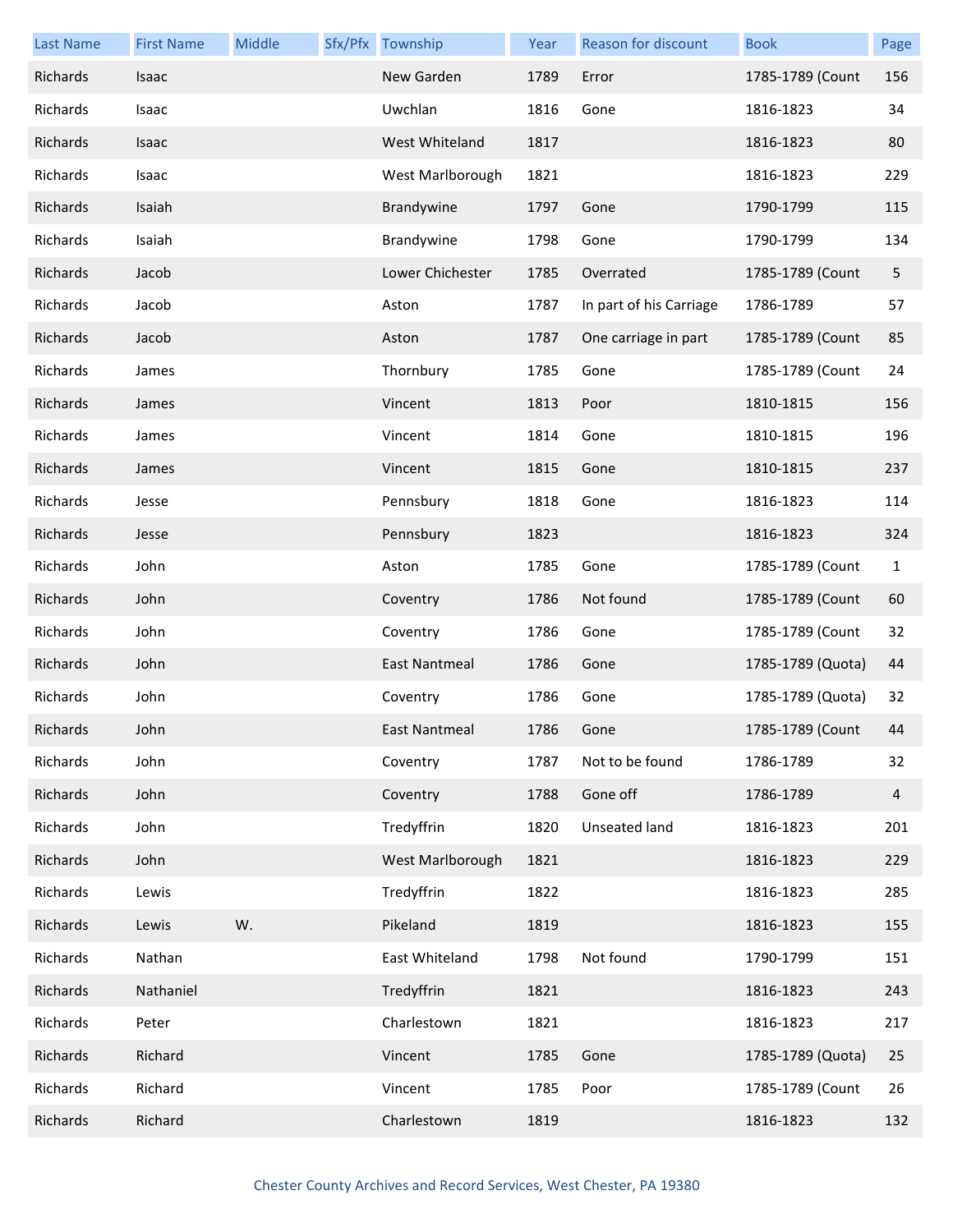| <b>Last Name</b> | <b>First Name</b> | Middle |        | Sfx/Pfx Township | Year | <b>Reason for discount</b> | <b>Book</b>       | Page |
|------------------|-------------------|--------|--------|------------------|------|----------------------------|-------------------|------|
| Richards         | Samuel            |        |        | Uwchlan          | 1797 | Pays land tax              | 1790-1799         | 130  |
| Richards         | Samuel            |        |        | Uwchlan          | 1821 |                            | 1816-1823         | 245  |
| Richards         | Samuel            |        |        | Uwchlan          | 1822 |                            | 1816-1823         | 287  |
| Richards         | Thomas            |        |        | Aston            | 1787 | Gone                       | 1786-1789         | 57   |
| Richards         | Thomas            |        |        | Aston            | 1787 | Gone                       | 1785-1789 (Quota) | 57   |
| Richards         | Thomas            |        |        | Aston            | 1787 | Gone                       | 1785-1789 (Count  | 85   |
| Richards         | Thomas            |        |        | Sadsbury         | 1814 | Gone                       | 1810-1815         | 192  |
| Richards         | Thomas            |        |        | Charlestown      | 1820 |                            | 1816-1823         | 175  |
| Richards         | Thomas            |        |        | Charlestown      | 1821 |                            | 1816-1823         | 217  |
| Richards         | William           |        |        | West Whiteland   | 1823 |                            | 1816-1823         | 335  |
| Richardson       | Abner             |        |        | Tredyffrin       | 1811 | Gone                       | 1810-1815         | 74   |
| Richardson       | Francis           |        | Estate | Chester          | 1786 |                            | 1785-1789 (Count  | 31   |
| Richardson       | Francis           |        | Estate | Chester          | 1786 | Land                       | 1785-1789 (Quota) | 31   |
| Richardson       | Francis           |        | Estate | Chester          | 1786 | Charged to land            | 1785-1789 (Count  | 59   |
| Richardson       | Francis           |        | Esq.   | Chester          | 1787 |                            | 1786-1789         | 3    |
| Richardson       | Francis           |        | Estate | Chester          | 1787 | Charged to land            | 1785-1789 (Quota) | 59   |
| Richardson       | Francis           |        | Estate | Chester          | 1788 | Charged to land            | 1786-1789         | 59   |
| Richardson       | James             |        |        | Kennett          | 1800 |                            | 1800-1809         | 7    |
| Richardson       | James             |        |        | West Marlborough | 1818 |                            | 1816-1823         | 103  |
| Richardson       | Jesse             |        |        | Coventry         | 1822 |                            | 1816-1823         | 259  |
| Richardson       | Jesse             |        |        | Coventry         | 1823 |                            | 1816-1823         | 302  |
| Richardson       | John              |        |        | East Whiteland   | 1812 | Enlisted                   | 1810-1815         | 119  |
| Richardson       | John              |        |        | West Marlborough | 1818 |                            | 1816-1823         | 103  |
| Richardson       | Joseph            |        |        | London Grove     | 1788 | Overrated                  | 1785-1789 (Quota) | 96   |
| Richardson       | Joseph            |        |        | London Grove     | 1820 |                            | 1816-1823         | 183  |
| Richardson       | Richard           |        |        | East Whiteland   | 1815 | Gone                       | 1810-1815         | 240  |
| Richardson       | Richard           |        |        | Willistown       | 1820 |                            | 1816-1823         | 204  |
| Richardson       | Samuel            |        |        | East Fallowfield | 1785 | Gone                       | 1785-1789 (Count  | 9    |
| Richardson       | Samuel            |        |        | West Fallowfield | 1786 | Poor                       | 1785-1789 (Quota) | 38   |
| Richardson       | Samuel            |        |        | West Fallowfield | 1786 | Poor                       | 1785-1789 (Count  | 66   |
| Richardson       | Samuel            |        |        | West Fallowfield | 1787 | Poor                       | 1786-1789         | 38   |
| Richardson       | Samuel            |        |        | Vincent          | 1802 | Gone                       | 1800-1809         | 57   |
| Richardson       | Samuel            |        |        | Pikeland         | 1816 |                            | 1816-1823         | 30   |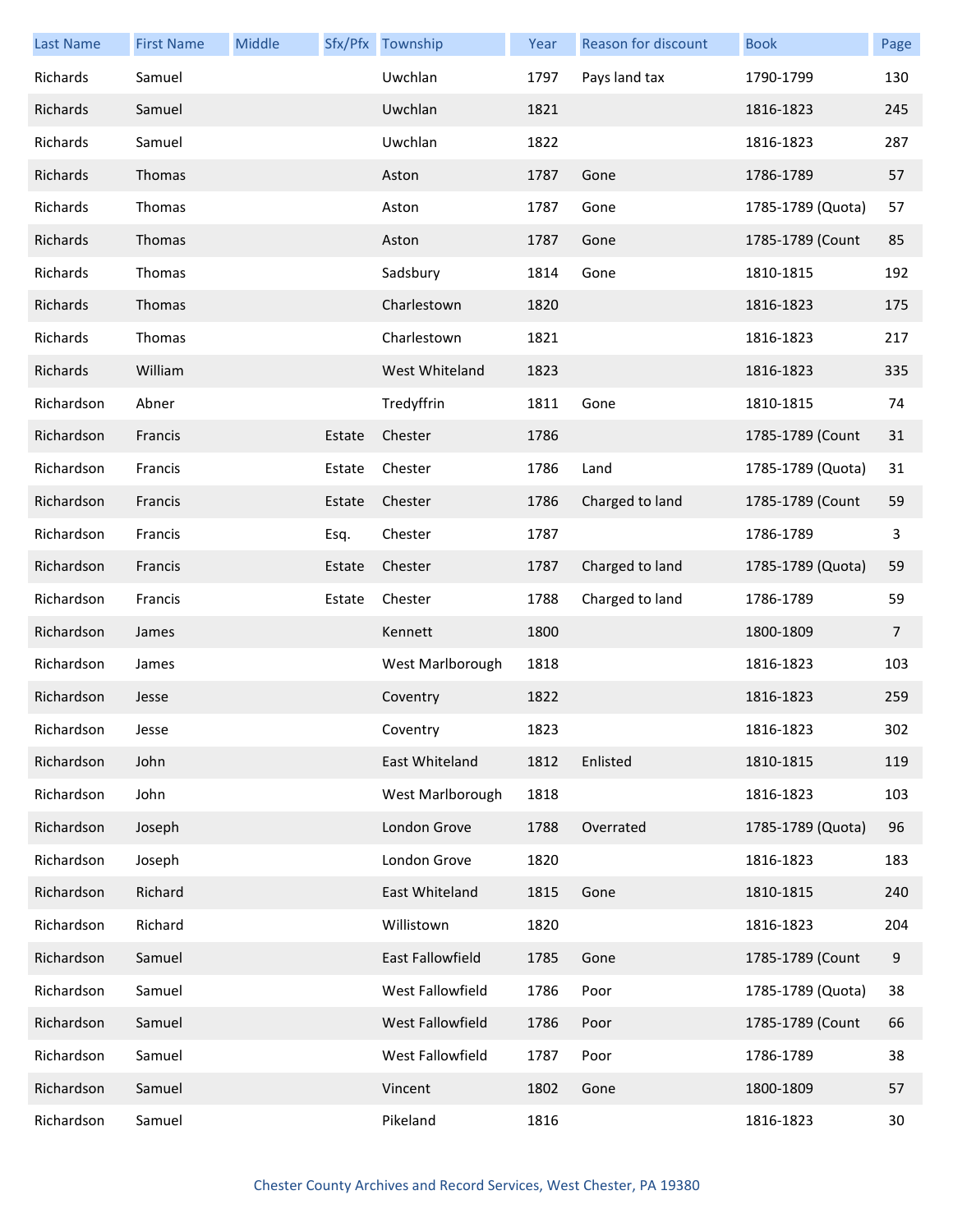| <b>Last Name</b> | <b>First Name</b> | Middle | Sfx/Pfx Township     | Year | <b>Reason for discount</b> | <b>Book</b>       | Page |
|------------------|-------------------|--------|----------------------|------|----------------------------|-------------------|------|
| Richardson       | Samuel            |        | Vincent              | 1820 |                            | 1816-1823         | 203  |
| Richardson       | Thomas            |        | West Bradford        | 1785 | Gone                       | 1785-1789 (Quota) | 3    |
| Richardson       | Thomas            |        | Pennsbury            | 1785 | Not found                  | 1785-1789 (Quota) | 20   |
| Richardson       | Thomas            |        | Coventry             | 1814 | Enlisted                   | 1810-1815         | 169  |
| Richardson       | William           |        | East Whiteland       | 1785 | Overrated                  | 1785-1789 (Quota) | 27   |
| Richardson       | William           |        | <b>East Bradford</b> | 1798 | Poor                       | 1790-1799         | 133  |
| Richardson       | William           |        | Westtown             | 1811 | Gone                       | 1810-1815         | 77   |
| Richardson       | William           |        | East Bradford        | 1814 | Poor                       | 1810-1815         | 163  |
| Richardson       | William           |        | East Whiteland       | 1815 |                            | 1810-1815         | 240  |
| Richardson       | William           |        | East Whiteland       | 1816 | Gone                       | 1816-1823         | 38   |
| Richardson       | William           |        | East Whiteland       | 1817 |                            | 1816-1823         | 79   |
| Richardson       | William           |        | Newlin               | 1817 |                            | 1816-1823         | 61   |
| Richardson       | William           |        | East Whiteland       | 1818 |                            | 1816-1823         | 122  |
| Richardson       | William           |        | East Marlborough     | 1819 | Poor                       | 1816-1823         | 144  |
| Richardson       | William           |        | Vincent              | 1820 |                            | 1816-1823         | 203  |
| Richardson       | William           |        | Vincent              | 1821 |                            | 1816-1823         | 246  |
| Richardson       | William           |        | Easttown             | 1822 |                            | 1816-1823         | 260  |
| Richason         | John              |        | West Fallowfield     | 1822 |                            | 1816-1823         | 262  |
| Richeson         | Robert            |        | Lower Oxford         | 1805 | Error                      | 1800-1809         | 113  |
| Richey           | (Widow)           |        | <b>West Nantmeal</b> | 1818 | Not found                  | 1816-1823         | 110  |
| Richey           | Henry             |        | <b>Upper Darby</b>   | 1788 | Gone                       | 1785-1789 (Count  | 119  |
| Richey           | Henry             |        | <b>Upper Darby</b>   | 1788 | Gone                       | 1785-1789 (Quota) | 91   |
| Richey           | William           |        | Oxford               | 1786 | Poor                       | 1785-1789 (Quota) | 47   |
| Richey           | William           |        | Oxford               | 1788 | Poor                       | 1785-1789 (Count  | 131  |
| Richey           | William           |        | Oxford               | 1789 | Poor                       | 1785-1789 (Count  | 160  |
| Richey           | William           |        | Oxford               | 1789 | Poor                       | 1785-1789 (Quota) | 132  |
| Richey           | William           |        | Oxford               | 1791 | Poor                       | 1790-1799         | 33   |
| Richie           | William           |        | Lower Oxford         | 1810 | Gone                       | 1810-1815         | 28   |
| Richmond         | George            |        | Sadsbury             | 1810 | Gone                       | 1810-1815         | 31   |
| Richmond         | John              |        | East Caln            | 1823 |                            | 1816-1823         | 299  |
| Richmond         | Joseph            |        | East Caln            | 1812 |                            | 1810-1815         | 86   |
| Richmond         | Joseph            |        | Sadsbury             | 1812 | No Dog                     | 1810-1815         | 112  |
| Richmond         | Joseph            |        | East Caln            | 1812 |                            | 1810-1815         | 86   |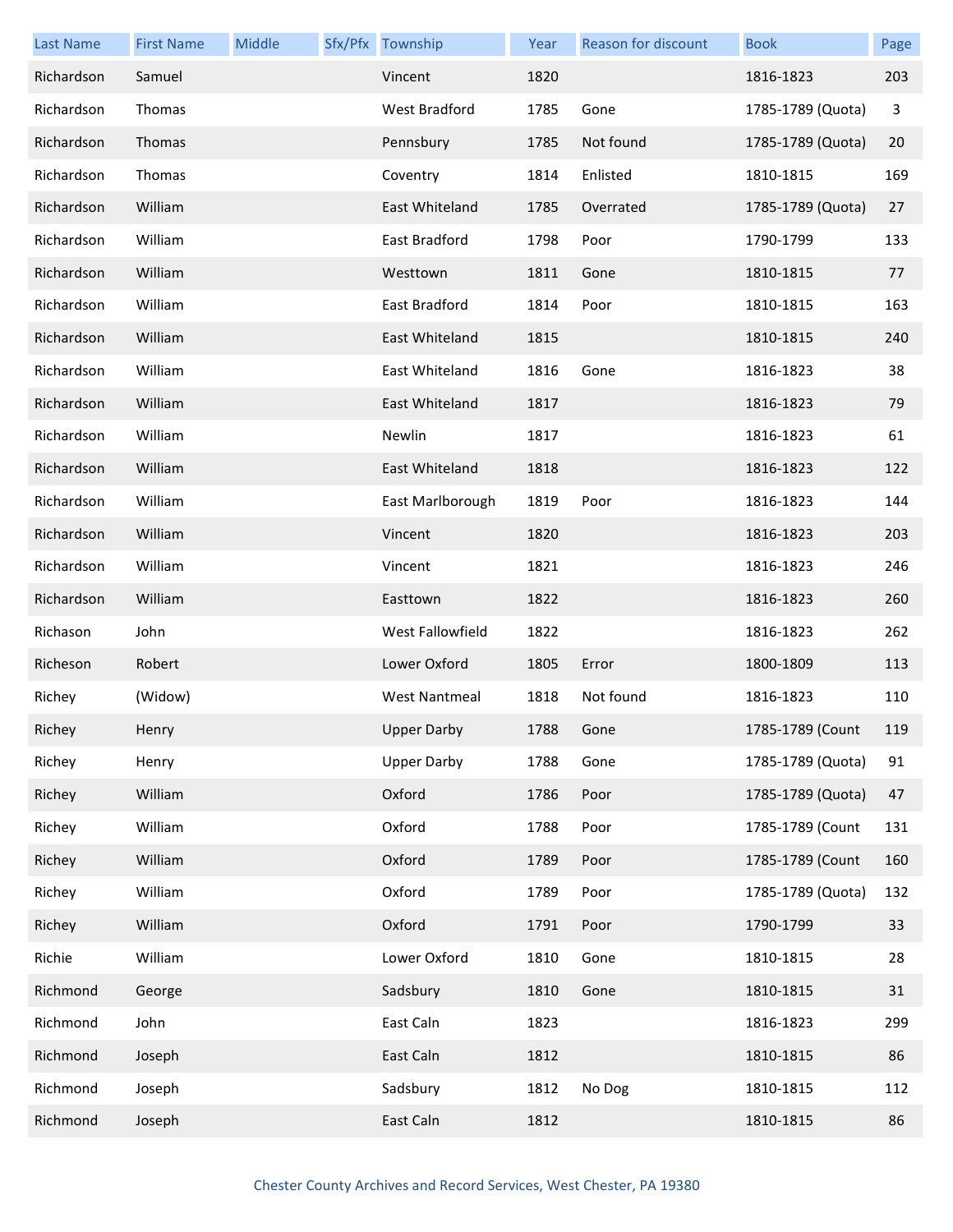| <b>Last Name</b> | <b>First Name</b> | Middle | Sfx/Pfx Township     | Year | Reason for discount | <b>Book</b>       | Page           |
|------------------|-------------------|--------|----------------------|------|---------------------|-------------------|----------------|
| Richmond         | Joseph            |        | East Caln            | 1814 | Unseated land       | 1810-1815         | 166            |
| Richmond         | Joseph            |        | East Caln            | 1818 |                     | 1816-1823         | 88             |
| Richmond         | Joseph            |        | East Caln            | 1821 |                     | 1816-1823         | 214            |
| Richmond         | Joseph            |        | East Caln            | 1823 |                     | 1816-1823         | 299            |
| Richmond         | Joseph            |        | Sadsbury             | 1823 |                     | 1816-1823         | 327            |
| Richmond         | Thomas            |        | Sadsbury             | 1817 |                     | 1816-1823         | 72             |
| Richmond         | Thomas            |        | Sadsbury             | 1821 |                     | 1816-1823         | 242            |
| Richmond         | Thomas            |        | Sadsbury             | 1822 |                     | 1816-1823         | 284            |
| Richmond         | Thomas            |        | East Caln            | 1823 |                     | 1816-1823         | 299            |
| Rickabaugh       | Adam              |        | Charlestown          | 1815 |                     | 1810-1815         | 209            |
| Rickabaugh       | Adam              |        | Tredyffrin           | 1820 |                     | 1816-1823         | 201            |
| Rickabaugh       | David             |        | Charlestown          | 1815 |                     | 1810-1815         | 209            |
| Rickabaugh       | Jacob             |        | Charlestown          | 1815 |                     | 1810-1815         | 209            |
| Rickard          | Isaac             |        | Uwchlan              | 1819 |                     | 1816-1823         | 160            |
| Rickards         | Adam              |        | East Caln            | 1790 | Error               | 1790-1799         | $\overline{2}$ |
| Rickart          | Isaac             |        | <b>West Nantmeal</b> | 1821 |                     | 1816-1823         | 236            |
| Rickart          | John              |        | <b>West Nantmeal</b> | 1811 | Gone                | 1810-1815         | 62             |
| Rickebaugh       | Adam              |        | Tredyffrin           | 1810 | One Dog             | 1810-1815         | 33             |
| Rickebaugh       | John              |        | Tredyffrin           | 1810 | Gone                | 1810-1815         | 33             |
| Rickerson        | John              |        | Honey Brook          | 1821 |                     | 1816-1823         | 223            |
| Rickerson        | John              |        | West Fallowfield     | 1823 |                     | 1816-1823         | 305            |
| Rickets          | James             |        | West Caln            | 1823 |                     | 1816-1823         | 300            |
| Rickhart         | Isaac             |        | <b>West Nantmeal</b> | 1813 | Gone                | 1810-1815         | 147            |
| Rickhart         | Isaac             |        | <b>West Nantmeal</b> | 1814 | Gone                | 1810-1815         | 187            |
| Rickhart         | John              |        | <b>West Nantmeal</b> | 1813 | Gone                | 1810-1815         | 147            |
| Ricklow          | Isaac             |        | West Chester         | 1808 | Gone                | 1800-1809         | 179            |
| Ridde            | Humphrey          |        | West Nottingham      | 1786 | Out of the State    | 1785-1789 (Count  | 47             |
| Riddle           | Francis           |        | Tredyffrin           | 1821 |                     | 1816-1823         | 243            |
| Riddle           | Humphrey          |        | West Nottingham      | 1785 | Gone                | 1785-1789 (Quota) | 19             |
| Riddle           | Humphrey          |        | West Nottingham      | 1786 | Out of the state    | 1785-1789 (Quota) | 47             |
| Riddle           | Humphrey          |        | West Nottingham      | 1787 | Out of State        | 1786-1789         | 19             |
| Riddle           | John              |        | Easttown             | 1799 | Gone                | 1790-1799         | 157            |
| Ride             | Isaac             |        | East Nottingham      | 1814 | Gone                | 1810-1815         | 184            |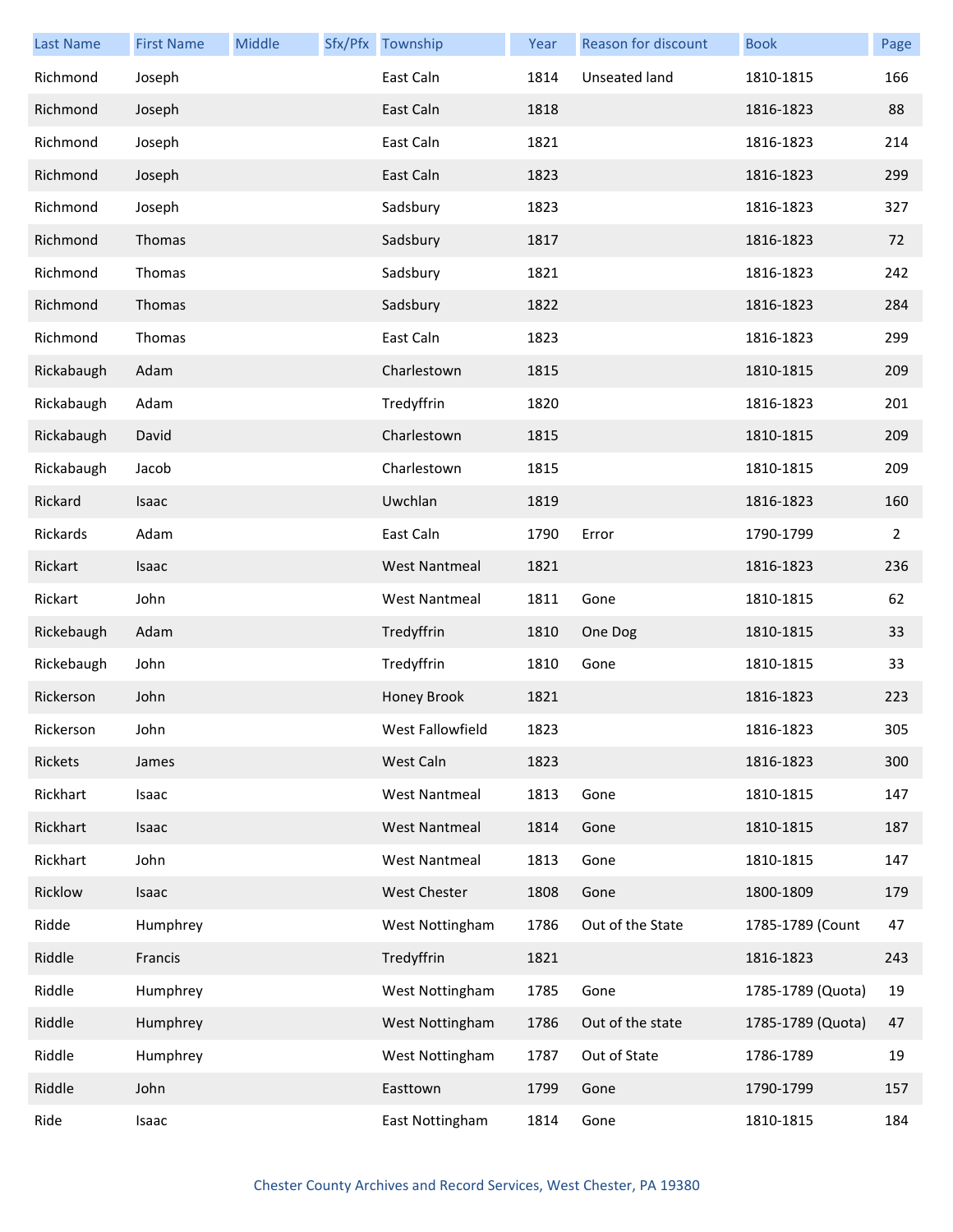| <b>Last Name</b> | <b>First Name</b> | Middle    | Sfx/Pfx Township | Year | Reason for discount | <b>Book</b>       | Page |
|------------------|-------------------|-----------|------------------|------|---------------------|-------------------|------|
| Rider            | John              |           | Tredyffrin       | 1788 | Gone                | 1785-1789 (Quota) | 109  |
| Rider            | John              |           | Tredyffrin       | 1810 | Gone                | 1810-1815         | 33   |
| Rider            | John              |           | Tredyffrin       | 1810 | Gone                | 1810-1815         | 33   |
| Rider            | John              |           | Tredyffrin       | 1820 |                     | 1816-1823         | 201  |
| Ridge            | Daniel            |           | Coventry         | 1786 | Poor                | 1785-1789 (Quota) | 32   |
| Ridge            | Daniel            |           | Coventry         | 1786 | Poor                | 1785-1789 (Count  | 32   |
| Ridge            | Daniel            |           | Coventry         | 1788 | Poor                | 1786-1789         | 4    |
| Ridge            | George            |           | Coventry         | 1785 | Poor                | 1785-1789 (Count  | 4    |
| Ridge            | James             |           | Coventry         | 1809 | Poor                | 1800-1809         | 183  |
| Ridge            | James             |           | Coventry         | 1814 | Gone                | 1810-1815         | 169  |
| Ridge            | James             |           | Brandywine       | 1815 | Gone                | 1810-1815         | 206  |
| Ridge            | Joseph            |           | Londonderry      | 1810 | Gone                | 1810-1815         | 16   |
| Ridge            | Joseph            |           | Londonderry      | 1810 | Gone                | 1810-1815         | 16   |
| Ridge            | William           |           | Coventry         | 1785 | Poor                | 1785-1789 (Count  | 4    |
| Ridge            | William           |           | Coventry         | 1813 | Poor                | 1810-1815         | 129  |
| Ridgely          | William           |           | Coventry         | 1805 | Poor                | 1800-1809         | 103  |
| Ridgley          | Henry             |           | East Nantmeal    | 1787 | Gone                | 1785-1789 (Quota) | 72   |
| Ridle            | George            | Frederick | West Caln        | 1789 | Under age           | 1785-1789 (Count  | 146  |
| Ridle            | George            | Frederick | West Caln        | 1789 | Under age           | 1785-1789 (Quota) | 118  |
| Ridley           | James             |           | West Caln        | 1786 | Gone                | 1785-1789 (Count  | 62   |
| Ridley           | James             |           | West Caln        | 1786 |                     | 1785-1789 (Quota) | 35   |
| Ridley           | James             |           | West Caln        | 1788 | Gone                | 1786-1789         | 34   |
| Rieves           | Richard           |           | West Caln        | 1788 | Gone                | 1785-1789 (Quota) | 90   |
| Rife             | Isaac             |           | West Caln        | 1821 |                     | 1816-1823         | 215  |
| Rifford          | Henry             |           | Coventry         | 1789 | Gone                | 1785-1789 (Quota) | 119  |
| Rifford          | Henry             |           | Vincent          | 1789 | Gone                | 1785-1789 (Quota) | 138  |
| Rifford          | Henry             |           | Coventry         | 1789 | Gone                | 1785-1789 (Count  | 147  |
| Rig              | Anderson          |           | West Whiteland   | 1821 |                     | 1816-1823         | 250  |
| Rigby            | Daniel            |           | Marple           | 1787 | Gone                | 1785-1789 (Count  | 97   |
| Rigby            | Daniel            |           | Marple           | 1787 | Gone                | 1785-1789 (Quota) | 69   |
| Rigby            | James             |           | Marple           | 1787 | Gone                | 1785-1789 (Count  | 97   |
| Rigby            | James             |           | Marple           | 1787 | Gone                | 1785-1789 (Quota) | 69   |
| Rigby            | Seth              |           | Aston            | 1788 | Gone                | 1785-1789 (Quota) | 85   |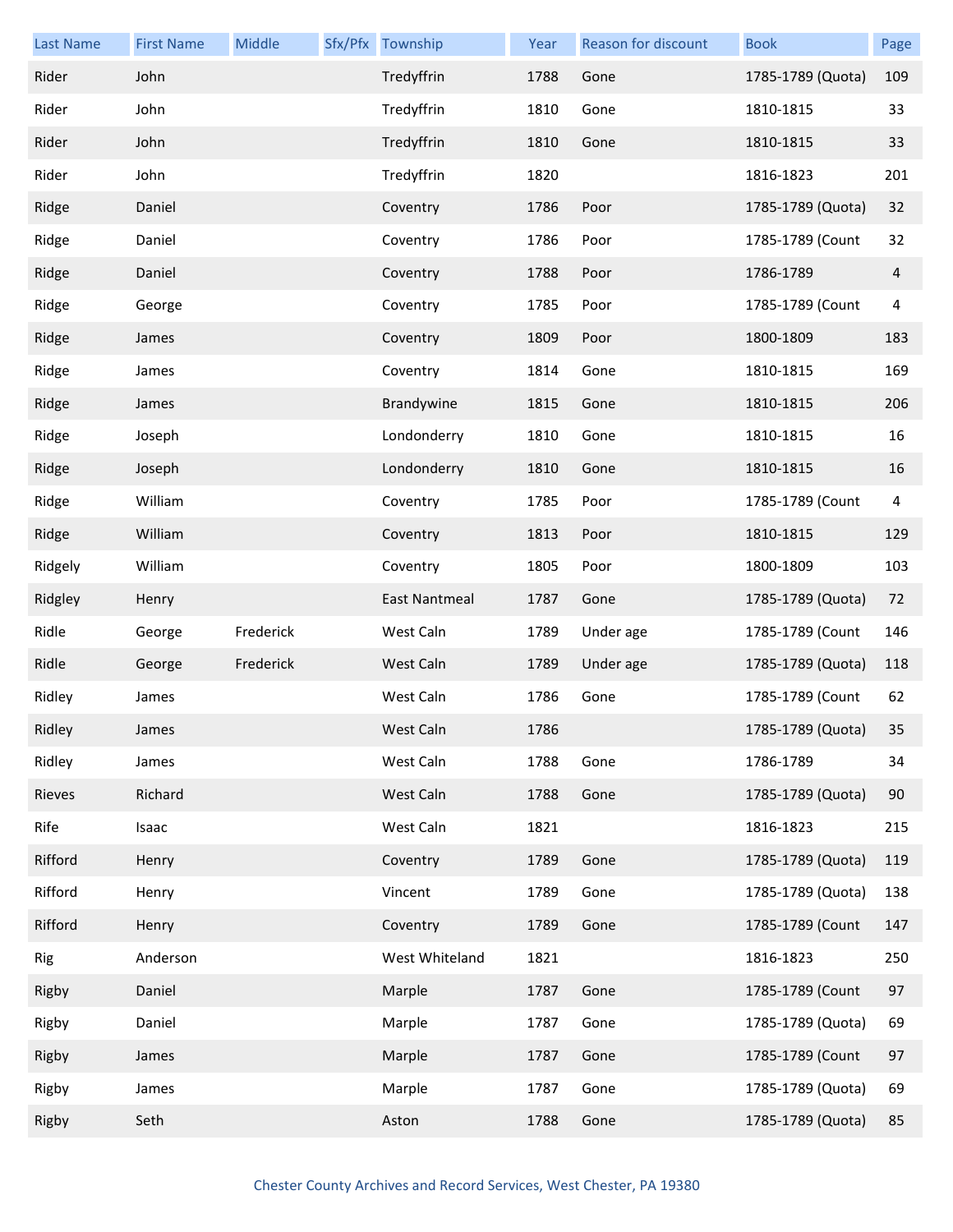| <b>Last Name</b> | <b>First Name</b> | Middle | Sfx/Pfx Township     | Year | Reason for discount | <b>Book</b>      | Page |
|------------------|-------------------|--------|----------------------|------|---------------------|------------------|------|
| Rigg             | Clement           |        | Brandywine           | 1803 | Gone                | 1800-1809        | 62   |
| Rigg             | Clement           |        | Brandywine           | 1805 | Poor                | 1800-1809        | 101  |
| <b>Rigg</b>      | Clement           |        | Brandywine           | 1807 | Poor                | 1800-1809        | 141  |
| <b>Rigg</b>      | Clement           |        | Uwchlan              | 1809 | Poor                | 1800-1809        | 196  |
| <b>Rigg</b>      | Clement           |        | Brandywine           | 1814 | Gone                | 1810-1815        | 165  |
| Rigg             | Clement           |        | <b>West Nantmeal</b> | 1815 | Gone                | 1810-1815        | 228  |
| <b>Rigg</b>      | Clement           |        | <b>West Nantmeal</b> | 1816 |                     | 1816-1823        | 26   |
| <b>Rigg</b>      | Clement           |        | Brandywine           | 1820 |                     | 1816-1823        | 171  |
| <b>Rigg</b>      | Clement           |        | Brandywine           | 1821 |                     | 1816-1823        | 213  |
| Rigg             | Clement           |        | Uwchlan              | 1823 |                     | 1816-1823        | 330  |
| <b>Rigg</b>      | Ezekiel           |        | Kennett              | 1786 | Poor                | 1785-1789 (Count | 67   |
| <b>Rigg</b>      | Ezekiel           |        | Kennett              | 1787 | Poor                | 1786-1789        | 39   |
| <b>Rigg</b>      | Ezekiel           |        | West Whiteland       | 1790 | Poor                | 1790-1799        | 19   |
| Rigg             | Hiram             |        | Charlestown          | 1805 | Gone                | 1800-1809        | 103  |
| <b>Rigg</b>      | Peter             |        | Upper Oxford         | 1809 | Gone                | 1800-1809        | 193  |
| <b>Rigg</b>      | Peter             |        | <b>Upper Oxford</b>  | 1817 |                     | 1816-1823        | 68   |
| <b>Rigg</b>      | Samuel            |        | Uwchlan              | 1818 |                     | 1816-1823        | 118  |
| <b>Rigg</b>      | William           |        | West Caln            | 1806 | Gone                | 1800-1809        | 122  |
| Riggs            | Andrew            |        | East Nottingham      | 1815 |                     | 1810-1815        | 225  |
| Righnter         | John              |        | Vincent              | 1805 | Gone                | 1800-1809        | 117  |
| Righstone        | Daniel            |        | Uwchlan              | 1820 |                     | 1816-1823        | 202  |
| Righstone        | John              |        | Vincent              | 1804 | Gone                | 1800-1809        | 97   |
| Right            | Archibald         |        | Pikeland             | 1815 |                     | 1810-1815        | 233  |
| Right            | John              |        | Pikeland             | 1805 | Gone                | 1800-1809        | 114  |
| Right            | John              |        | Easttown             | 1816 |                     | 1816-1823        | 9    |
| Right            | John              |        | Vincent              | 1822 |                     | 1816-1823        | 288  |
| Right            | Joshua            |        | <b>East Nantmeal</b> | 1822 |                     | 1816-1823        | 277  |
| Right            | Nathan            |        | Tredyffrin           | 1811 | Gone                | 1810-1815        | 74   |
| Right            | Robert            |        | East Nottingham      | 1819 | No Dog              | 1816-1823        | 149  |
| Right            | William           |        | Pennsbury            | 1816 | Poor                | 1816-1823        | 29   |
| Righter          | Edith             |        | Goshen               | 1815 | No Dog              | 1810-1815        | 214  |
| Righter          | George            |        | East Caln            | 1808 | Gone                | 1800-1809        | 162  |
| Righter          | George            |        | West Caln            | 1810 | Gone                | 1810-1815        | 6    |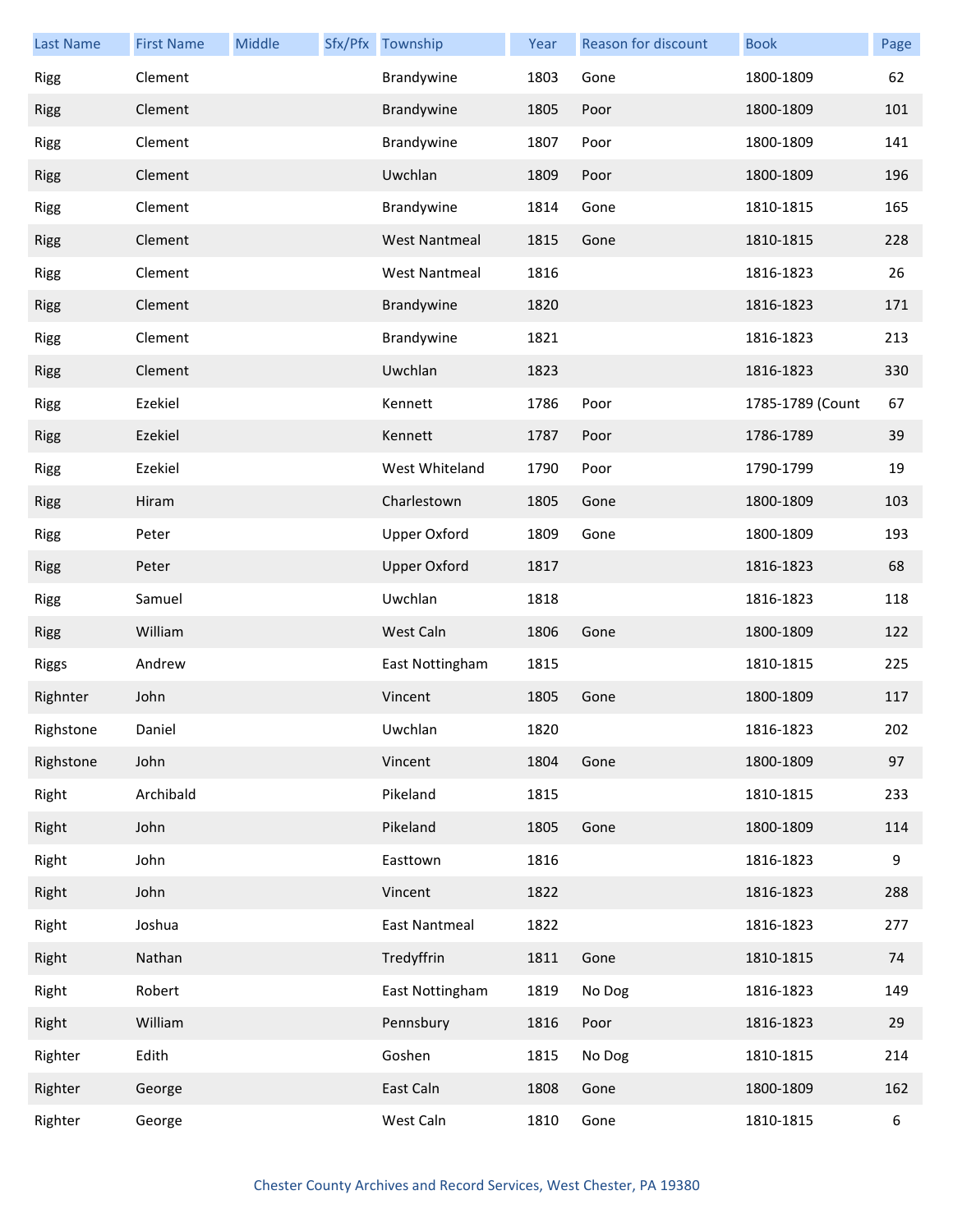| <b>Last Name</b> | <b>First Name</b> | Middle | Sfx/Pfx Township     | Year | Reason for discount  | <b>Book</b>       | Page            |
|------------------|-------------------|--------|----------------------|------|----------------------|-------------------|-----------------|
| Righter          | Henry             |        | Coventry             | 1795 | Poor                 | 1790-1799         | 80              |
| Righter          | Jacob             |        | Brandywine           | 1816 |                      | 1816-1823         | 4               |
| Righter          | John              |        | East Fallowfield     | 1809 | No such man          | 1800-1809         | 184             |
| Righter          | Jonathan          |        | Brandywine           | 1807 | Minor                | 1800-1809         | 141             |
| Righter          | Jonathan          |        | Charlestown          | 1816 |                      | 1816-1823         | $7\overline{ }$ |
| Righter          | Jonathan          |        | <b>West Nantmeal</b> | 1821 |                      | 1816-1823         | 236             |
| Righter          | Jonathan          |        | <b>West Nantmeal</b> | 1822 |                      | 1816-1823         | 278             |
| Righter          | Joseph            |        | Brandywine           | 1817 |                      | 1816-1823         | 45              |
| Righter          | Joseph            |        | <b>West Nantmeal</b> | 1818 |                      | 1816-1823         | 110             |
| Righter          | Joseph            |        | Uwchlan              | 1819 | Minor                | 1816-1823         | 160             |
| Righter          | Lewis             |        | Brandywine           | 1822 |                      | 1816-1823         | 255             |
| Righter          | Michael           |        | Sadsbury             | 1814 | Unseated land        | 1810-1815         | 192             |
| Righter          | Michael           |        | Sadsbury             | 1815 | Unseated land        | 1810-1815         | 232             |
| Righter          | Michael           |        | Sadsbury             | 1816 |                      | 1816-1823         | 31              |
| Righter          | William           |        | Pikeland             | 1814 | Gone                 | 1810-1815         | 191             |
| Riglesworth      | William           |        | Brandywine           | 1822 |                      | 1816-1823         | 255             |
| Riker            | Benjamin          |        | Vincent              | 1805 | Gone                 | 1800-1809         | 117             |
| Rile             | Reese             |        | Charlestown          | 1806 | Minor                | 1800-1809         | 123             |
| Riley            | Francis           |        | West Marlborough     | 1819 | No Dog               | 1816-1823         | 145             |
| Riley            | Nathan            |        | East Nottingham      | 1819 | No Dog               | 1816-1823         | 149             |
| Riley            | Nathan            |        | <b>Upper Oxford</b>  | 1822 |                      | 1816-1823         | 279             |
| Riley            | Owen              |        | Vincent              | 1815 | Gone                 | 1810-1815         | 237             |
| Riley            | Peter             |        | Honey Brook          | 1810 | Gone                 | 1810-1815         | 13              |
| Riley            | Peter             |        | Honey Brook          | 1811 | Poor                 | 1810-1815         | 54              |
| Riley            | Richard           |        | <b>Upper Oxford</b>  | 1821 |                      | 1816-1823         | 238             |
| Riley            | Thomas            |        | West Marlborough     | 1789 | Gone                 | 1785-1789 (Quota) | 127             |
| Riley            | Thomas            |        | West Marlborough     | 1789 | Gone                 | 1785-1789 (Count  | 155             |
| Riley            | William           |        | Honey Brook          | 1816 |                      | 1816-1823         | 13              |
| Riley            | William           |        | West Nottingham      | 1822 | <b>Unseated land</b> | 1816-1823         | 276             |
| Rily             | Owen              |        | Pikeland             | 1819 |                      | 1816-1823         | 155             |
| Rily             | Richard           |        | Tredyffrin           | 1812 | Gone                 | 1810-1815         | 114             |
| Rim              | Michael           |        | West Caln            | 1788 | Ran away             | 1786-1789         | 6               |
| Rimbey           | Jacob             |        | Coventry             | 1791 | Gone                 | 1790-1799         | 23              |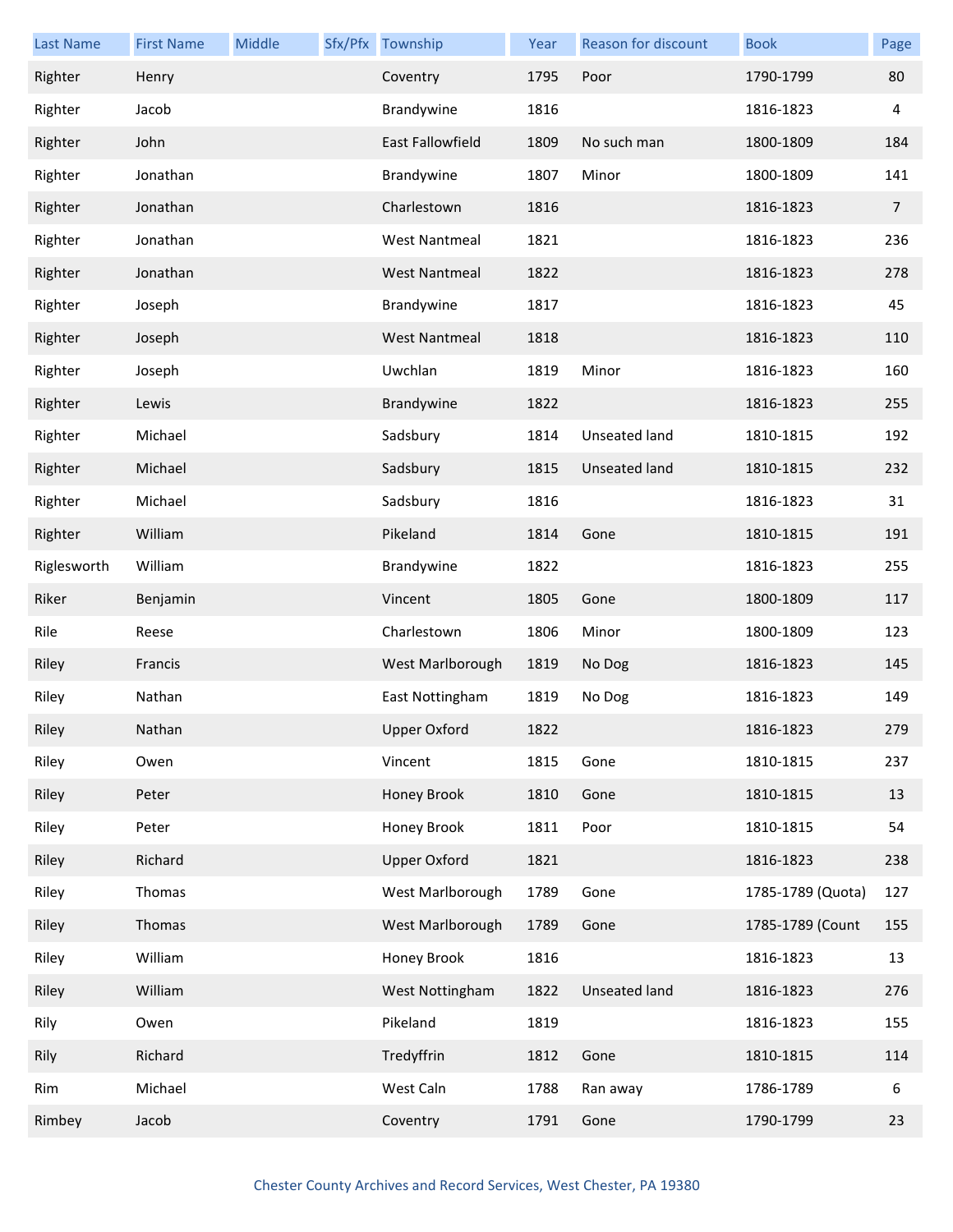| <b>Last Name</b> | <b>First Name</b> | Middle |     | Sfx/Pfx Township | Year | Reason for discount | <b>Book</b>       | Page    |
|------------------|-------------------|--------|-----|------------------|------|---------------------|-------------------|---------|
| Rimby            | Christian         |        |     | Coventry         | 1807 | Gone                | 1800-1809         | 143     |
| Rimby            | Christian         |        |     | East Nantmeal    | 1816 |                     | 1816-1823         | 25      |
| Rimby            | Jacob             |        |     | Coventry         | 1810 | Gone                | 1810-1815         | $\,8\,$ |
| Rimby            | Jacob             |        |     | East Nantmeal    | 1817 |                     | 1816-1823         | 66      |
| Rimby            | Jacob             |        |     | East Nantmeal    | 1818 |                     | 1816-1823         | 109     |
| Rimby            | Jacob             |        |     | Coventry         | 1821 |                     | 1816-1823         | 216     |
| Rimby            | Jacob             |        | Jr. | Coventry         | 1823 |                     | 1816-1823         | 302     |
| Rimby            | John              |        |     | Coventry         | 1821 |                     | 1816-1823         | 216     |
| Rimby            | John              |        |     | Coventry         | 1822 |                     | 1816-1823         | 259     |
| Rimby            | Tobias            |        |     | Vincent          | 1809 | Poor                | 1800-1809         | 197     |
| Rimbyer          | Jacob             |        |     | Coventry         | 1810 | No Dog              | 1810-1815         | 8       |
| Rimley           | Tobias            |        |     | Uwchlan          | 1817 |                     | 1816-1823         | 74      |
| Rimly            | Tobias            |        |     | Vincent          | 1808 |                     | 1800-1809         | 177     |
| Rimmey           | Adam              |        |     | Coventry         | 1785 | Not found           | 1785-1789 (Quota) | 4       |
| Rimmy            | Thomas            |        |     | East Nantmeal    | 1786 | Under age           | 1785-1789 (Count  | 72      |
| Rinebine         | Jacob             |        |     | London Grove     | 1808 | Gone                | 1800-1809         | 167     |
| Rinehard         | Christian         |        |     | Coventry         | 1812 | Gone                | 1810-1815         | 89      |
| Rinehart         | Abraham           |        |     | East Nantmeal    | 1822 |                     | 1816-1823         | 277     |
| Rinehart         | Daniel            |        |     | Coventry         | 1804 | Gone                | 1800-1809         | 83      |
| Rinehart         | David             |        |     | Honey Brook      | 1806 | Gone                | 1800-1809         | 126     |
| Rinehart         | Mathias           |        |     | Coventry         | 1804 | Gone                | 1800-1809         | 83      |
| Rinehart         | Owen              |        |     | Coventry         | 1817 |                     | 1816-1823         | 49      |
| Rinehart         | Owen              |        |     | Coventry         | 1820 |                     | 1816-1823         | 174     |
| Rinewald         | David             |        |     | Coventry         | 1790 | Poor                | 1790-1799         | $\bf 8$ |
| Rinewald         | David             |        |     | Coventry         | 1822 |                     | 1816-1823         | 259     |
| Rinewald         | Joseph            |        |     | Coventry         | 1806 | Deaf                | 1800-1809         | 123     |
| Rinewalt         | David             |        |     | Coventry         | 1788 | Poor                | 1786-1789         | 60      |
| Rinewalt         | David             |        |     | Coventry         | 1789 | Poor                | 1785-1789 (Count  | 147     |
| Rinewalt         | David             |        |     | Coventry         | 1789 | Poor                | 1785-1789 (Quota) | 119     |
| Rinewalts        | Adam              |        |     | Tredyffrin       | 1818 |                     | 1816-1823         | 116     |
| Rinewalts        | Adam              |        |     | Tredyffrin       | 1822 |                     | 1816-1823         | 285     |
| Ring             | Benjamin          |        |     | Birmingham       | 1787 | Overrated           | 1785-1789 (Count  | 86      |
| Ring             | Benjamin          |        |     | Birmingham       | 1787 | Overrated           | 1785-1789 (Quota) | 58      |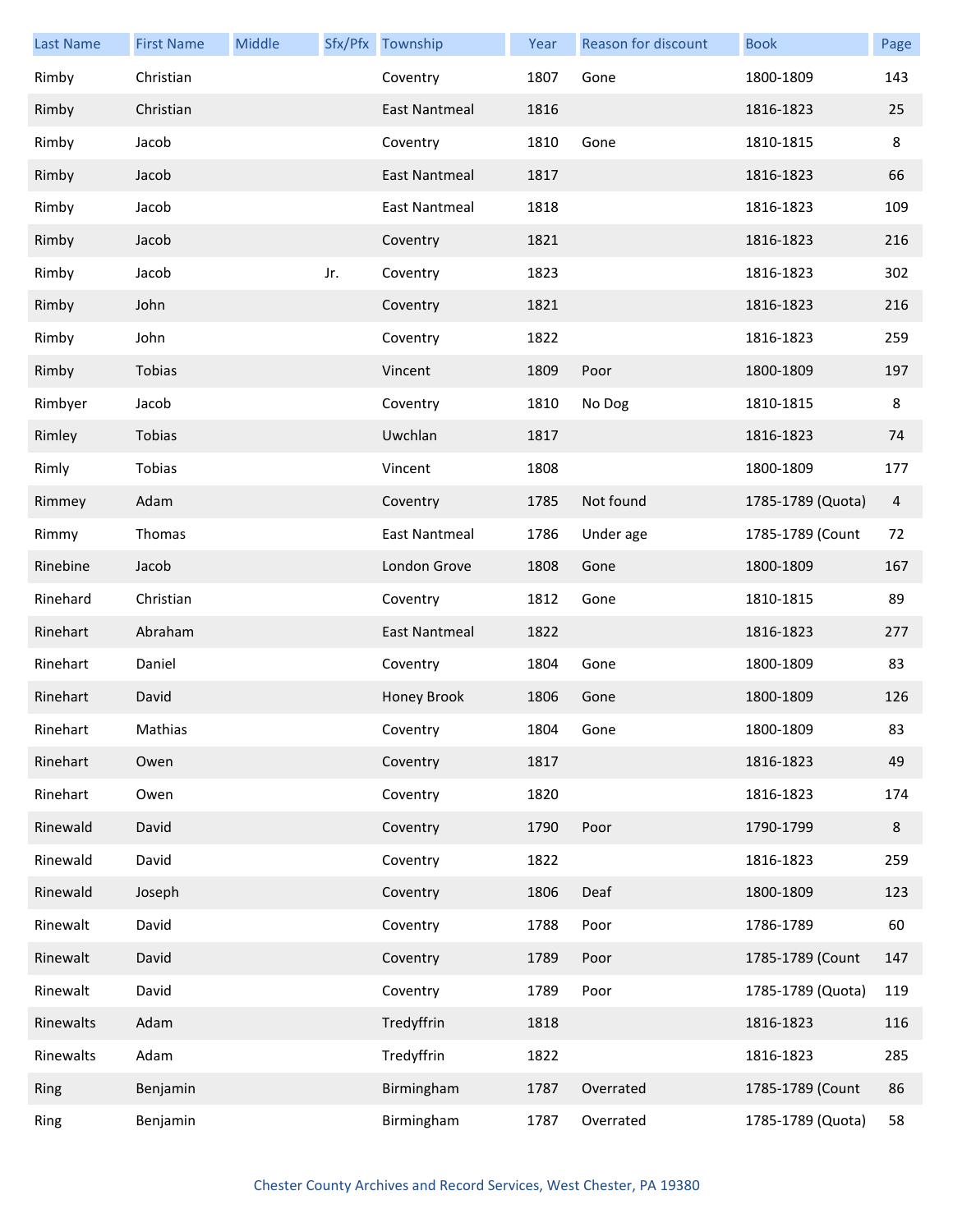| <b>Last Name</b> | <b>First Name</b> | Middle |       | Sfx/Pfx Township     | Year | Reason for discount | <b>Book</b>       | Page           |
|------------------|-------------------|--------|-------|----------------------|------|---------------------|-------------------|----------------|
| Ring             | Chambers          |        |       | Pennsbury            | 1816 | Gone                | 1816-1823         | 29             |
| Ring             | Elias             |        |       | Birmingham           | 1788 | Gone                | 1785-1789 (Quota) | 86             |
| Ring             | Elias             |        |       | Birmingham           | 1788 | Gone                | 1785-1789 (Count  | 114            |
| Ring             | George            |        |       | Charlestown          | 1809 | Gone                | 1800-1809         | 183            |
| Ring             | John              |        |       | East Caln            | 1785 | Gone                | 1785-1789 (Quota) | 6              |
| Ring             | Mary              |        |       | Charlestown          | 1810 | No Dog              | 1810-1815         | 7              |
| Ring             | Samuel            |        |       | Birmingham           | 1788 | Gone                | 1785-1789 (Quota) | 86             |
| Ring             | Samuel            |        |       | Birmingham           | 1788 | Gone                | 1785-1789 (Count  | 114            |
| Ring             | Susannah          |        |       | Birmingham           | 1785 |                     | 1785-1789 (Count  | $\overline{2}$ |
| Rinken           | John              |        |       | Tinicum              | 1788 | Gone                | 1785-1789 (Count  | 136            |
| Rinker           | John              |        |       | Tinicum              | 1788 | Gone                | 1785-1789 (Quota) | 108            |
| Rinn             | Michael           |        |       | West Caln            | 1786 | Gone                | 1785-1789 (Quota) | 35             |
| Rinn             | Michael           |        |       | West Caln            | 1786 | Ran away            | 1785-1789 (Count  | 34             |
| Rinn             | Michael           |        |       | West Caln            | 1786 | Gone                | 1785-1789 (Count  | 62             |
| Rinn             | Michael           |        |       | West Caln            | 1788 | Gone                | 1786-1789         | 34             |
| Rinn             | Michael           |        |       | West Caln            | 1788 | Ran away            | 1786-1789         | 6              |
| Rion             | Isaac             |        |       | West Whiteland       | 1788 | Not found           | 1786-1789         | 56             |
| Ritchey          | David             |        |       | Londonderry          | 1789 | Poor                | 1785-1789 (Count  | 153            |
| Ritchey          | David             |        |       | Londonderry          | 1789 | Poor                | 1785-1789 (Quota) | 125            |
| Ritchey          | William           |        |       | Marple               | 1785 | Moved away          | 1785-1789 (Count  | 13             |
| Ritchey          | William           |        |       | Oxford               | 1786 | Poor                | 1785-1789 (Count  | 47             |
| Ritchey          | William           |        |       | Oxford               | 1787 | Poor                | 1785-1789 (Quota) | 75             |
| Ritchey          | William           |        |       | Oxford               | 1787 |                     | 1785-1789 (Count  | 103            |
| Ritchey          | William           |        |       | Oxford               | 1787 | Poor                | 1786-1789         | 19             |
| Ritchey          | William           |        |       | Oxford               | 1790 | Poor                | 1790-1799         | 13             |
| Ritchie          | Philip            |        |       | Aston                | 1788 | Gone                | 1785-1789 (Quota) | 85             |
| Ritchie          | Samuel            |        |       | Oxford               | 1793 | Poor                | 1790-1799         | 71             |
| Ritchie          | William           |        |       | Oxford               | 1788 |                     | 1786-1789         | 75             |
| Ritchie          | William           |        | Heirs | <b>Upper Oxford</b>  | 1799 | Charged to land     | 1790-1799         | 166            |
| Ritchy           | Samuel            |        |       | Oxford               | 1796 | Leg broke           | 1790-1799         | 107            |
| Rittenhouse      | Henry             |        |       | Pikeland             | 1819 |                     | 1816-1823         | 155            |
| Rittenhouse      | Isaac             |        |       | <b>East Nantmeal</b> | 1791 | Gone                | 1790-1799         | 32             |
| Rittenhouse      | Jesse             |        |       | Pikeland             | 1819 |                     | 1816-1823         | 155            |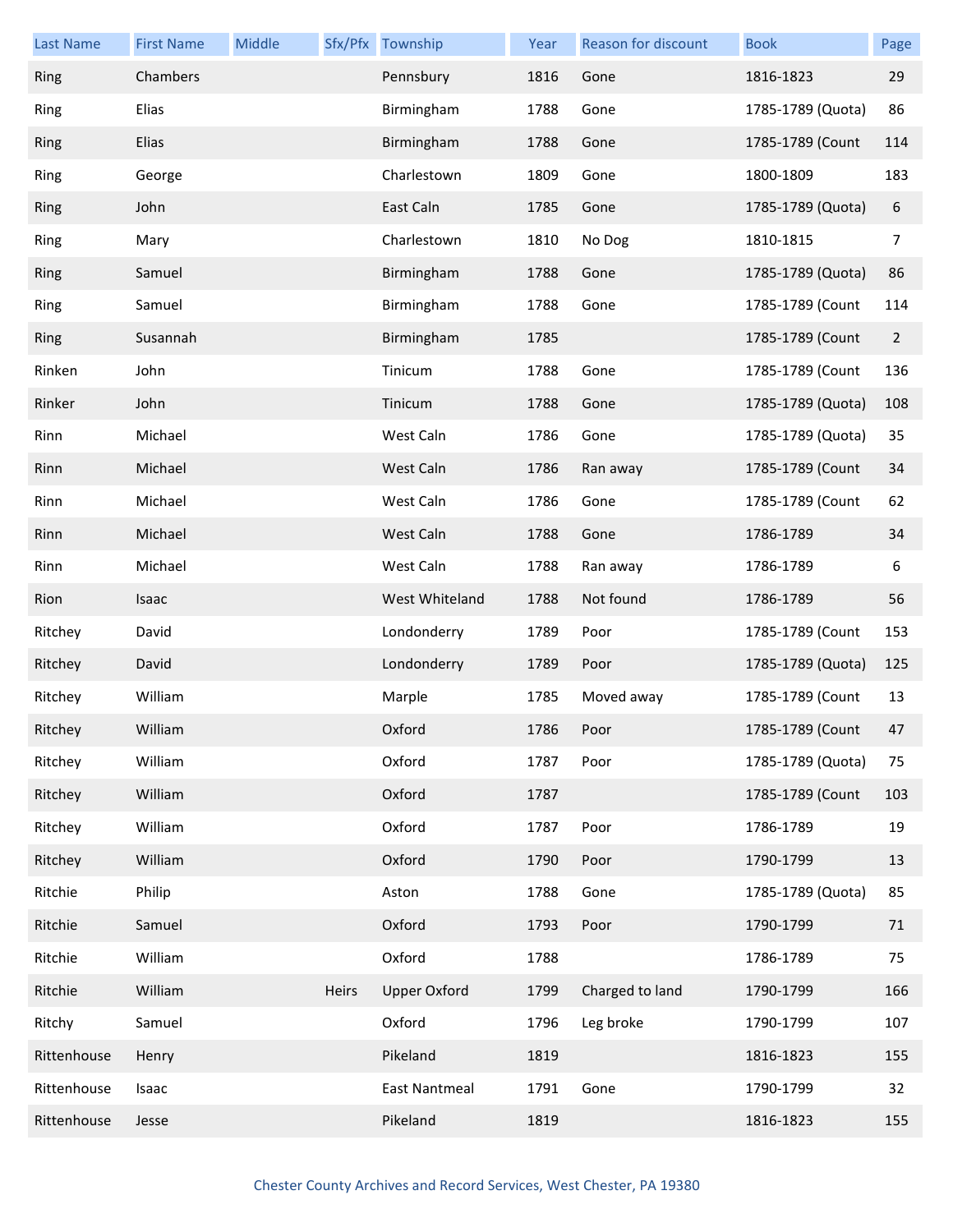| <b>Last Name</b> | <b>First Name</b> | Middle | Sfx/Pfx Township     | Year | Reason for discount     | <b>Book</b>       | Page |
|------------------|-------------------|--------|----------------------|------|-------------------------|-------------------|------|
| Rittenhouse      | Joshua            |        | Pikeland             | 1812 | Not found               | 1810-1815         | 111  |
| Rittenhouse      | Nicholas          |        | East Caln            | 1786 | Poor                    | 1785-1789 (Count  | 62   |
| Rittenhouse      | Nicholas          |        | East Caln            | 1788 | Poor                    | 1786-1789         | 34   |
| Ritter           | Enoch             |        | East Nantmeal        | 1791 | Gone                    | 1790-1799         | 32   |
| Rittle           | Henry             |        | Coventry             | 1805 | Not found               | 1800-1809         | 103  |
| Rively           | John              |        | Lower Darby          | 1786 | Overflowing of the tide | 1785-1789 (Quota) | 36   |
| Rixtine          | John              |        | Brandywine           | 1822 |                         | 1816-1823         | 255  |
| Roach            | William           |        | East Bradford        | 1789 | Gone                    | 1785-1789 (Quota) | 114  |
| Roach            | William           |        | East Bradford        | 1789 | Gone                    | 1785-1789 (Count  | 142  |
| Roach            | William           |        | West Fallowfield     | 1820 |                         | 1816-1823         | 178  |
| Road             | Henry             |        | Sadsbury             | 1820 |                         | 1816-1823         | 199  |
| Road             | Henry             |        | Sadsbury             | 1821 |                         | 1816-1823         | 242  |
| Road             | Henry             |        | Sadsbury             | 1822 |                         | 1816-1823         | 284  |
| Roades           |                   |        | West Caln            | 1808 | <b>Unseated Land</b>    | 1800-1809         | 162  |
| Roades           | Jacob             |        | West Fallowfield     | 1816 |                         | 1816-1823         | 11   |
| Roades           | Jacob             |        | West Caln            | 1822 |                         | 1816-1823         | 257  |
| Roades           | William           |        | East Nantmeal        | 1817 |                         | 1816-1823         | 66   |
| Roads            |                   |        | West Caln            | 1812 | <b>Unseated land</b>    | 1810-1815         | 87   |
| Roads            |                   |        | West Caln            | 1813 | Unseated land           | 1810-1815         | 127  |
| Roads            | Daniel            |        | <b>East Nantmeal</b> | 1799 | Gone                    | 1790-1799         | 165  |
| Roads            | George            |        | West Whiteland       | 1788 | Not found               | 1786-1789         | 56   |
| Roads            | Henry             |        | East Caln            | 1817 |                         | 1816-1823         | 46   |
| Roads            | Henry             |        | Sadsbury             | 1819 |                         | 1816-1823         | 156  |
| Roads            | Jacob             |        | West Fallowfield     | 1809 | Twice taxed             | 1800-1809         | 185  |
| Roads            | Jacob             |        | Brandywine           | 1813 | Gone                    | 1810-1815         | 125  |
| Roads            | Jacob             |        | West Caln            | 1820 |                         | 1816-1823         | 173  |
| Roads            | Jacob             |        | West Caln            | 1821 |                         | 1816-1823         | 215  |
| Roads            | John              |        | Vincent              | 1820 |                         | 1816-1823         | 203  |
| Roads            | Joseph            |        | <b>Upper Oxford</b>  | 1814 | Gone                    | 1810-1815         | 188  |
| Roads            | Peter             |        | Vincent              | 1819 |                         | 1816-1823         | 161  |
| Roads            | Philip            |        | West Caln            | 1807 | Unseated land           | 1800-1809         | 142  |
| Roark            | Andrew            |        | New London           | 1791 | Gone                    | 1790-1799         | 30   |
| Robb             | David             |        | New London           | 1788 | Gone                    | 1785-1789 (Count  | 130  |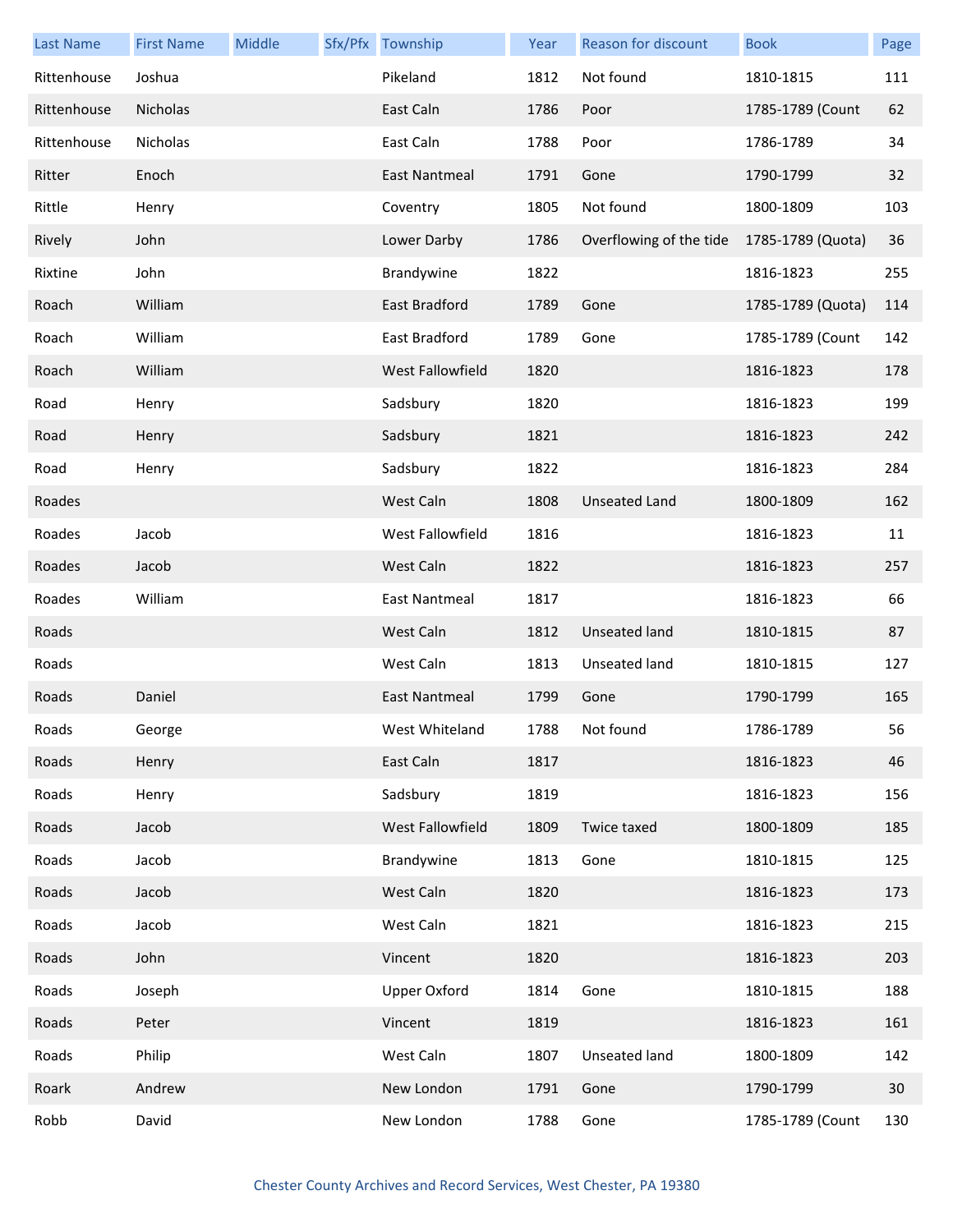| <b>Last Name</b> | <b>First Name</b> | Middle | Sfx/Pfx Township    | Year | Reason for discount | <b>Book</b>       | Page |
|------------------|-------------------|--------|---------------------|------|---------------------|-------------------|------|
| Robb             | David             |        | New London          | 1788 | Ran away            | 1785-1789 (Quota) | 102  |
| Robb             | George            |        | West Fallowfield    | 1823 |                     | 1816-1823         | 305  |
| Robb             | John              |        | <b>Upper Oxford</b> | 1805 | Gone                | 1800-1809         | 113  |
| Robb             | John              |        | <b>Upper Oxford</b> | 1809 |                     | 1800-1809         | 193  |
| Robb             | John              |        | West Fallowfield    | 1823 |                     | 1816-1823         | 305  |
| Robbins          | James             |        | Charlestown         | 1804 | Poor                | 1800-1809         | 84   |
| Robbins          | James             |        | Charlestown         | 1805 | Gone                | 1800-1809         | 103  |
| Robbins          | Joseph            |        | Willistown          | 1810 |                     | 1810-1815         | 36   |
| Roberts          | Abel              |        | Uwchlan             | 1803 | Poor                | 1800-1809         | 77   |
| Roberts          | Benjamin          |        | Vincent             | 1815 | No Dog              | 1810-1815         | 237  |
| Roberts          | Benjamin          |        | Vincent             | 1816 |                     | 1816-1823         | 35   |
| Roberts          | Benjamin          |        | Vincent             | 1817 | Poor                | 1816-1823         | 76   |
| Roberts          | Benjamin          |        | Vincent             | 1819 |                     | 1816-1823         | 161  |
| Roberts          | Benjamin          |        | Vincent             | 1820 |                     | 1816-1823         | 203  |
| Roberts          | Benjamin          |        | East Nantmeal       | 1821 |                     | 1816-1823         | 235  |
| Roberts          | Benjamin          |        | East Nantmeal       | 1822 |                     | 1816-1823         | 277  |
| Roberts          | Curtis            |        | Easttown            | 1809 | Gone                | 1800-1809         | 184  |
| Roberts          | Curtis            |        | Easttown            | 1810 | Gone                | 1810-1815         | 9    |
| Roberts          | Curtis            |        | Easttown            | 1810 | Gone                | 1810-1815         | 9    |
| Roberts          | Curtis            |        | Easttown            | 1818 | Not in township     | 1816-1823         | 92   |
| Roberts          | Curtis            |        | Willistown          | 1819 |                     | 1816-1823         | 162  |
| Roberts          | Curtis            |        | Willistown          | 1821 |                     | 1816-1823         | 247  |
| Roberts          | David             |        | New Garden          | 1786 | Overrated           | 1785-1789 (Count  | 43   |
| Roberts          | David             |        | New Garden          | 1786 | Overrated           | 1786-1789         | 15   |
| Roberts          | David             |        | New Garden          | 1786 | Overrated           | 1785-1789 (Quota) | 43   |
| Roberts          | David             |        | West Marlborough    | 1786 | Poor                | 1785-1789 (Count  | 71   |
| Roberts          | David             |        | West Marlborough    | 1786 |                     | 1785-1789 (Count  | 71   |
| Roberts          | David             |        | West Marlborough    | 1787 |                     | 1786-1789         | 43   |
| Roberts          | David             |        | West Marlborough    | 1787 | Poor                | 1786-1789         | 43   |
| Roberts          | David             |        | West Marlborough    | 1789 | Poor                | 1785-1789 (Count  | 155  |
| Roberts          | David             |        | West Marlborough    | 1789 | Poor                | 1785-1789 (Quota) | 127  |
| Roberts          | David             |        | West Marlborough    | 1790 | Gone                | 1790-1799         | 9    |
| Roberts          | David             |        | East Fallowfield    | 1791 | Poor                | 1790-1799         | 24   |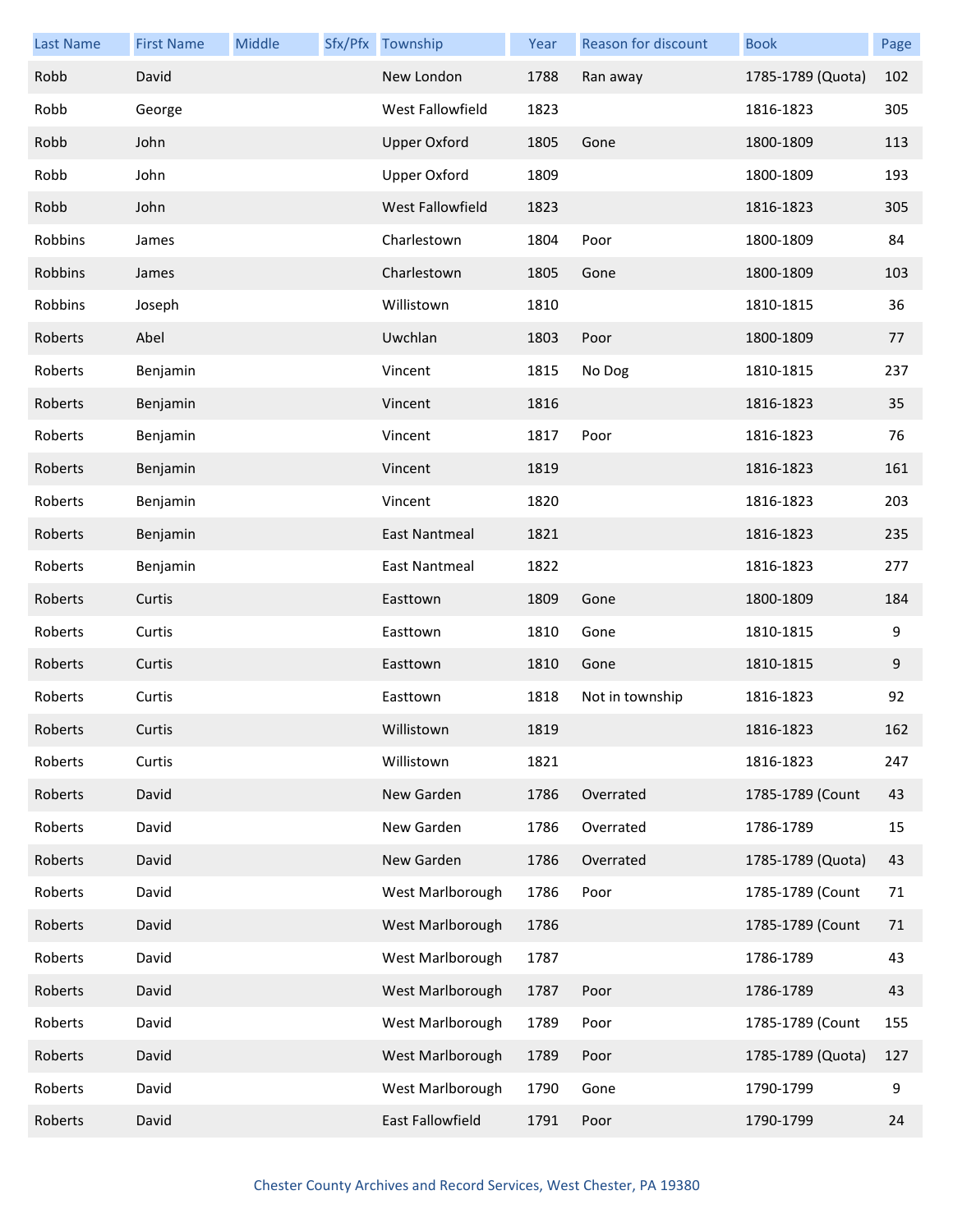| <b>Last Name</b> | <b>First Name</b> | Middle | Sfx/Pfx Township        | Year | Reason for discount     | <b>Book</b>           | Page |
|------------------|-------------------|--------|-------------------------|------|-------------------------|-----------------------|------|
| Roberts          | David             |        | West Marlborough        | 1808 | Taxed for land          | 1800-1809             | 169  |
| Roberts          | David             |        | <b>East Fallowfield</b> | 1812 | Gone                    | 1810-1815             | 91   |
| Roberts          | David             |        | <b>East Fallowfield</b> | 1812 | Gone                    | 1810-1815             | 91   |
| Roberts          | Edmund            |        | Charlestown             | 1823 |                         | 1816-1823             | 301  |
| Roberts          | Edward            |        | Charlestown             | 1823 |                         | 1816-1823             | 301  |
| Roberts          | Eldred            |        | <b>East Fallowfield</b> | 1820 |                         | 1816-1823             | 177  |
| Roberts          | Evan              |        | Marple                  | 1787 | Paid in Radnor          | 1785-1789 (Quota)     | 69   |
| Roberts          | Evan              |        | Marple                  | 1787 | Paid in Radnor          | 1785-1789 (Count      | 97   |
| Roberts          | Evan              |        | Vincent                 | 1793 | Poor                    | 1790-1799             | 74   |
| Roberts          | Evan              |        | Vincent                 | 1793 | Poor                    | 1790-1799             | 74   |
| Roberts          | Evan              |        | Charlestown             | 1811 | Gone                    | 1810-1815             | 48   |
| Roberts          | Evan              |        | Charlestown             | 1811 | Gone                    | 1810-1815             | 48   |
| Roberts          | Evan              |        | Vincent                 | 1815 | No Dog                  | 1810-1815             | 237  |
| Roberts          | Evan              |        | Vincent                 | 1816 |                         | 1816-1823             | 35   |
| Roberts          | George            |        | Tredyffrin              | 1816 |                         | 1816-1823             | 32   |
| Roberts          | Isaac             |        | Pikeland                | 1818 |                         | 1816-1823             | 113  |
| Roberts          | Isaac             |        | Uwchlan                 | 1818 |                         | 1816-1823             | 118  |
| Roberts          | Israel            |        | Lower Darby             | 1786 | Overflowing of the tide | 1785-1789 (Quota)     | 36   |
| Roberts          | Jacob             |        | Uwchlan                 | 1820 |                         | 1816-1823             | 202  |
| Roberts          | James             |        | Uwchlan                 | 1789 | Under age               | 1785-1789 (Count      | 166  |
| Roberts          | James             |        | Uwchlan                 |      | 1789 Under age          | 1785-1789 (Quota) 137 |      |
| Roberts          | James             |        | East Fallowfield        | 1818 | Gone                    | 1816-1823             | 93   |
| Roberts          | James             |        | East Fallowfield        | 1819 | Gone                    | 1816-1823             | 135  |
| Roberts          | Jesse             |        | Goshen                  | 1809 | Dead                    | 1800-1809             | 185  |
| Roberts          | Jesse             |        | Charlestown             | 1822 |                         | 1816-1823             | 258  |
| Roberts          | Jesse             |        | Charlestown             | 1823 |                         | 1816-1823             | 301  |
| Roberts          | John              |        | Coventry                | 1795 | Paid in Vincent         | 1790-1799             | 80   |
| Roberts          | John              |        | East Nantmeal           | 1800 | Gone                    | 1800-1809             | 13   |
| Roberts          | John              |        | East Whiteland          | 1802 | Gone                    | 1800-1809             | 59   |
| Roberts          | John              |        | East Whiteland          | 1809 | Gone                    | 1800-1809             | 198  |
| Roberts          | John              |        | East Fallowfield        | 1813 | Gone                    | 1810-1815             | 131  |
| Roberts          | John              |        | West Caln               | 1819 |                         | 1816-1823             | 131  |
| Roberts          | Joseph            |        | Charlestown             | 1817 |                         | 1816-1823             | 48   |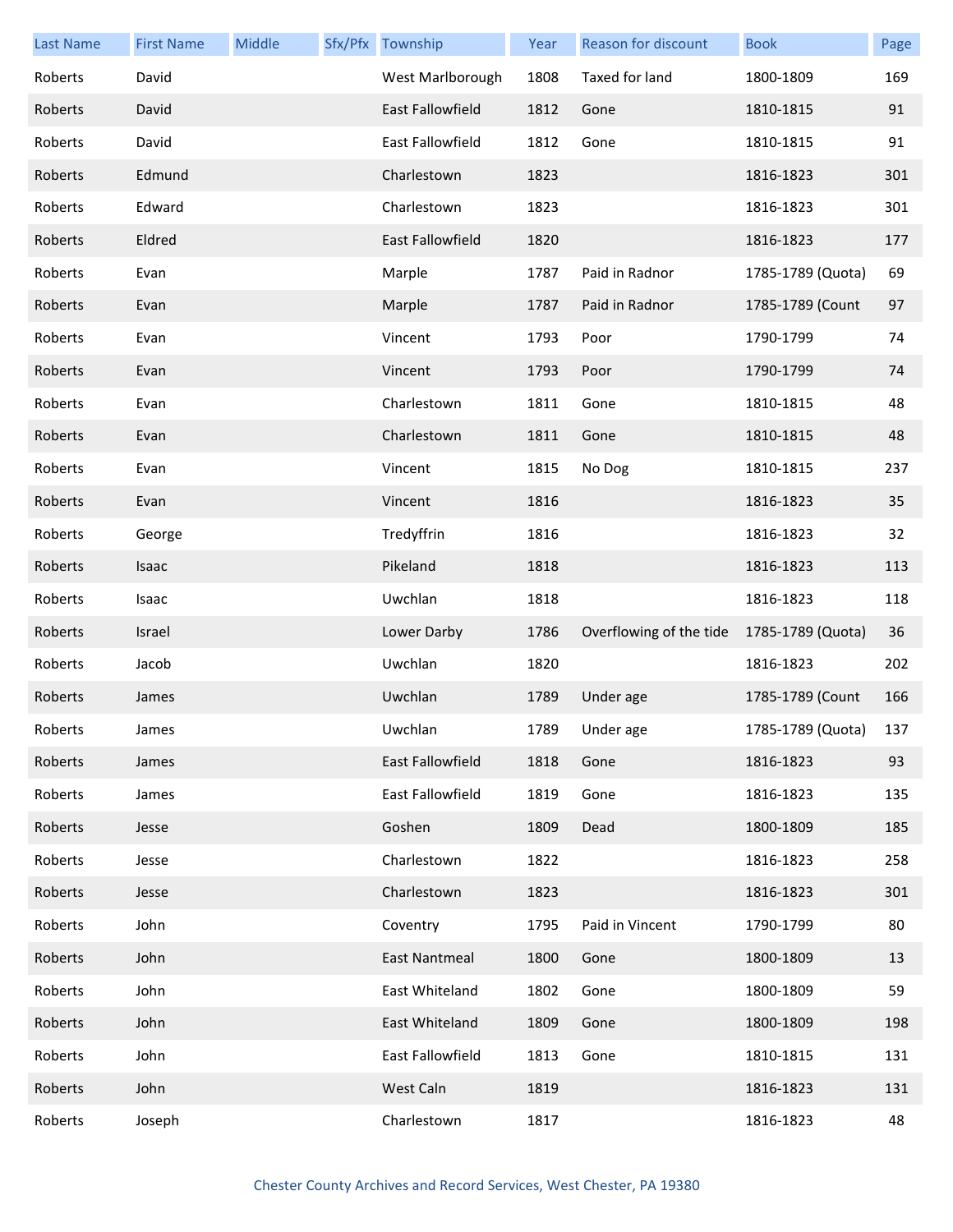| <b>Last Name</b> | <b>First Name</b> | Middle | Sfx/Pfx Township    | Year | Reason for discount  | <b>Book</b>       | Page           |
|------------------|-------------------|--------|---------------------|------|----------------------|-------------------|----------------|
| Roberts          | Joseph            |        | Tredyffrin          | 1819 | <b>Unseated land</b> | 1816-1823         | 158            |
| Roberts          | Joseph            |        | Tredyffrin          | 1820 | Unseated land        | 1816-1823         | 201            |
| Roberts          | Lewis             |        | Pikeland            | 1816 |                      | 1816-1823         | 30             |
| Roberts          | Moses             |        | Pikeland            | 1819 |                      | 1816-1823         | 155            |
| Roberts          | Nathan            |        | East Nantmeal       | 1821 |                      | 1816-1823         | 235            |
| Roberts          | Owen              |        | Uwchlan             | 1791 | Gone                 | 1790-1799         | 36             |
| Roberts          | Rees              |        | Uwchlan             | 1816 | Gone                 | 1816-1823         | 34             |
| Roberts          | Samuel            |        | Charlestown         | 1813 | Mistake              | 1810-1815         | 128            |
| Roberts          | Samuel            |        | Charlestown         | 1815 |                      | 1810-1815         | 209            |
| Roberts          | Samuel            |        | Charlestown         | 1816 | Overcharged          | 1816-1823         | $\overline{7}$ |
| Roberts          | Samuel            |        | Pikeland            | 1820 |                      | 1816-1823         | 197            |
| Roberts          | Samuel            |        | Charlestown         | 1822 |                      | 1816-1823         | 258            |
| Roberts          | Seth              |        | East Bradford       | 1809 | Gone                 | 1800-1809         | 180            |
| Roberts          | Thomas            |        | Pennsbury           | 1818 | Gone                 | 1816-1823         | 114            |
| Roberts          | Thomas            |        | Charlestown         | 1821 |                      | 1816-1823         | 217            |
| Roberts          | William           |        | <b>West Chester</b> | 1818 |                      | 1816-1823         | 124            |
| Robertson        | Charles           |        | Brandywine          | 1815 | Gone                 | 1810-1815         | 206            |
| Robertson        | Jacob             |        | Honey Brook         | 1813 | Gone                 | 1810-1815         | 134            |
| Robertson        | Robert            |        | Brandywine          | 1810 | Dog Killed           | 1810-1815         | 4              |
| Robeson          | David             |        | Lower Chichester    | 1787 | Gone                 | 1785-1789 (Count  | 89             |
| Robeson          | Edward            |        | Lower Darby         | 1788 | Dead                 | 1785-1789 (Quota) | 92             |
| Robeson          | Edward            |        | Lower Darby         | 1788 | Dead                 | 1785-1789 (Count  | 120            |
| Robeson          | Israel            |        | Birmingham          | 1786 | Gone                 | 1785-1789 (Count  | $30\,$         |
| Robeson          | James             |        | Thornbury           | 1788 | Gone                 | 1785-1789 (Count  | 136            |
| Robeson          | John              |        | New London          | 1785 | Gone to Maryland     | 1785-1789 (Count  | 18             |
| Robeson          | John              |        | Goshen              | 1787 | Gone to Virginia     | 1786-1789         | 66             |
| Robeson          | John              |        | Goshen              | 1787 | Gone to Virginia     | 1786-1789         | 38             |
| Robeson          | John              |        | Concord             | 1788 | Gone                 | 1785-1789 (Count  | 116            |
| Robeson          | John              |        | Tinicum             | 1789 | Overrated            | 1785-1789 (Count  | 165            |
| Robeson          | John              |        | Tinicum             | 1789 | Dead                 | 1785-1789 (Quota) | 137            |
| Robeson          | John              |        | <b>Upper Oxford</b> | 1816 | Poor                 | 1816-1823         | 27             |
| Robeson          | John              |        | <b>Upper Oxford</b> | 1817 |                      | 1816-1823         | 68             |
| Robeson          | Joseph            |        | New London          | 1807 | Gone                 | 1800-1809         | 150            |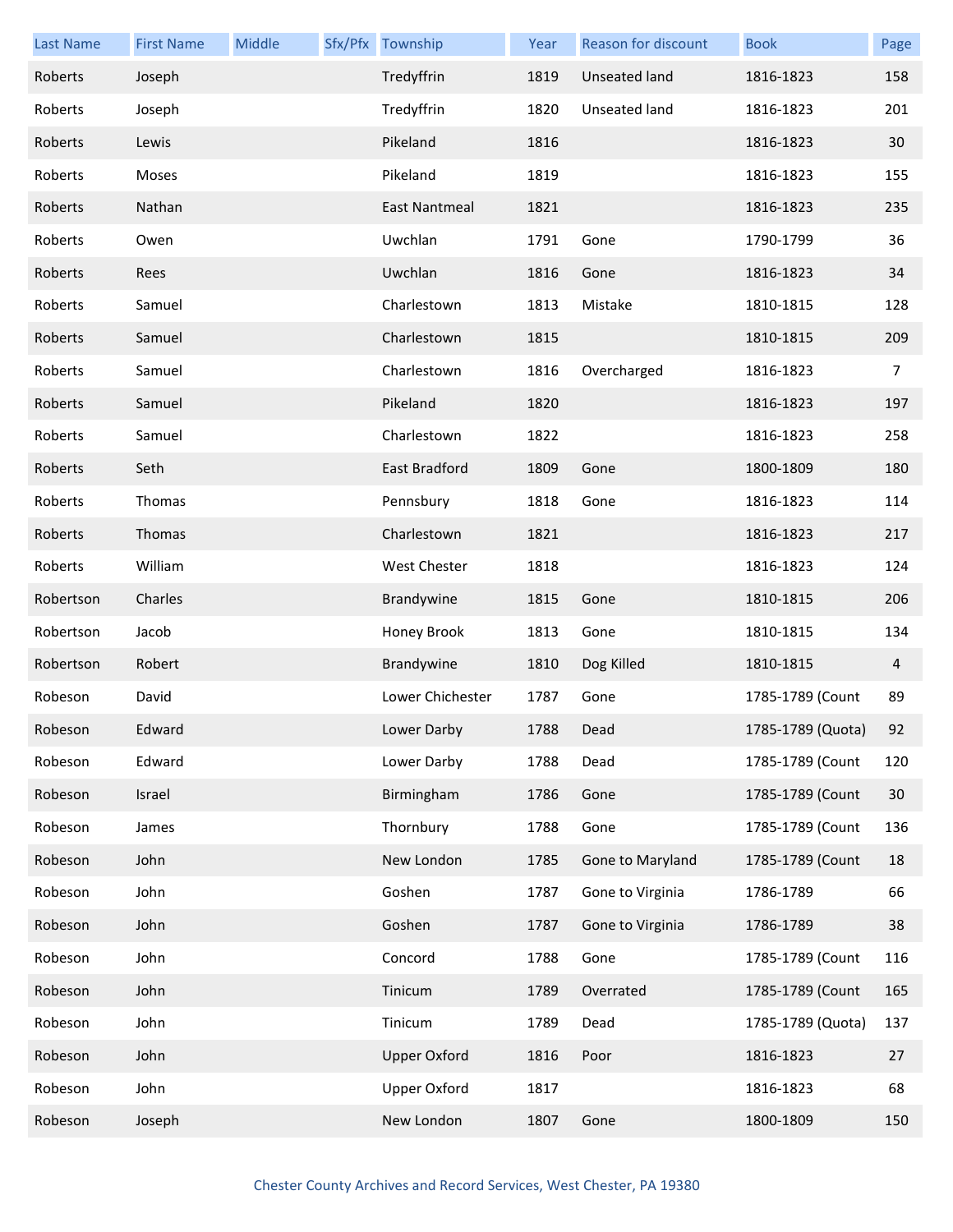| <b>Last Name</b> | <b>First Name</b> | Middle | Sfx/Pfx Township        | Year | <b>Reason for discount</b>  | <b>Book</b>       | Page           |
|------------------|-------------------|--------|-------------------------|------|-----------------------------|-------------------|----------------|
| Robeson          | Matthew           |        | East Bradford           | 1797 | Poor                        | 1790-1799         | 114            |
| Robeson          | Robert            |        | <b>Upper Chichester</b> | 1788 | Overrated                   | 1785-1789 (Count  | 117            |
| Robeson          | Robert            |        | <b>Upper Chichester</b> | 1788 | Overrated                   | 1785-1789 (Quota) | 89             |
| Robeson          | Thomas            |        | East Caln               | 1813 | Dead                        | 1810-1815         | 126            |
| Robeson          | Thomas            |        | East Caln               | 1813 |                             | 1810-1815         | 126            |
| Robeson          | William           |        | Sadsbury                | 1806 | <b>Taxed in Fallowfield</b> | 1800-1809         | 135            |
| Robinet          | David             |        | Lower Chichester        | 1787 | Ran away                    | 1785-1789 (Quota) | 61             |
| Robins           | Barbara           |        | Charlestown             | 1817 |                             | 1816-1823         | 48             |
| Robins           | David             |        | East Fallowfield        | 1792 | Gone                        | 1790-1799         | 43             |
| Robins           | Nathan            |        | Willistown              | 1803 | Gone                        | 1800-1809         | 78             |
| Robins           | Nathan            |        | Willistown              | 1816 |                             | 1816-1823         | 36             |
| Robinson         | Andrew            |        | <b>West Chester</b>     | 1821 |                             | 1816-1823         | 251            |
| Robinson         | Charles           |        | East Fallowfield        | 1816 |                             | 1816-1823         | 10             |
| Robinson         | D.                |        | Honey Brook             | 1822 |                             | 1816-1823         | 265            |
| Robinson         | Edward            |        | Lower Darby             | 1786 | Dead                        | 1785-1789 (Count  | 36             |
| Robinson         | Edward            |        | Lower Darby             | 1786 | Dead                        | 1785-1789 (Quota) | 36             |
| Robinson         | Edward            |        | East Bradford           | 1820 |                             | 1816-1823         | 169            |
| Robinson         | Edward            |        | East Bradford           | 1822 |                             | 1816-1823         | 253            |
| Robinson         | Henry             |        | Lower Chichester        | 1786 | Poor                        | 1785-1789 (Count  | 61             |
| Robinson         | Henry             |        | Lower Chichester        | 1788 | Gone                        | 1785-1789 (Quota) | 89             |
| Robinson         | Henry             |        | Lower Chichester        | 1788 | Gone                        | 1785-1789 (Count  | 117            |
| Robinson         | Isaiah            |        | Pennsbury               | 1813 | Dead                        | 1810-1815         | 150            |
| Robinson         | Israel            |        | Birmingham              | 1785 | Gone                        | 1785-1789 (Count  | $\overline{2}$ |
| Robinson         | Israel            |        | Birmingham              | 1786 | Not found                   | 1785-1789 (Count  | 58             |
| Robinson         | Israel            |        | Birmingham              | 1788 | Not to be found             | 1786-1789         | 30             |
| Robinson         | Jacob             |        | <b>West Nantmeal</b>    | 1812 | Gone                        | 1810-1815         | 107            |
| Robinson         | Jacob             |        | West Marlborough        | 1822 |                             | 1816-1823         | 271            |
| Robinson         | James             |        | Concord                 | 1785 | No such man                 | 1785-1789 (Quota) | 4              |
| Robinson         | James             |        | East Bradford           | 1786 | Overrated                   | 1785-1789 (Count  | 58             |
| Robinson         | James             |        | Tinicum                 | 1786 | Ran away                    | 1785-1789 (Quota) | 52             |
| Robinson         | James             |        | Ridley                  | 1787 | Not found                   | 1785-1789 (Quota) | 78             |
| Robinson         | James             |        | Ridley                  | 1787 | Not found                   | 1785-1789 (Count  | 106            |
| Robinson         | James             |        | Ridley                  | 1788 | Not found                   | 1786-1789         | 78             |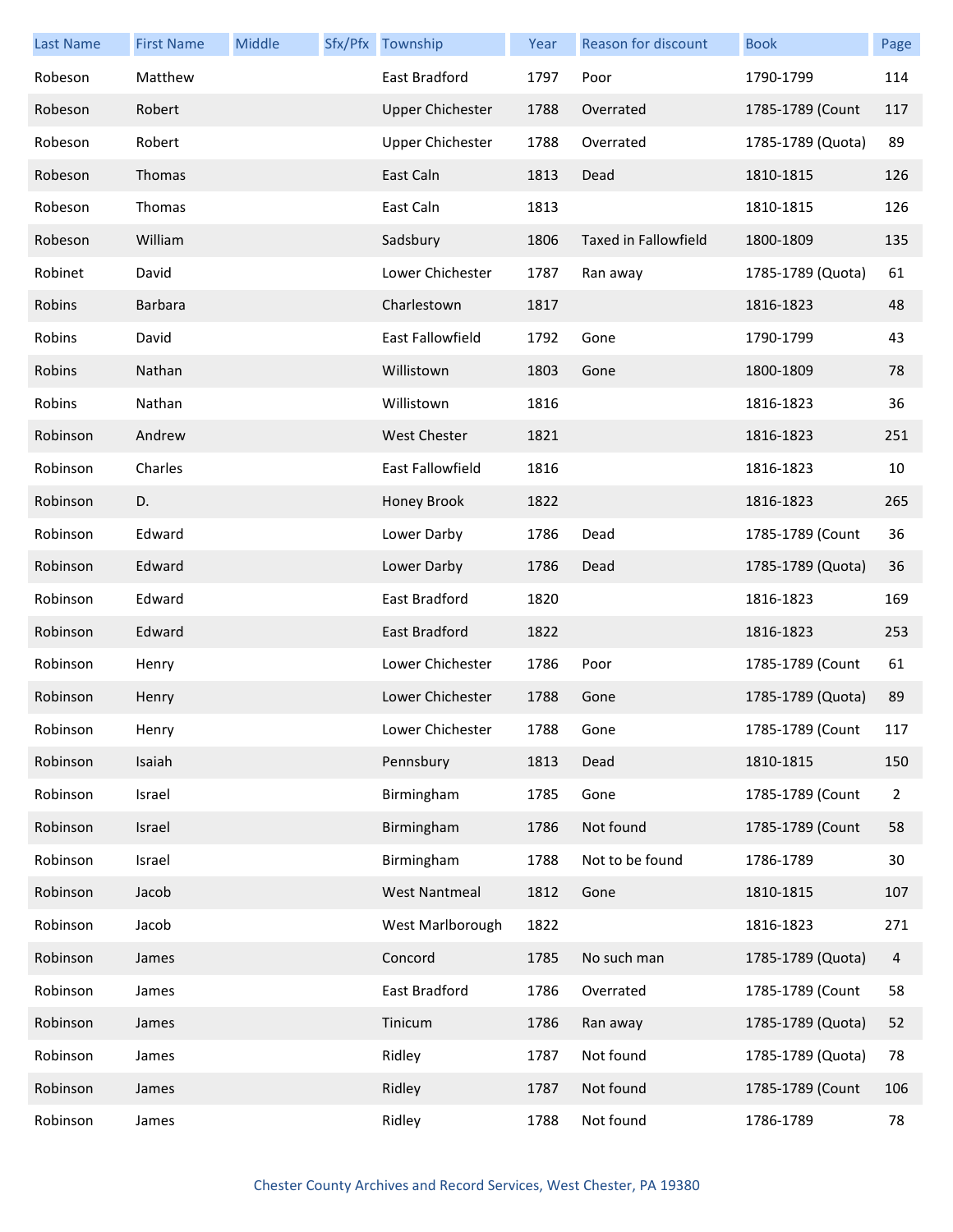| <b>Last Name</b> | <b>First Name</b> | Middle |     | Sfx/Pfx Township     | Year | Reason for discount | <b>Book</b>       | Page |
|------------------|-------------------|--------|-----|----------------------|------|---------------------|-------------------|------|
| Robinson         | James             |        |     | East Caln            | 1818 |                     | 1816-1823         | 88   |
| Robinson         | John              |        |     | Goshen               | 1785 | Poor                | 1785-1789 (Quota) | 10   |
| Robinson         | John              |        |     | Goshen               | 1785 | House burnt         | 1785-1789 (Count  | 10   |
| Robinson         | John              |        |     | Goshen               | 1786 | Gone to Virginia    | 1785-1789 (Count  | 66   |
| Robinson         | John              |        |     | West Caln            | 1809 | Gone                | 1800-1809         | 182  |
| Robinson         | John              |        |     | <b>Upper Oxford</b>  | 1809 | Old                 | 1800-1809         | 193  |
| Robinson         | John              |        | Jr. | <b>Upper Oxford</b>  | 1809 | Poor                | 1800-1809         | 193  |
| Robinson         | John              |        | Jr. | <b>Upper Oxford</b>  | 1810 | Gone                | 1810-1815         | 27   |
| Robinson         | John              |        |     | West Caln            | 1813 | Gone                | 1810-1815         | 127  |
| Robinson         | John              |        |     | Brandywine           | 1818 | Gone                | 1816-1823         | 87   |
| Robinson         | John              |        |     | Honey Brook          | 1819 | No Dog              | 1816-1823         | 139  |
| Robinson         | John              |        |     | <b>West Nantmeal</b> | 1819 |                     | 1816-1823         | 152  |
| Robinson         | John              |        |     | <b>Upper Oxford</b>  | 1820 |                     | 1816-1823         | 195  |
| Robinson         | John              |        | Jr. | <b>Upper Oxford</b>  | 1821 |                     | 1816-1823         | 238  |
| Robinson         | John              |        |     | East Whiteland       | 1821 |                     | 1816-1823         | 249  |
| Robinson         | John              |        |     | Brandywine           | 1821 |                     | 1816-1823         | 213  |
| Robinson         | John              |        |     | Brandywine           | 1822 |                     | 1816-1823         | 255  |
| Robinson         | John              |        |     | <b>Upper Oxford</b>  | 1822 |                     | 1816-1823         | 279  |
| Robinson         | John              |        |     | Kennett              | 1823 |                     | 1816-1823         | 309  |
| Robinson         | Matthew           |        |     | Birmingham           | 1802 | Dead                | 1800-1809         | 40   |
| Robinson         | Moses             |        |     | Charlestown          | 1800 | Twice entered       | 1800-1809         |      |
| Robinson         | Moses             |        |     | Charlestown          | 1822 |                     | 1816-1823         | 258  |
| Robinson         | Nicholas          |        |     | East Caln            | 1785 | Poor                | 1785-1789 (Quota) | 6    |
| Robinson         | Obadiah           |        |     | <b>West Nantmeal</b> | 1799 | Paid in Uwchlan     | 1790-1799         | 165  |
| Robinson         | Obadiah           |        |     | <b>West Nantmeal</b> | 1801 | Poor                | 1800-1809         | 33   |
| Robinson         | Peter             |        |     | Tredyffrin           | 1813 | Gone                | 1810-1815         | 154  |
| Robinson         | Peter             |        |     | Tredyffrin           | 1813 | No such man         | 1810-1815         | 154  |
| Robinson         | Richard           |        |     | East Caln            | 1795 | Lame                | 1790-1799         | 79   |
| Robinson         | Richard           |        |     | Willistown           | 1810 |                     | 1810-1815         | 36   |
| Robinson         | Samuel            |        |     | Brandywine           | 1822 |                     | 1816-1823         | 255  |
| Robinson         | Samuel            |        |     | West Fallowfield     | 1823 |                     | 1816-1823         | 305  |
| Robinson         | Thomas            |        |     | East Caln            | 1804 | Gone                | 1800-1809         | 82   |
| Robinson         | Thomas            |        |     | West Bradford        | 1817 |                     | 1816-1823         | 44   |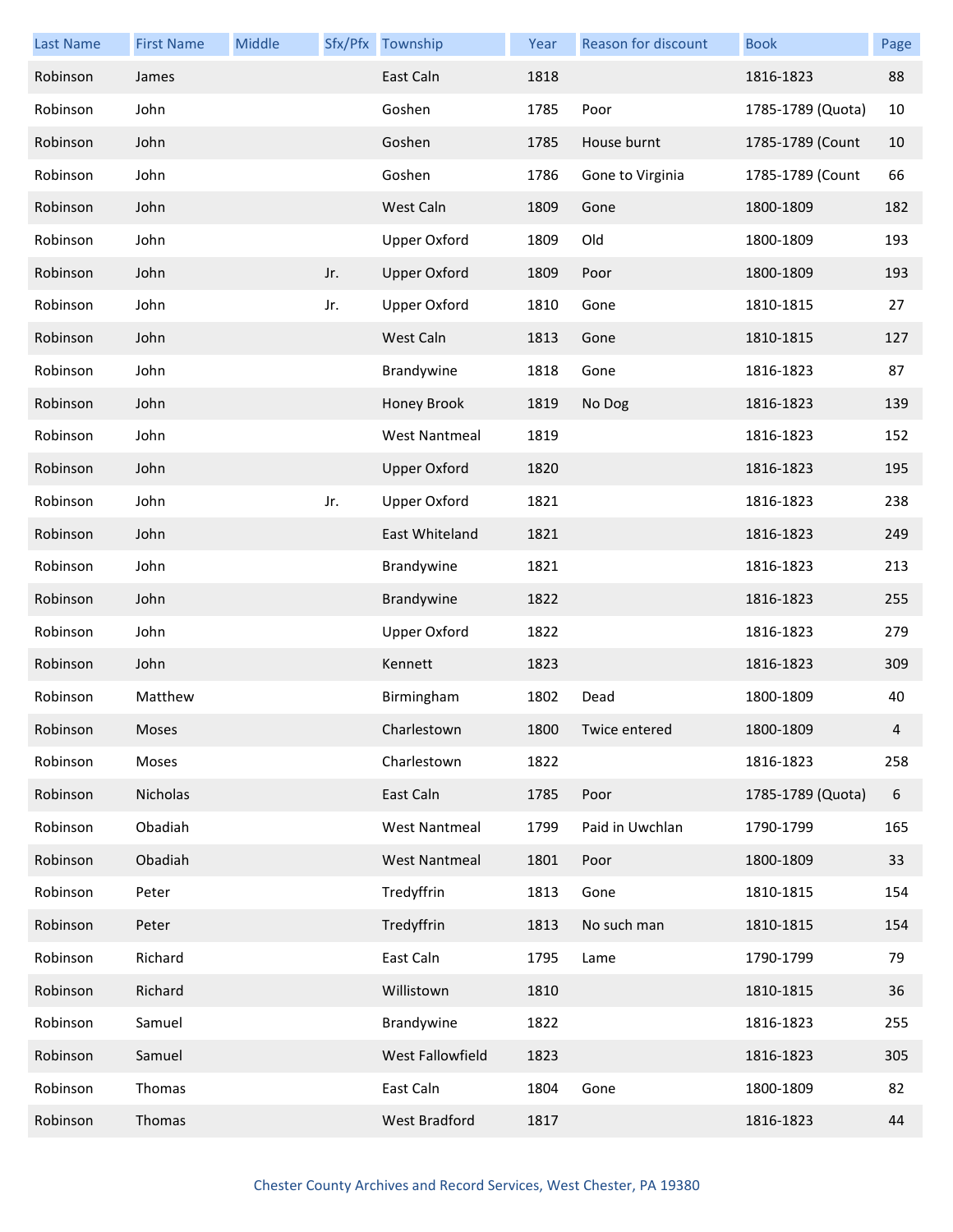| <b>Last Name</b> | <b>First Name</b> | Middle | Sfx/Pfx Township    | Year | Reason for discount | <b>Book</b>       | Page |
|------------------|-------------------|--------|---------------------|------|---------------------|-------------------|------|
| Robinson         | Thomas            |        | Newlin              | 1819 |                     | 1816-1823         | 146  |
| Robinson         | Thomas            |        | East Whiteland      | 1822 |                     | 1816-1823         | 291  |
| Robinson         | Thomas            |        | East Marlborough    | 1823 |                     | 1816-1823         | 313  |
| Robinson         | William           |        | Oxford              | 1786 | Paid in Sadsbury    | 1785-1789 (Quota) | 47   |
| Robinson         | William           |        | East Whiteland      | 1795 | Gone                | 1790-1799         | 93   |
| Robinson         | William           |        | Uwchlan             | 1804 | Gone                | 1800-1809         | 97   |
| Robinson         | William           |        | <b>Upper Oxford</b> | 1809 |                     | 1800-1809         | 193  |
| Robinson         | William           |        | Lower Oxford        | 1810 | Gone                | 1810-1815         | 28   |
| Robison          | Charles           |        | East Fallowfield    | 1817 | Paid in East Caln   | 1816-1823         | 51   |
| Robison          | Henry             |        | Lower Chichester    | 1787 | Poor                | 1786-1789         | 33   |
| Robison          | Israel            |        | Birmingham          | 1786 | Gone                | 1785-1789 (Quota) | 30   |
| Robison          | James             |        | East Bradford       | 1787 | Overrated           | 1786-1789         | 30   |
| Robison          | James             |        | Thornbury           | 1788 | Gone                | 1785-1789 (Quota) | 108  |
| Robison          | James             |        | Brandywine          | 1820 |                     | 1816-1823         | 171  |
| Robison          | John              |        | <b>Upper Oxford</b> | 1814 | Gone                | 1810-1815         | 188  |
| Robison          | John              |        | East Whiteland      | 1820 |                     | 1816-1823         | 206  |
| Robison          | Meriam            |        | Lower Chichester    | 1785 | Poor                | 1785-1789 (Count  | 5    |
| Robison          | William           |        | Oxford              | 1791 | Gone                | 1790-1799         | 33   |
| Robison          | William           |        | East Bradford       | 1820 |                     | 1816-1823         | 169  |
| Rock             | James             |        | East Caln           | 1818 |                     | 1816-1823         | 88   |
| Rock             | James             |        | East Caln           | 1821 |                     | 1816-1823         | 214  |
| Rodder           | John              |        | West Marlborough    | 1809 | Gone                | 1800-1809         | 189  |
| Roddes           |                   |        | West Caln           | 1809 | Unseated land       | 1800-1809         | 182  |
| Roddy            | Hugh              |        | West Caln           | 1797 | Gone                | 1790-1799         | 116  |
| Roddy            | James             |        | West Whiteland      | 1807 | Gone                | 1800-1809         | 159  |
| Rodebach         | Charles           |        | Newlin              | 1819 | Gone                | 1816-1823         | 146  |
| Rodeback         | Cahrles           |        | West Bradford       | 1812 | Insolvent           | 1810-1815         | 84   |
| Rodeback         | Charles           |        | Newlin              | 1813 | Gone                | 1810-1815         | 141  |
| Rodeback         | Charles           |        | Uwchlan             | 1816 |                     | 1816-1823         | 34   |
| Rodeback         | Charles           |        | East Goshen         | 1820 |                     | 1816-1823         | 179  |
| Rodeback         | Charles           |        | Newlin              | 1821 | Poor                | 1816-1823         | 230  |
| Rodeback         | John              |        | Newlin              | 1813 | Gone                | 1810-1815         | 141  |
| Roder            | John              | А.     | West Marlborough    | 1812 | Gone                | 1810-1815         | 100  |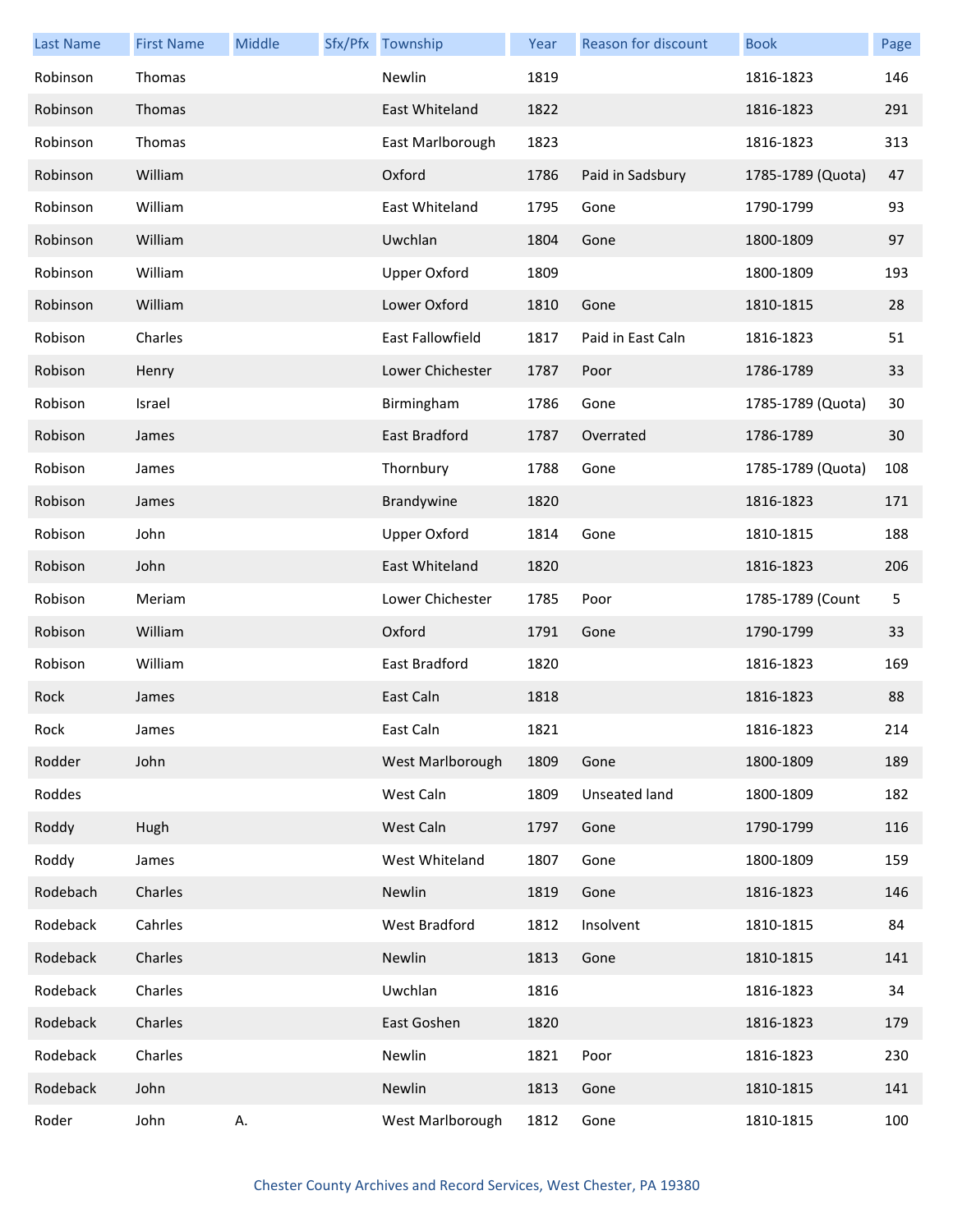| <b>Last Name</b> | <b>First Name</b> | <b>Middle</b> | Sfx/Pfx Township        | Year | Reason for discount | <b>Book</b>       | Page         |
|------------------|-------------------|---------------|-------------------------|------|---------------------|-------------------|--------------|
| Roder            | John              | А.            | West Marlborough        | 1812 | Gone                | 1810-1815         | 100          |
| Rodewalt         | Frederick         |               | Coventry                | 1815 | Unseated land       | 1810-1815         | 210          |
| Rodgers          | Hugh              |               | Kennett                 | 1810 | Gone                | 1810-1815         | 14           |
| Rodgers          | Isaac             |               | Brandywine              | 1819 | Error               | 1816-1823         | 129          |
| Rodgers          | John              |               | Pikeland                | 1785 | Poor                | 1785-1789 (Quota) | 20           |
| Rodgers          | Joseph            |               | Tredyffrin              | 1808 | Gone                | 1800-1809         | 176          |
| Rodgers          | Michael           |               | Goshen                  | 1786 | Gone                | 1786-1789         | 10           |
| Rodimer          | Peter             |               | East Nantmeal           | 1816 |                     | 1816-1823         | 25           |
| Rodney           | Patrick           |               | Sadsbury                | 1797 | Gone                | 1790-1799         | 128          |
| Rodyback         | George            |               | West Marlborough        | 1809 | Gone                | 1800-1809         | 189          |
| Rogan            | Andrew            |               | <b>East Fallowfield</b> | 1788 | Gone                | 1785-1789 (Count  | 121          |
| Rogan            | James             |               | Pennsbury               | 1785 | Gone                | 1785-1789 (Quota) | 20           |
| Rogan            | Thomas            |               | Pennsbury               | 1786 | Not found           | 1785-1789 (Count  | 48           |
| Rogan            | Thomas            |               | Pennsbury               | 1786 | Gone                | 1785-1789 (Quota) | 48           |
| Rogan            | Thomas            |               | Pennsbury               | 1788 |                     | 1786-1789         | 20           |
| Rogen            | Andrew            |               | East Fallowfield        | 1788 | Gone                | 1785-1789 (Quota) | 93           |
| Rogen            | John              |               | East Whiteland          | 1804 | Not in township     | 1800-1809         | 99           |
| Rogers           | Abner             |               | East Whiteland          | 1821 | Unseated land       | 1816-1823         | 249          |
| Rogers           | Abraham           |               | Willistown              | 1821 |                     | 1816-1823         | 247          |
| Rogers           | Alexander         |               | West Caln               | 1785 | Poor                | 1785-1789 (Count  | 6            |
| Rogers           | Alexander         |               | Brandywine              | 1800 | Married             | 1800-1809         | $\mathbf{2}$ |
| Rogers           | Alexander         |               | Brandywine              | 1810 | Moved away          | 1810-1815         | 4            |
| Rogers           | Alexander         |               | <b>West Nantmeal</b>    | 1813 | Gone                | 1810-1815         | 147          |
| Rogers           | Benjamin          |               | Vincent                 | 1814 | Twice taxed         | 1810-1815         | 196          |
| Rogers           | Benjamin          |               | East Goshen             | 1820 |                     | 1816-1823         | 179          |
| Rogers           | Cornelius         |               | East Whiteland          | 1789 | Gone                | 1785-1789 (Count  | 168          |
| Rogers           | Cornelius         |               | East Whiteland          | 1789 | Gone                | 1785-1789 (Quota) | 139          |
| Rogers           | Cornelius         |               | East Whiteland          | 1790 | Gone                | 1790-1799         | 18           |
| Rogers           | George            |               | Oxford                  | 1786 | Gone                | 1785-1789 (Count  | 75           |
| Rogers           | George            |               | Oxford                  | 1787 | Gone                | 1786-1789         | 47           |
| Rogers           | Hugh              |               | Goshen                  | 1786 | No such man         | 1785-1789 (Count  | 66           |
| Rogers           | Hugh              |               | Goshen                  | 1787 | No such man         | 1786-1789         | 38           |
| Rogers           | Hugh              |               | Goshen                  | 1787 | Not such man        | 1786-1789         | 66           |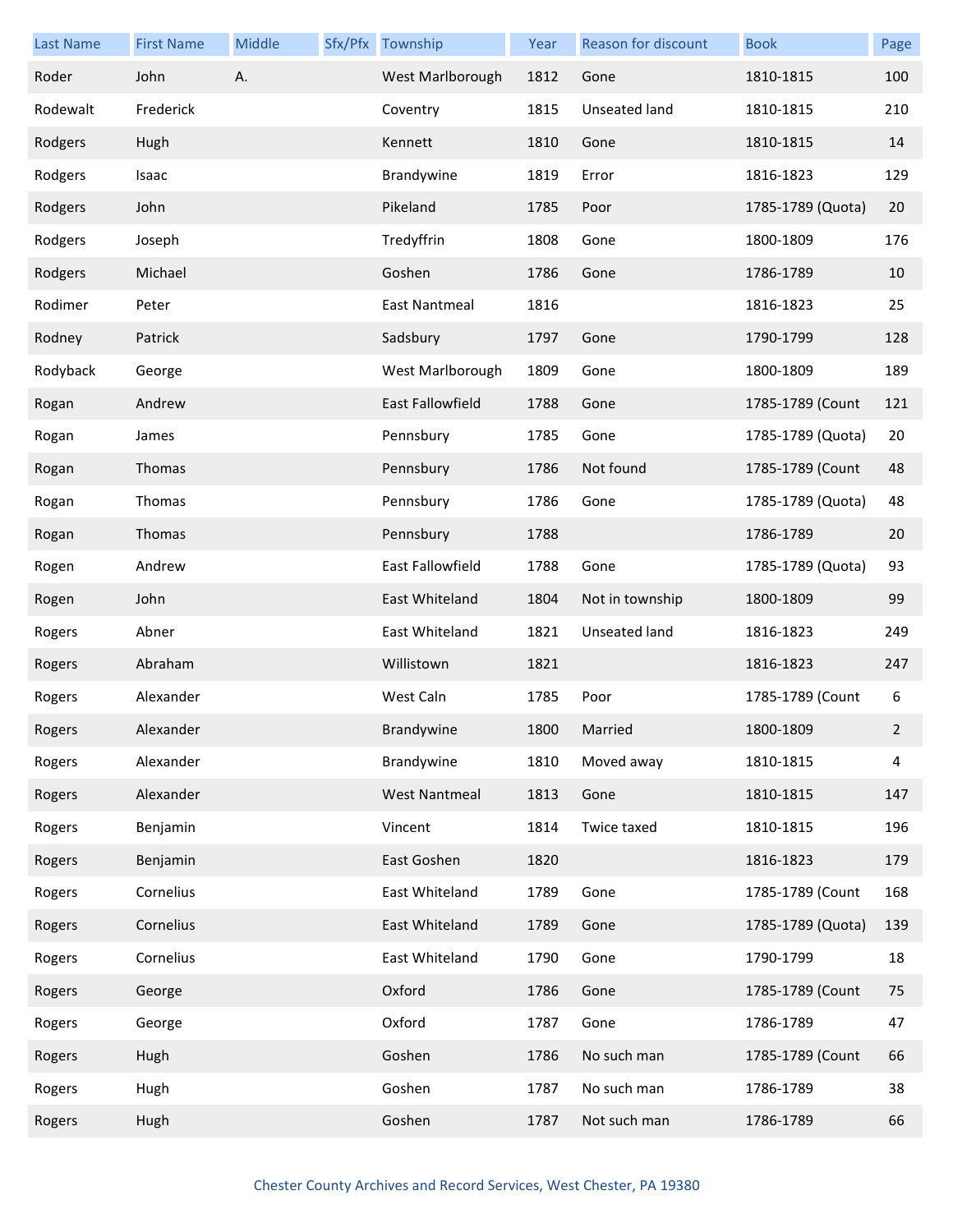| <b>Last Name</b> | <b>First Name</b> | Middle | Sfx/Pfx Township | Year | <b>Reason for discount</b> | <b>Book</b>       | Page |
|------------------|-------------------|--------|------------------|------|----------------------------|-------------------|------|
| Rogers           | Hugh              |        | East Nottingham  | 1817 |                            | 1816-1823         | 64   |
| Rogers           | Hugh              |        | East Bradford    | 1819 |                            | 1816-1823         | 127  |
| Rogers           | Isaac             |        | East Nottingham  | 1807 | Poor                       | 1800-1809         | 151  |
| Rogers           | Isaac             |        | East Nottingham  | 1808 | Gone                       | 1800-1809         | 171  |
| Rogers           | Isaac             |        | East Nottingham  | 1820 |                            | 1816-1823         | 191  |
| Rogers           | James             |        | Goshen           | 1791 | Overrated                  | 1790-1799         | 25   |
| Rogers           | James             |        | West Bradford    | 1791 | Gone                       | 1790-1799         | 21   |
| Rogers           | John              |        | West Nottingham  | 1785 | Poor                       | 1785-1789 (Count  | 19   |
| Rogers           | John              |        | Uwchlan          | 1792 | Poor                       | 1790-1799         | 55   |
| Rogers           | John              |        | London Grove     | 1804 | Gone                       | 1800-1809         | 87   |
| Rogers           | John              |        | East Goshen      | 1822 |                            | 1816-1823         | 263  |
| Rogers           | John              |        | Vincent          | 1822 |                            | 1816-1823         | 288  |
| Rogers           | Joseph            |        | Goshen           | 1789 | Sickly                     | 1785-1789 (Count  | 150  |
| Rogers           | Joseph            |        | Goshen           | 1789 | Sickly                     | 1785-1789 (Quota) | 122  |
| Rogers           | Joseph            |        | Goshen           | 1790 | Sick                       | 1790-1799         | 5    |
| Rogers           | Joseph            |        | Goshen           | 1791 | Gone                       | 1790-1799         | 25   |
| Rogers           | Joseph            |        | Goshen           | 1792 | Gone                       | 1790-1799         | 44   |
| Rogers           | Joseph            |        | West Fallowfield | 1805 | Gone                       | 1800-1809         | 105  |
| Rogers           | Joseph            |        | West Fallowfield | 1808 | Gone                       | 1800-1809         | 165  |
| Rogers           | Joseph            |        | Londonderry      | 1809 | Poor                       | 1800-1809         | 187  |
| Rogers           | Joseph            |        | Londonderry      | 1810 | Poor                       | 1810-1815         | 16   |
| Rogers           | Joseph            |        | Tredyffrin       | 1814 | Gone                       | 1810-1815         | 194  |
| Rogers           | Joseph            |        | Tredyffrin       | 1816 |                            | 1816-1823         | 32   |
| Rogers           | Joseph            |        | Vincent          | 1821 |                            | 1816-1823         | 246  |
| Rogers           | Joseph            |        | Vincent          | 1822 |                            | 1816-1823         | 288  |
| Rogers           | Joseph            |        | Willistown       | 1822 |                            | 1816-1823         | 289  |
| Rogers           | Levi              |        | West Nottingham  | 1821 |                            | 1816-1823         | 234  |
| Rogers           | Levi              |        | West Nottingham  | 1822 |                            | 1816-1823         | 276  |
| Rogers           | Margaret          |        | West Caln        | 1788 | Poor                       | 1785-1789 (Count  | 118  |
| Rogers           | Margaret          |        | West Caln        | 1788 | Poor                       | 1785-1789 (Quota) | 90   |
| Rogers           | Mathew            |        | Sadsbury         | 1809 | Gone                       | 1800-1809         | 195  |
| Rogers           | Michael           |        | Goshen           | 1786 | Gone                       | 1785-1789 (Quota) | 38   |
| Rogers           | Michael           |        | East Bradford    | 1786 | Gone                       | 1785-1789 (Count  | 58   |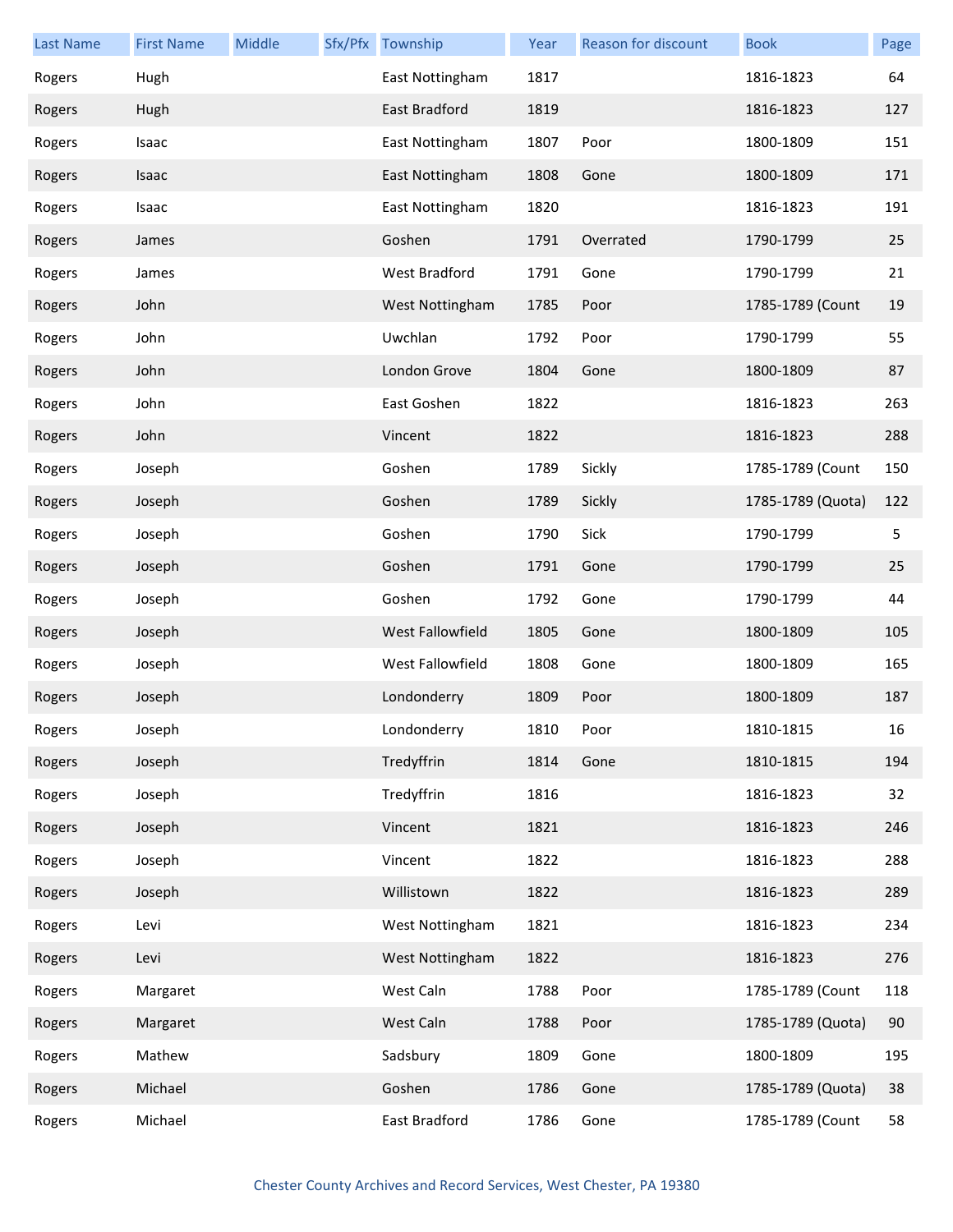| <b>Last Name</b> | <b>First Name</b> | Middle |     | Sfx/Pfx Township     | Year | Reason for discount   | <b>Book</b>       | Page           |
|------------------|-------------------|--------|-----|----------------------|------|-----------------------|-------------------|----------------|
| Rogers           | Michael           |        |     | Goshen               | 1786 | Gone                  | 1785-1789 (Count  | 38             |
| Rogers           | Michael           |        |     | East Bradford        | 1787 | Gone                  | 1786-1789         | 30             |
| Rogers           | Michael           |        |     | Goshen               | 1800 | Gone                  | 1800-1809         | 6              |
| Rogers           | Oliver            |        |     | <b>West Nantmeal</b> | 1821 |                       | 1816-1823         | 236            |
| Rogers           | Thomas            |        |     | East Caln            | 1789 | Poor                  | 1785-1789 (Count  | 145            |
| Rogers           | Thomas            |        |     | East Caln            | 1789 | Gone                  | 1785-1789 (Quota) | 117            |
| Rogers           | Thomas            |        |     | West Nottingham      | 1800 | Gone                  | 1800-1809         | 12             |
| Rogers           | Thomas            |        |     | West Marlborough     | 1812 | Gone                  | 1810-1815         | 100            |
| Rogers           | Thomas            |        |     | West Marlborough     | 1812 | None                  | 1810-1815         | 100            |
| Rogers           | Thomas            |        |     | Charlestown          | 1823 |                       | 1816-1823         | 301            |
| Rogers           | William           |        |     | Brandywine           | 1803 | Gone                  | 1800-1809         | 62             |
| Rogers           | William           |        | Jr. | Goshen               | 1806 |                       | 1800-1809         | 125            |
| Rogers           | William           |        |     | Vincent              | 1809 | Gone                  | 1800-1809         | 197            |
| Rogers           | William           |        |     | East Nantmeal        | 1811 | Paid elsewhere        | 1810-1815         | 61             |
| Rogers           | William           |        |     | Vincent              | 1812 | Gone                  | 1810-1815         | 116            |
| Rogers           | William           |        |     | <b>West Nantmeal</b> | 1814 | Gone                  | 1810-1815         | 187            |
| Rohrick          | John              |        |     | Uwchlan              | 1815 | Gone                  | 1810-1815         | 236            |
| Roman            | Abraham           |        |     | West Fallowfield     | 1791 | Not found             | 1790-1799         | 25             |
| Roman            | Jacob             |        |     | West Fallowfield     | 1789 | Under age             | 1785-1789 (Quota) | 122            |
| Roman            | Jacob             |        |     | West Fallowfield     | 1789 | Under age             | 1785-1789 (Count  | 150            |
| Romans           | Jacob             |        |     | West Fallowfield     | 1790 | Gone                  | 1790-1799         | 5.             |
| Romans           | Joseph            |        |     | New Garden           | 1817 |                       | 1816-1823         | 63             |
| Romans           | Joseph            |        |     | New Garden           | 1819 |                       | 1816-1823         | 148            |
| Romans           | Moses             |        |     | West Bradford        | 1801 | Gone                  | 1800-1809         | 21             |
| Romans           | Thomas            |        |     | West Bradford        | 1800 | Paid in East Bradford | 1800-1809         | $\overline{2}$ |
| Romans           | Thomas            |        |     | West Fallowfield     | 1818 | No Dog                | 1816-1823         | 94             |
| Romans           | Thomas            |        |     | West Fallowfield     | 1821 |                       | 1816-1823         | 220            |
| Roney            | James             |        |     | West Fallowfield     | 1807 | Gone                  | 1800-1809         | 145            |
| Roney            | James             |        |     | Kennett              | 1819 | Gone                  | 1816-1823         | 140            |
| Roney            | Patrick           |        |     | London Britain       | 1785 | Gone                  | 1785-1789 (Quota) | 12             |
| Roney            | Robert            |        |     | New London           | 1818 | Dog Killed            | 1816-1823         | 105            |
| Roney            | Robert            |        |     | New London           | 1820 |                       | 1816-1823         | 189            |
| Roney            | Silas             |        |     | London Grove         | 1802 | Gone                  | 1800-1809         | 47             |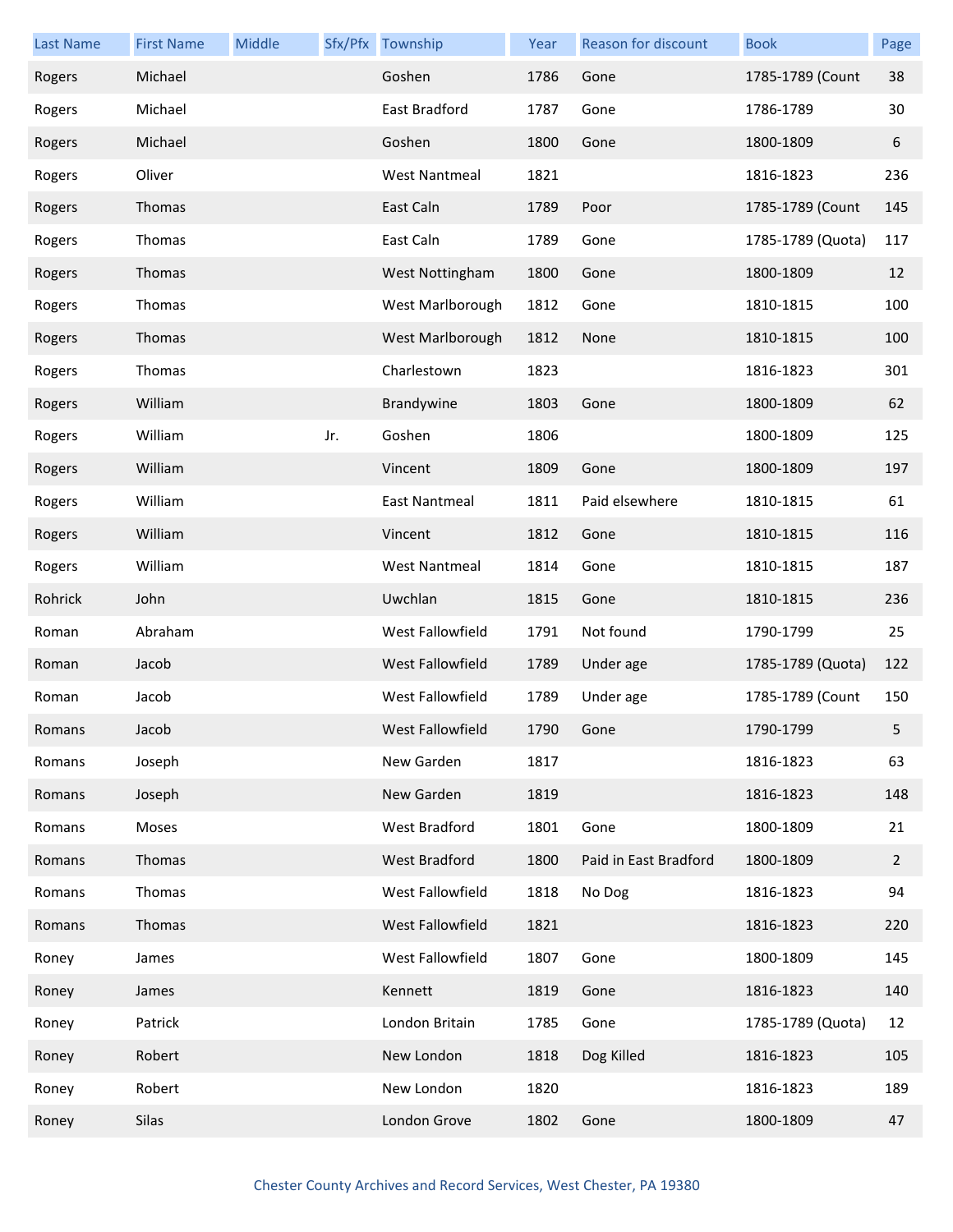| <b>Last Name</b> | <b>First Name</b> | Middle |     | Sfx/Pfx Township     | Year | Reason for discount | <b>Book</b>       | Page |
|------------------|-------------------|--------|-----|----------------------|------|---------------------|-------------------|------|
| Roney            | Thomas            |        | Jr. | London Grove         | 1802 | Gone                | 1800-1809         | 47   |
| Roney            | William           |        |     | New London           | 1809 |                     | 1800-1809         | 190  |
| Rood             | Samuel            |        |     | Vincent              | 1800 | Error               | 1800-1809         | 18   |
| Rooke            | Catharine         |        |     | Vincent              | 1822 |                     | 1816-1823         | 288  |
| Rooke            | George            |        |     | Charlestown          | 1789 | Overrated           | 1785-1789 (Count  | 146  |
| Rooks            | George            |        |     | Charlestown          | 1789 | Mistake             | 1785-1789 (Quota) | 118  |
| Rooks            | John              |        |     | Uwchlan              | 1805 | Gone                | 1800-1809         | 116  |
| Roop             | Chris             |        |     | Sadsbury             | 1820 |                     | 1816-1823         | 199  |
| Roop             | Chris             |        |     | Sadsbury             | 1821 |                     | 1816-1823         | 242  |
| Roop             | Christian         |        |     | Sadsbury             | 1823 |                     | 1816-1823         | 327  |
| Roop             | John              |        |     | Coventry             | 1795 | Gone                | 1790-1799         | 80   |
| Roope            | Chris             |        |     | Sadsbury             | 1819 |                     | 1816-1823         | 156  |
| Roos             | Andrew            |        |     | West Caln            | 1814 |                     | 1810-1815         | 167  |
| Roose            | James             |        |     | <b>West Nantmeal</b> | 1818 |                     | 1816-1823         | 110  |
| Root             | Christian         |        |     | East Whiteland       | 1821 |                     | 1816-1823         | 249  |
| Root             | Daniel            |        |     | Vincent              | 1811 | One Dog             | 1810-1815         | 76   |
| Root             | David             |        |     | Easttown             | 1798 | Paid in Goshen      | 1790-1799         | 137  |
| Root             | Jacob             |        |     | Pikeland             | 1816 |                     | 1816-1823         | 30   |
| Root             | Joseph            |        |     | Coventry             | 1818 | Gone                | 1816-1823         | 91   |
| Root             | Peter             |        |     | Coventry             | 1806 | Paid in Vincent     | 1800-1809         | 123  |
| Root             | Samuel            |        |     | Coventry             | 1799 | Paid in Vincent     | 1790-1799         | 156  |
| Root             | Samuel            |        |     | <b>West Nantmeal</b> | 1808 | Dead                | 1800-1809         | 172  |
| Root             | William           |        |     | <b>West Nantmeal</b> | 1815 | Gone                | 1810-1815         | 228  |
| Rope             | Uriah             |        |     | Tinicum              | 1786 |                     | 1785-1789 (Quota) | 52   |
| Rorick           | Michael           |        |     | Uwchlan              | 1822 |                     | 1816-1823         | 287  |
| Rork             | James             |        |     | <b>Upper Oxford</b>  | 1806 | Poor                | 1800-1809         | 133  |
| Rosby            | David             |        |     | <b>Upper Oxford</b>  | 1804 | Error               | 1800-1809         | 93   |
| Rosby            | John              |        |     | West Caln            | 1814 |                     | 1810-1815         | 167  |
| Rose             | George            |        |     | Kennett              | 1807 | Gone                | 1800-1809         | 146  |
| Roseberry        | John              |        |     | West Bradford        | 1815 |                     | 1810-1815         | 205  |
| Roseborough      | John              |        |     | East Nantmeal        | 1787 | Gone                | 1785-1789 (Count  | 100  |
| Roseborough      | Robert            |        |     | Honey Brook          | 1815 |                     | 1810-1815         | 215  |
| Roseborough      | Robert            |        |     | Honey Brook          | 1817 |                     | 1816-1823         | 54   |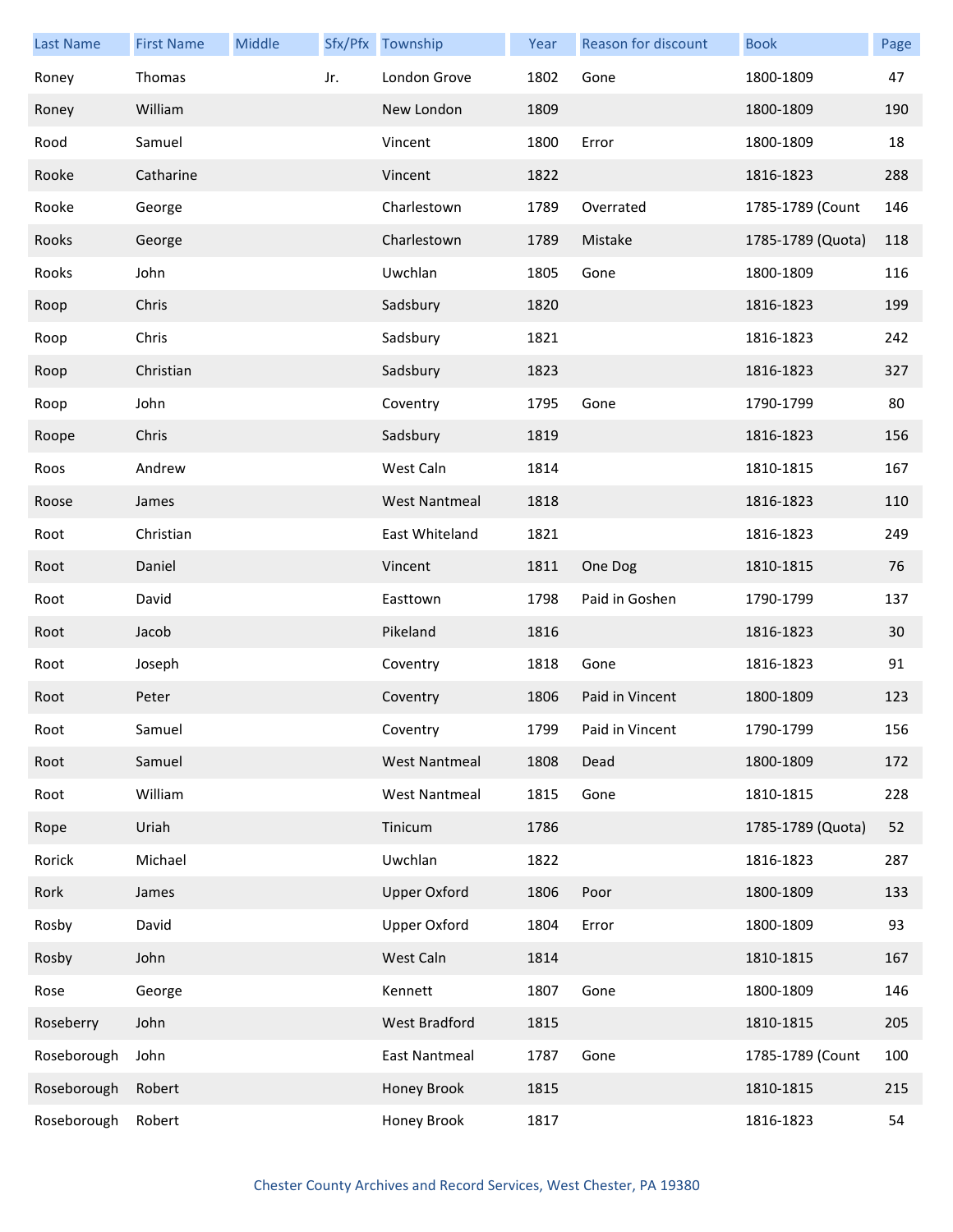| <b>Last Name</b> | <b>First Name</b> | Middle    |     | Sfx/Pfx Township     | Year | Reason for discount   | <b>Book</b>       | Page |
|------------------|-------------------|-----------|-----|----------------------|------|-----------------------|-------------------|------|
| Rosin            | Henry             | <b>B.</b> |     | West Caln            | 1820 |                       | 1816-1823         | 173  |
| Rositer          | Jesse             |           |     | Charlestown          | 1822 |                       | 1816-1823         | 258  |
| Rositer          | Samuel            |           |     | West Marlborough     | 1804 | Gone                  | 1800-1809         | 89   |
| Rositer          | Thomas            |           |     | Charlestown          | 1822 |                       | 1816-1823         | 258  |
| <b>Ross</b>      | Aaron             |           |     | Charlestown          | 1813 | Gone                  | 1810-1815         | 128  |
| Ross             | Andrew            |           |     | <b>West Nantmeal</b> | 1786 | Paid in another place | 1785-1789 (Count  | 73   |
| <b>Ross</b>      | Andrew            |           |     | <b>West Nantmeal</b> | 1787 | Paid in another place | 1785-1789 (Count  | 101  |
| Ross             | Andrew            |           |     | <b>West Nantmeal</b> | 1787 | Paid in another place | 1785-1789 (Quota) | 73   |
| <b>Ross</b>      | Andrew            |           |     | Vincent              | 1790 | Gone                  | 1790-1799         | 17   |
| Ross             | Andrew            |           |     | West Caln            | 1816 |                       | 1816-1823         | 6    |
| <b>Ross</b>      | Henry             |           |     | East Caln            | 1797 | Gone                  | 1790-1799         | 116  |
| Ross             | Henry             |           |     | West Marlborough     | 1800 | Gone                  | 1800-1809         | 10   |
| <b>Ross</b>      | Hugh              |           |     | Brandywine           | 1803 | Gone                  | 1800-1809         | 62   |
| Ross             | Isaac             |           |     | <b>Upper Oxford</b>  | 1809 | Gone                  | 1800-1809         | 193  |
| <b>Ross</b>      | Isaac             |           |     | <b>Upper Oxford</b>  | 1811 | No Dog                | 1810-1815         | 69   |
| Ross             | James             |           |     | <b>West Nantmeal</b> | 1787 | Gone                  | 1785-1789 (Quota) | 73   |
| <b>Ross</b>      | James             |           |     | <b>West Nantmeal</b> | 1787 | Gone                  | 1785-1789 (Count  | 101  |
| Ross             | James             |           |     | <b>West Nantmeal</b> | 1788 | Gone                  | 1785-1789 (Quota) | 101  |
| <b>Ross</b>      | James             |           |     | <b>West Nantmeal</b> | 1788 | Gone                  | 1785-1789 (Count  | 129  |
| Ross             | James             |           |     | London Grove         | 1796 | Gone                  | 1790-1799         | 101  |
| Ross             | James             |           |     | West Nantmeal        | 1799 | Gone                  | 1790-1799         | 165  |
| Ross             | James             |           |     | <b>West Nantmeal</b> | 1800 | Gone                  | 1800-1809         | 13   |
| Ross             | John              |           |     | London Grove         | 1796 | Gone                  | 1790-1799         | 101  |
| Ross             | John              |           |     | New London           | 1797 | Poor                  | 1790-1799         | 123  |
| Ross             | John              |           |     | New London           | 1803 | Poor & Old            | 1800-1809         | 70   |
| Ross             | John              |           |     | Londonderry          | 1804 | Gone                  | 1800-1809         | 88   |
| Ross             | John              |           | Jr. | London Grove         | 1809 | Gone to sea           | 1800-1809         | 187  |
| Ross             | John              |           | Jr. | <b>Upper Oxford</b>  | 1809 |                       | 1800-1809         | 193  |
| Ross             | John              |           |     | Kennett              | 1819 | <b>Black</b>          | 1816-1823         | 140  |
| Ross             | Joseph            |           |     | West Marlborough     | 1818 |                       | 1816-1823         | 103  |
| Ross             | Robert            |           |     | Lower Oxford         | 1815 | Gone                  | 1810-1815         | 230  |
| Ross             | Samuel            |           |     | Oxford               | 1789 | Dead                  | 1785-1789 (Count  | 160  |
| Ross             | Samuel            |           |     | Oxford               | 1789 | Dead                  | 1785-1789 (Quota) | 132  |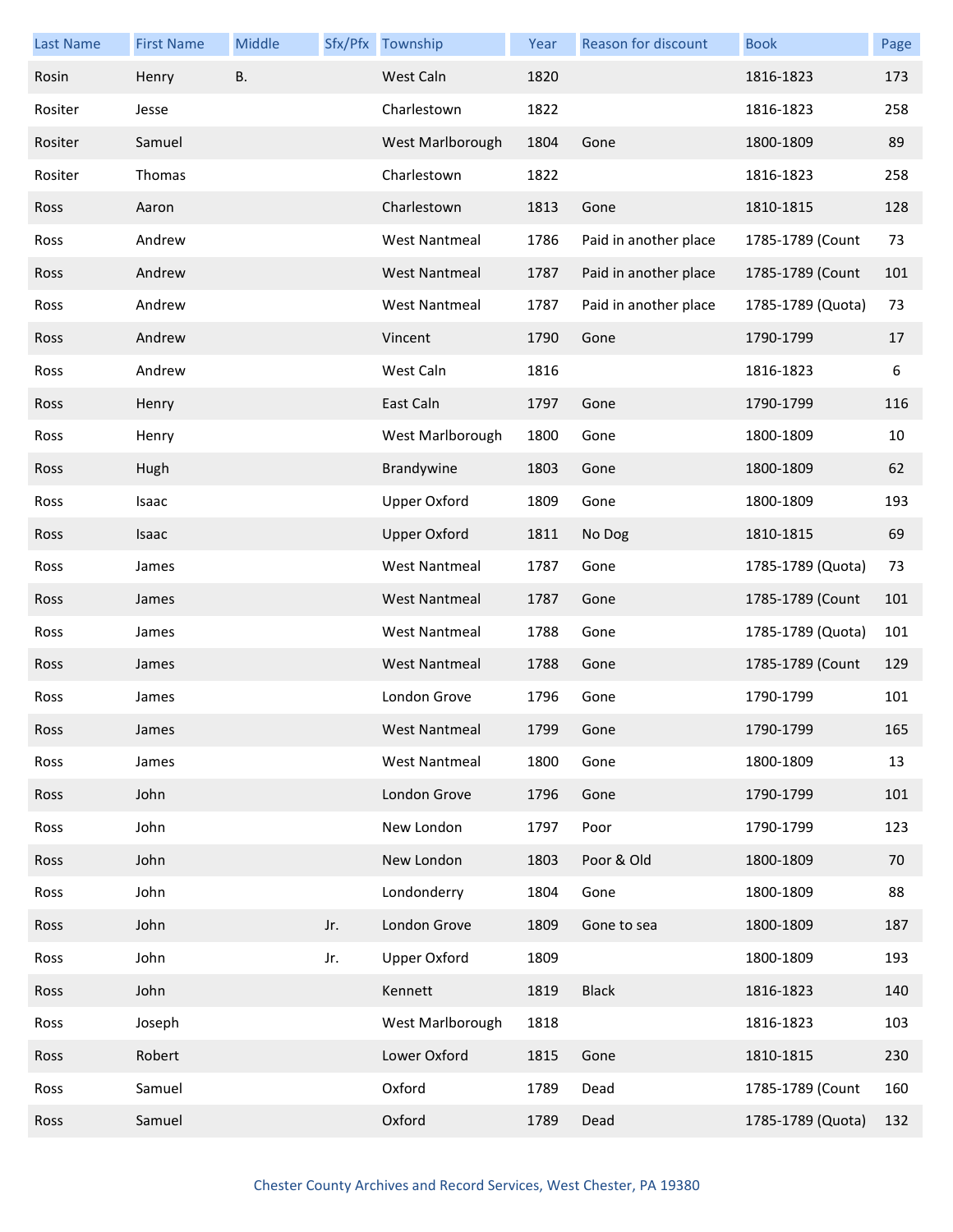| <b>Last Name</b> | <b>First Name</b> | Middle |     | Sfx/Pfx Township     | Year | <b>Reason for discount</b> | <b>Book</b>      | Page           |
|------------------|-------------------|--------|-----|----------------------|------|----------------------------|------------------|----------------|
| Ross             | Samuel            |        |     | Sadsbury             | 1816 |                            | 1816-1823        | 31             |
| Ross             | Thomas            |        |     | Easttown             | 1788 | Poor                       | 1785-1789 (Count | 121            |
| Ross             | Thomas            |        |     | Goshen               | 1788 | Error                      | 1785-1789 (Count | 122            |
| Ross             | Thomas            |        |     | <b>Upper Oxford</b>  | 1797 | Gone                       | 1790-1799        | 127            |
| Ross             | Thomas            |        |     | Pennsbury            | 1800 | Gone                       | 1800-1809        | 15             |
| Ross             | Thomas            |        |     | West Marlborough     | 1805 | Gone                       | 1800-1809        | 109            |
| Ross             | Thomas            |        |     | West Marlborough     | 1808 | Poor                       | 1800-1809        | 169            |
| Ross             | Thomas            |        |     | West Marlborough     | 1821 |                            | 1816-1823        | 229            |
| Ross             | Thomas            |        |     | Londonderry          | 1822 |                            | 1816-1823        | 269            |
| Ross             | William           |        |     | Coventry             | 1792 | Gone                       | 1790-1799        | 42             |
| Ross             | William           |        |     | <b>Upper Oxford</b>  | 1809 |                            | 1800-1809        | 193            |
| Ross             | William           |        |     | <b>West Bradford</b> | 1809 | Gone                       | 1800-1809        | 181            |
| Ross             | William           |        | Jr. | <b>Upper Oxford</b>  | 1821 |                            | 1816-1823        | 238            |
| Rosse            | Andrew            |        |     | Vincent              | 1789 | Gone                       | 1785-1789 (Count | 166            |
| Rossell          | William           |        |     | Tredyffrin           | 1822 |                            | 1816-1823        | 285            |
| Rossiter         | Abijah            |        |     | Charlestown          | 1807 | Gone                       | 1800-1809        | 143            |
| Rossiter         | Abijah            |        |     | Charlestown          | 1816 |                            | 1816-1823        | $\overline{7}$ |
| Rossiter         | Armit             |        |     | Coventry             | 1823 |                            | 1816-1823        | 302            |
| Rossiter         | Coates            |        |     | Charlestown          | 1811 | Gone                       | 1810-1815        | 48             |
| Rossiter         | Coates            |        |     | Charlestown          | 1811 | Gone                       | 1810-1815        | 48             |
| Rossiter         | Coates            |        |     | Charlestown          | 1818 |                            | 1816-1823        | 90             |
| Rossiter         | Jesse             |        |     | Charlestown          | 1808 | Poor                       | 1800-1809        | 163            |
| Rossiter         | Lindly            |        |     | Charlestown          | 1818 |                            | 1816-1823        | 90             |
| Rossiter         | Samuel            |        |     | Charlestown          | 1801 | Gone                       | 1800-1809        | 24             |
| Rossiter         | Samuel            |        |     | Charlestown          | 1816 |                            | 1816-1823        | 7              |
| Rossiter         | Thomas            |        |     | Charlestown          | 1793 | Gone                       | 1790-1799        | 61             |
| Rossiter         | Thomas            |        |     | Charlestown          | 1795 | Gone                       | 1790-1799        | 80             |
| Rossiter         | Thomas            |        |     | Charlestown          | 1815 |                            | 1810-1815        | 209            |
| Rossiter         | William           |        |     | Charlestown          | 1792 | Gone                       | 1790-1799        | 42             |
| Rossitter        | Elijah            |        |     | Charlestown          | 1810 | Gone                       | 1810-1815        | $\overline{7}$ |
| Roswell          | William           |        |     | Easttown             | 1818 | Not found                  | 1816-1823        | 92             |
| Rourk            | Cornelius         |        |     | Honey Brook          | 1802 | Gone                       | 1800-1809        | 46             |
| Rouse            | John              |        |     | Easttown             | 1787 | Gone                       | 1785-1789 (Count | 92             |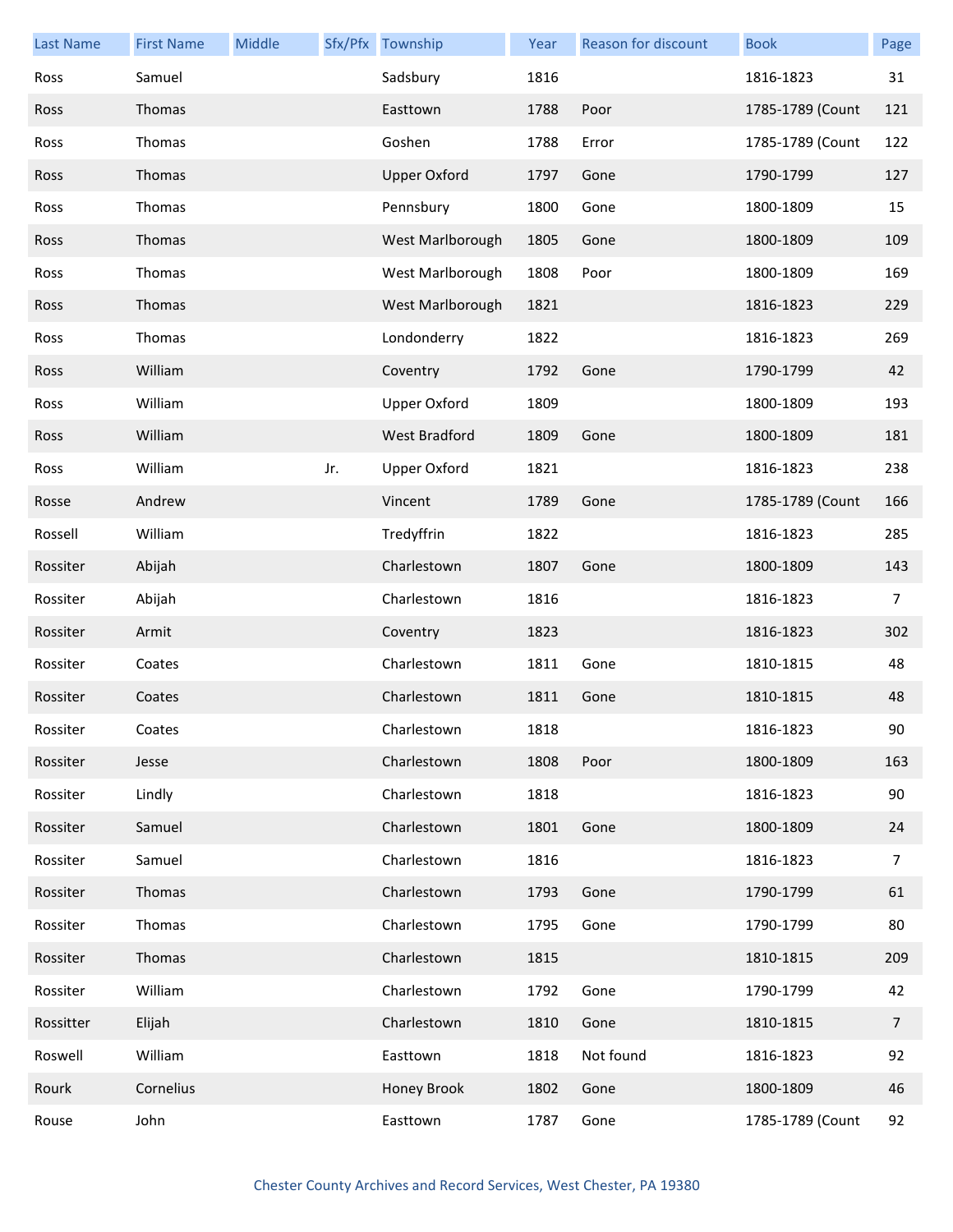| <b>Last Name</b> | <b>First Name</b> | Middle |     | Sfx/Pfx Township        | Year | Reason for discount               | <b>Book</b>       | Page           |
|------------------|-------------------|--------|-----|-------------------------|------|-----------------------------------|-------------------|----------------|
| Roush            | John              |        |     | Easttown                | 1788 | Gone                              | 1786-1789         | 64             |
| Row              | Samuel            |        |     | Willistown              | 1821 |                                   | 1816-1823         | 247            |
| Row              | Samuel            |        |     | Willistown              | 1823 |                                   | 1816-1823         | 332            |
| Row              | William           |        |     | New Garden              | 1817 |                                   | 1816-1823         | 63             |
| Rowan            | John              |        |     | <b>Upper Chichester</b> | 1789 | Gone                              | 1785-1789 (Quota) | 116            |
| Rowan            | John              |        |     | East Nantmeal           | 1793 | Gone                              | 1790-1799         | 70             |
| Rowan            | Joseph            |        |     | <b>Upper Chichester</b> | 1789 | Gone                              | 1785-1789 (Count  | 144            |
| Rowan            | Moses             |        |     | New Garden              | 1785 | Charged to land                   | 1785-1789 (Count  | 15             |
| Rowe             | Patrick           |        |     | New Garden              | 1803 | Gone                              | 1800-1809         | 71             |
| Rowland          | David             |        |     | Tredyffrin              | 1811 | No Dog                            | 1810-1815         | 74             |
| Rowland          | David             |        |     | Tredyffrin              | 1812 | No Dog                            | 1810-1815         | 114            |
| Rowland          | Hugh              |        |     | Willistown              | 1812 | Gone                              | 1810-1815         | 117            |
| Rowland          | Hugh              |        |     | Brandywine              | 1813 | Gone                              | 1810-1815         | 125            |
| Rowland          | Hugh              |        |     | Willistown              | 1819 |                                   | 1816-1823         | 162            |
| Rowland          | James             |        |     | Tredyffrin              | 1785 | Gone                              | 1785-1789 (Quota) | 25             |
| Rowland          | James             |        |     | Charlestown             | 1795 | Charged to land                   | 1790-1799         | 80             |
| Rowland          | John              |        |     | Pikeland                | 1798 | Error                             | 1790-1799         | 147            |
| Rowland          | John              |        |     | Willistown              | 1810 | Mad                               | 1810-1815         | 36             |
| Rowland          | John              |        | Jr. | Willistown              | 1813 | Paid elsewhere                    | 1810-1815         | 157            |
| Rowland          | Jonathan          |        |     | Tredyffrin              | 1823 |                                   | 1816-1823         | 334            |
| Rowland          | Joseph            |        |     | Willistown              | 1801 | Paid in Delaware County 1800-1809 |                   | 38             |
| Rowland          | Joseph            |        |     | Willistown              | 1819 |                                   | 1816-1823         | 162            |
| Rowland          | Joseph            |        |     | East Whiteland          | 1823 |                                   | 1816-1823         | 334            |
| Rowland          | Morgan            |        |     | Willistown              | 1821 |                                   | 1816-1823         | 247            |
| Rowland          | Thomas            |        |     | Tredyffrin              | 1808 | Gone                              | 1800-1809         | 176            |
| Rowland          | Thomas            |        |     | <b>West Nantmeal</b>    | 1812 | Gone                              | 1810-1815         | 107            |
| Rowland          | Thomas            |        |     | Brandywine              | 1816 |                                   | 1816-1823         | $\overline{4}$ |
| Rowland          | Thomas            |        |     | Sadsbury                | 1817 |                                   | 1816-1823         | 72             |
| Rowland          | William           |        |     | West Nottingham         | 1797 | Gone to Maryland                  | 1790-1799         | 125            |
| Rowlings         | John              |        |     | New Garden              | 1802 | Charged to land                   | 1800-1809         | 51             |
| Roxboro          | John              |        |     | Tredyffrin              | 1819 |                                   | 1816-1823         | 158            |
| Roxborough       | John              |        |     | <b>East Nantmeal</b>    | 1786 | Not found                         | 1785-1789 (Count  | 72             |
| Roxborough       | John              |        |     | East Nantmeal           | 1786 | Gone                              | 1785-1789 (Count  | 44             |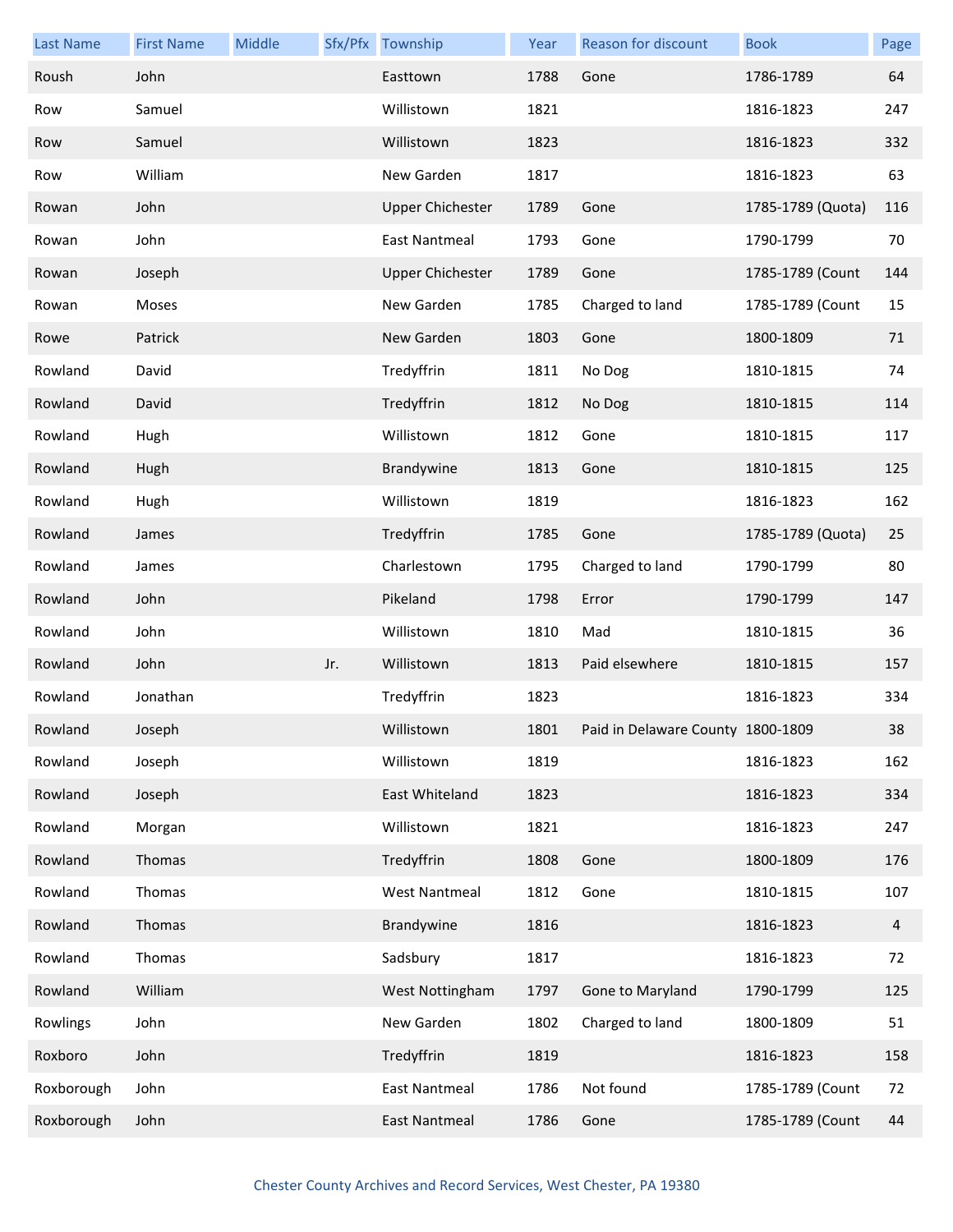| <b>Last Name</b> | <b>First Name</b> | Middle | Sfx/Pfx Township        | Year | Reason for discount | <b>Book</b>       | Page    |
|------------------|-------------------|--------|-------------------------|------|---------------------|-------------------|---------|
| Roxborough       | John              |        | East Nantmeal           | 1786 | Gone                | 1785-1789 (Quota) | 44      |
| Roxeborough      | John              |        | East Nantmeal           | 1787 | Gone                | 1785-1789 (Quota) | 72      |
| Royal            | Henry             |        | Lower Darby             | 1787 | Gone                | 1785-1789 (Count  | 92      |
| Royal            | Henry             |        | Lower Darby             | 1787 | Gone                | 1785-1789 (Quota) | 64      |
| Royal            | Henry             |        | Lower Darby             | 1788 | Gone                | 1786-1789         | 64      |
| Royal            | Robert            |        | Lower Darby             | 1787 | Gone                | 1785-1789 (Quota) | 64      |
| Royal            | Robert            |        | Lower Darby             | 1787 | Gone                | 1785-1789 (Count  | 92      |
| Royal            | Robert            |        | Lower Darby             | 1788 | Gone                | 1786-1789         | 64      |
| Royer            | Abraham           |        | Vincent                 | 1821 |                     | 1816-1823         | 246     |
| Royer            | Benjamin          |        | Charlestown             | 1819 |                     | 1816-1823         | 132     |
| Royer            | Charles           |        | Coventry                | 1797 | Gone                | 1790-1799         | 117     |
| Royer            | David             |        | Charlestown             | 1815 |                     | 1810-1815         | 209     |
| Royer            | John              |        | Pikeland                | 1815 | No Dog              | 1810-1815         | 233     |
| Rozer            | John              | Adam   | <b>West Fallowfield</b> | 1808 | Gone                | 1800-1809         | 165     |
| Rubencam         | Ezekiel           |        | Newlin                  | 1816 | Gone to Ohio        | 1816-1823         | 20      |
| Rubencam         | Ezekiel           |        | Newlin                  | 1818 |                     | 1816-1823         | 104     |
| Rubencam         | Joshua            |        | Newlin                  | 1818 |                     | 1816-1823         | 104     |
| Rubencan         | Charles           |        | Newlin                  | 1806 | Gone                | 1800-1809         | 129     |
| Ruby             | Thomas            |        | New Garden              | 1813 | Gone                | 1810-1815         | 143     |
| Ruch             | Jacob             |        | Pennsbury               | 1811 | Gone                | 1810-1815         | 70      |
| Ruckman          | Thomas            |        | Goshen                  | 1814 | Gone                | 1810-1815         | 173     |
| Rudeback         | Christopher       |        | Lower Oxford            | 1805 | Gone                | 1800-1809         | 113     |
| Rudolph          | C.                |        | Coventry                | 1805 | Error               | 1800-1809         | 103     |
| Rudolph          | Christian         |        | Uwchlan                 | 1811 | Gone                | 1810-1815         | 75      |
| Rudolph          | Christian         |        | Uwchlan                 | 1811 | Gone                | 1810-1815         | 75      |
| Rudolph          | George            |        | London Grove            | 1802 | Poor                | 1800-1809         | 47      |
| Rudolph          | George            |        | London Grove            | 1803 | Gone                | 1800-1809         | 67      |
| Rudolph          | Joseph            |        | Lower Darby             | 1785 | Poor                | 1785-1789 (Count  | $\,8\,$ |
| Rudolph          | Joseph            |        | Lower Darby             | 1788 |                     | 1785-1789 (Count  | 120     |
| Rue              | Benjamin          |        | Tinicum                 | 1787 | Chair useless       | 1785-1789 (Count  | 108     |
| Rue              | Benjamin          |        | Tinicum                 | 1788 | Chair not in use    | 1786-1789         | 80      |
| Rue              | James             |        | West Nottingham         | 1800 | Gone                | 1800-1809         | 12      |
| Rue              | Lewis             |        | Tinicum                 | 1787 | Ran away            | 1785-1789 (Count  | 108     |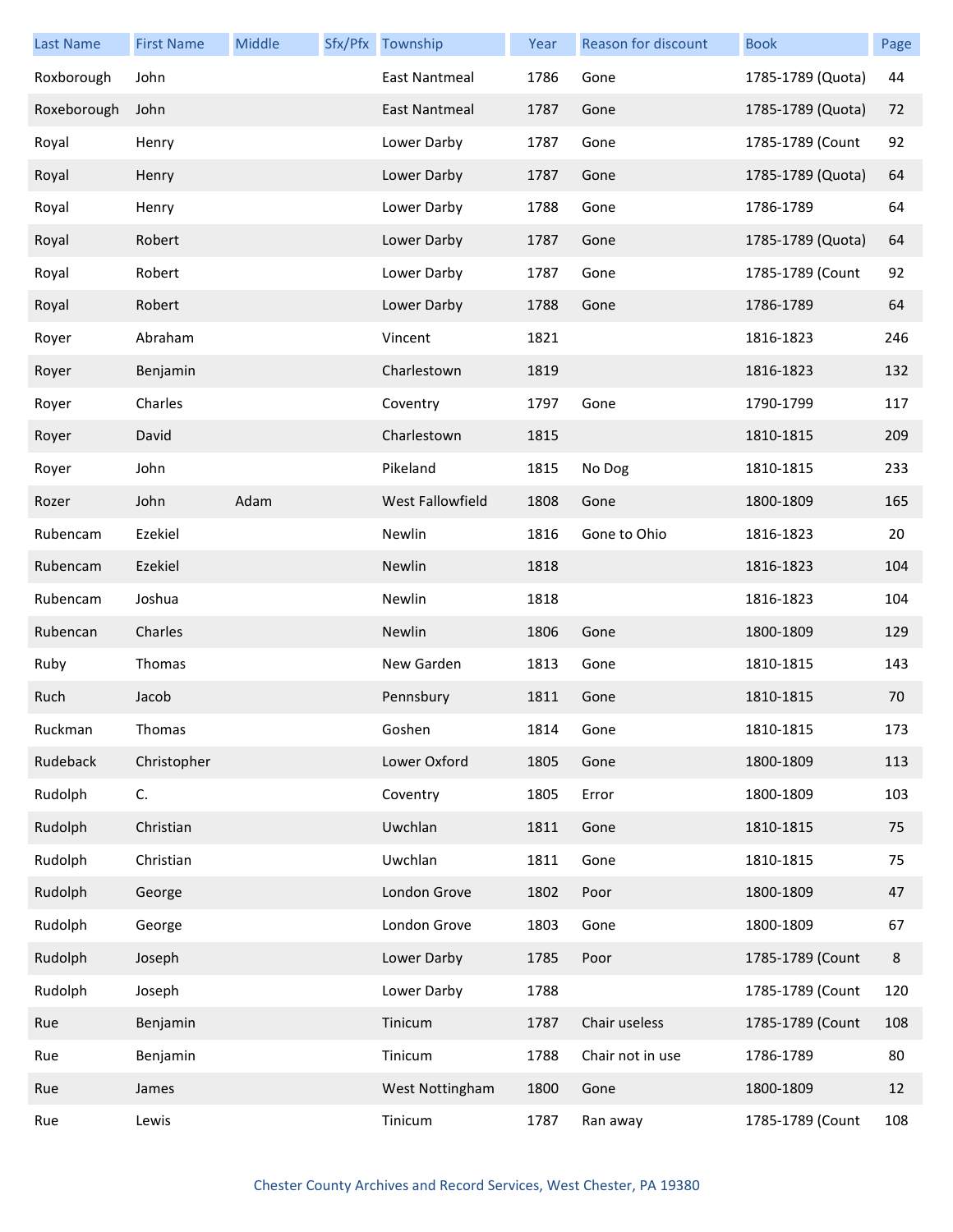| <b>Last Name</b> | <b>First Name</b> | Middle | Sfx/Pfx Township     | Year | Reason for discount | <b>Book</b>       | Page |
|------------------|-------------------|--------|----------------------|------|---------------------|-------------------|------|
| Rue              | Lewis             |        | Tinicum              | 1787 | Ran away            | 1785-1789 (Quota) | 80   |
| Rue              | Lewis             |        | Tinicum              | 1788 | Ran away            | 1786-1789         | 80   |
| Rue              | Zachariah         |        | <b>East Nantmeal</b> | 1809 | Twice taxed         | 1800-1809         | 192  |
| Rusby            | John              |        | Tredyffrin           | 1788 | Gone                | 1785-1789 (Quota) | 109  |
| Rusk             | Thomas            |        | Uwchlan              | 1822 |                     | 1816-1823         | 287  |
| Rusley           | John              |        | Tredyffrin           | 1788 | Gone                | 1785-1789 (Count  | 137  |
| Russel           | Daniel            |        | Sadsbury             | 1809 | Poor                | 1800-1809         | 195  |
| Russel           | Polus             |        | Birmingham           | 1797 | Poor                | 1790-1799         | 114  |
| Russell          | Daniel            |        | Sadsbury             | 1815 | One Dog             | 1810-1815         | 232  |
| Russell          | Daniel            |        | West Caln            | 1823 |                     | 1816-1823         | 300  |
| Russell          | David             |        | Tredyffrin           | 1823 |                     | 1816-1823         | 334  |
| Russell          | Eli               |        | West Caln            | 1823 |                     | 1816-1823         | 300  |
| Russell          | Ephraim           |        | Birmingham           | 1788 | Gone                | 1785-1789 (Quota) | 86   |
| Russell          | Ephraim           |        | Birmingham           | 1788 | Gone                | 1785-1789 (Count  | 114  |
| Russell          | George            |        | Willistown           | 1821 |                     | 1816-1823         | 247  |
| Russell          | Gideon            |        | Willistown           | 1820 |                     | 1816-1823         | 204  |
| Russell          | Gideon            |        | Willistown           | 1821 |                     | 1816-1823         | 247  |
| Russell          | Hugh              |        | New Garden           | 1819 |                     | 1816-1823         | 148  |
| Russell          | Hugh              |        | <b>Upper Oxford</b>  | 1820 |                     | 1816-1823         | 195  |
| Russell          | Hugh              |        | <b>Upper Oxford</b>  | 1821 |                     | 1816-1823         | 238  |
| Russell          | Hugh              |        | <b>Upper Oxford</b>  | 1822 |                     | 1816-1823         | 279  |
| Russell          | James             |        | Birmingham           | 1788 | Gone                | 1785-1789 (Quota) | 86   |
| Russell          | James             |        | Birmingham           | 1788 | Gone                | 1785-1789 (Count  | 114  |
| Russell          | James             |        | Coventry             | 1793 | Gone                | 1790-1799         | 61   |
| Russell          | James             |        | Coventry             | 1795 | Poor                | 1790-1799         | 80   |
| Russell          | James             |        | Coventry             | 1796 | Dead                | 1790-1799         | 98   |
| Russell          | James             |        | New London           | 1807 | Gone                | 1800-1809         | 150  |
| Russell          | James             |        | New London           | 1818 |                     | 1816-1823         | 105  |
| Russell          | James             |        | London Britain       | 1820 |                     | 1816-1823         | 184  |
| Russell          | James             |        | Sadsbury             | 1822 |                     | 1816-1823         | 284  |
| Russell          | James             |        | Willistown           | 1823 |                     | 1816-1823         | 332  |
| Russell          | John              |        | Uwchlan              | 1788 | Gone                | 1785-1789 (Count  | 138  |
| Russell          | John              |        | Uwchlan              | 1788 | Gone                | 1785-1789 (Quota) | 110  |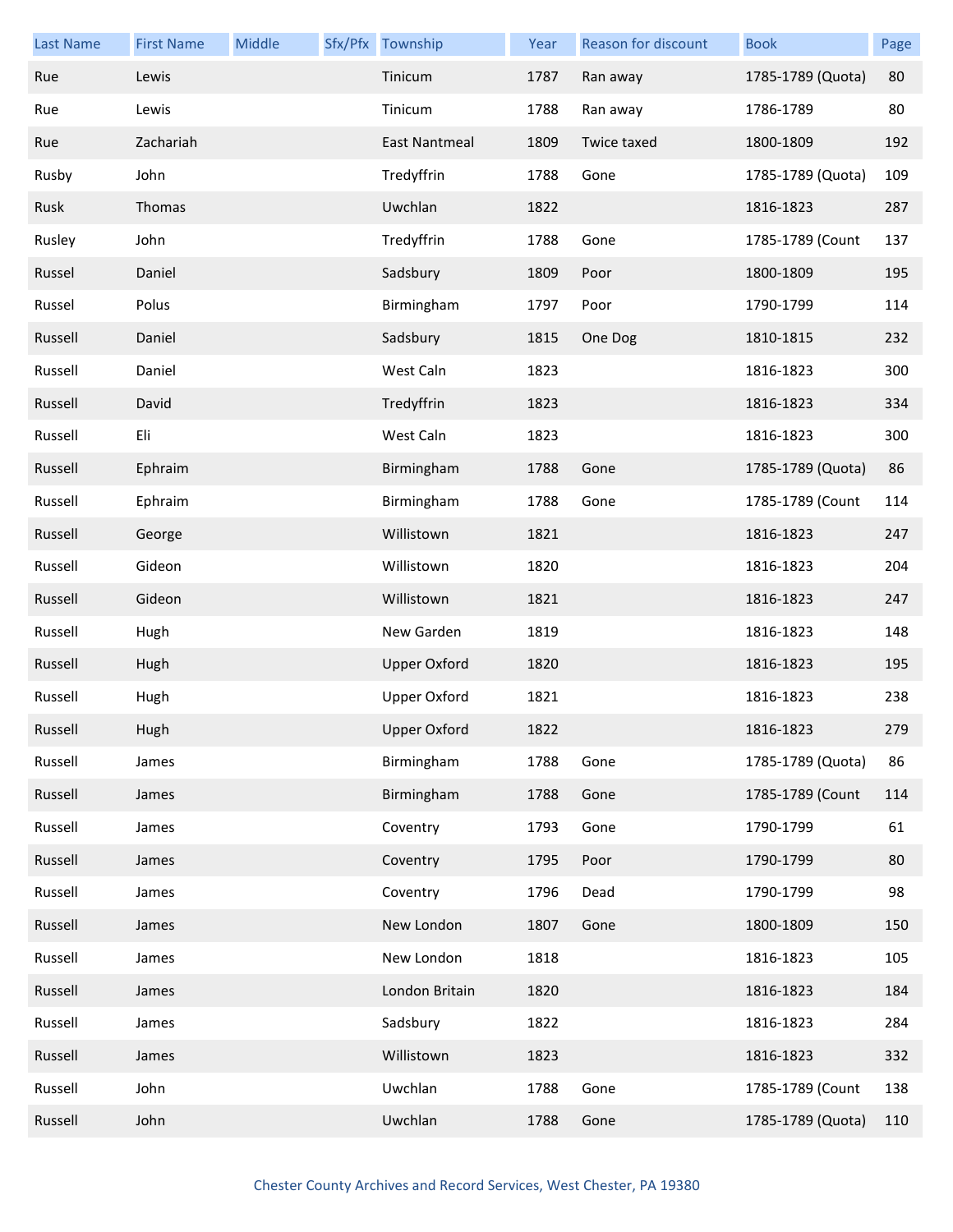| <b>Last Name</b> | <b>First Name</b> | Middle | Sfx/Pfx Township    | Year | <b>Reason for discount</b> | <b>Book</b>       | Page           |
|------------------|-------------------|--------|---------------------|------|----------------------------|-------------------|----------------|
| Russell          | John              |        | Goshen              | 1789 | Gone                       | 1785-1789 (Quota) | 122            |
| Russell          | John              |        | New London          | 1789 | Overrated                  | 1785-1789 (Count  | 158            |
| Russell          | John              |        | Goshen              | 1789 | Gone                       | 1785-1789 (Count  | 150            |
| Russell          | John              |        | New London          | 1789 | Overrated                  | 1785-1789 (Quota) | 130            |
| Russell          | John              |        | New London          | 1801 | Gone                       | 1800-1809         | 30             |
| Russell          | John              |        | London Britain      | 1803 | Gone                       | 1800-1809         | 68             |
| Russell          | John              |        | West Caln           | 1808 |                            | 1800-1809         | 162            |
| Russell          | John              |        | <b>West Chester</b> | 1813 | Gone                       | 1810-1815         | 161            |
| Russell          | John              |        | <b>Upper Oxford</b> | 1814 | Gone                       | 1810-1815         | 188            |
| Russell          | John              |        | West Caln           | 1814 |                            | 1810-1815         | 167            |
| Russell          | John              |        | West Caln           | 1815 | No Dog                     | 1810-1815         | 208            |
| Russell          | John              |        | <b>Upper Oxford</b> | 1817 |                            | 1816-1823         | 68             |
| Russell          | Joseph            |        | West Caln           | 1814 |                            | 1810-1815         | 167            |
| Russell          | Joseph            |        | Londonderry         | 1819 |                            | 1816-1823         | 143            |
| Russell          | Oliver            |        | London Britain      | 1789 |                            | 1785-1789 (Quota) | 125            |
| Russell          | Oliver            |        | London Britain      | 1810 | No Dog                     | 1810-1815         | 17             |
| Russell          | Oliver            |        | London Britain      | 1811 | No Dog                     | 1810-1815         | 56             |
| Russell          | Oliver            |        | London Britain      | 1813 | No Dog                     | 1810-1815         | 138            |
| Russell          | Paul              |        | Tredyffrin          | 1785 | Gone                       | 1785-1789 (Quota) | 25             |
| Russell          | Paul              |        | Birmingham          | 1800 | Poor                       | 1800-1809         | $\mathbf{1}$   |
| Russell          | Robert            |        | East Bradford       | 1786 | Gone                       | 1785-1789 (Count  | 30             |
| Russell          | Robert            |        | East Bradford       | 1786 | Gone                       | 1785-1789 (Quota) | 30             |
| Russell          | Robert            |        | East Bradford       | 1788 | Gone                       | 1786-1789         | $\overline{2}$ |
| Russell          | Robert            |        | East Caln           | 1788 | Gone                       | 1785-1789 (Count  | 118            |
| Russell          | Robert            |        | Aston               | 1788 | Gone                       | 1785-1789 (Quota) | 85             |
| Russell          | Robert            |        | East Caln           | 1788 | Gone                       | 1785-1789 (Quota) | 90             |
| Russell          | Robert            |        | New London          | 1789 | Gone                       | 1785-1789 (Quota) | 130            |
| Russell          | Robert            |        | New London          | 1790 | Poor                       | 1790-1799         | 10             |
| Russell          | Robert            |        | New London          | 1807 | Gone                       | 1800-1809         | 150            |
| Russell          | Robert            |        | <b>Upper Oxford</b> | 1814 | Gone                       | 1810-1815         | 188            |
| Russell          | Robert            |        | London Britain      | 1817 | Poor                       | 1816-1823         | 58             |
| Russell          | Robert            |        | London Britain      | 1818 |                            | 1816-1823         | 101            |
| Russell          | Robert            |        | London Britain      | 1819 |                            | 1816-1823         | 142            |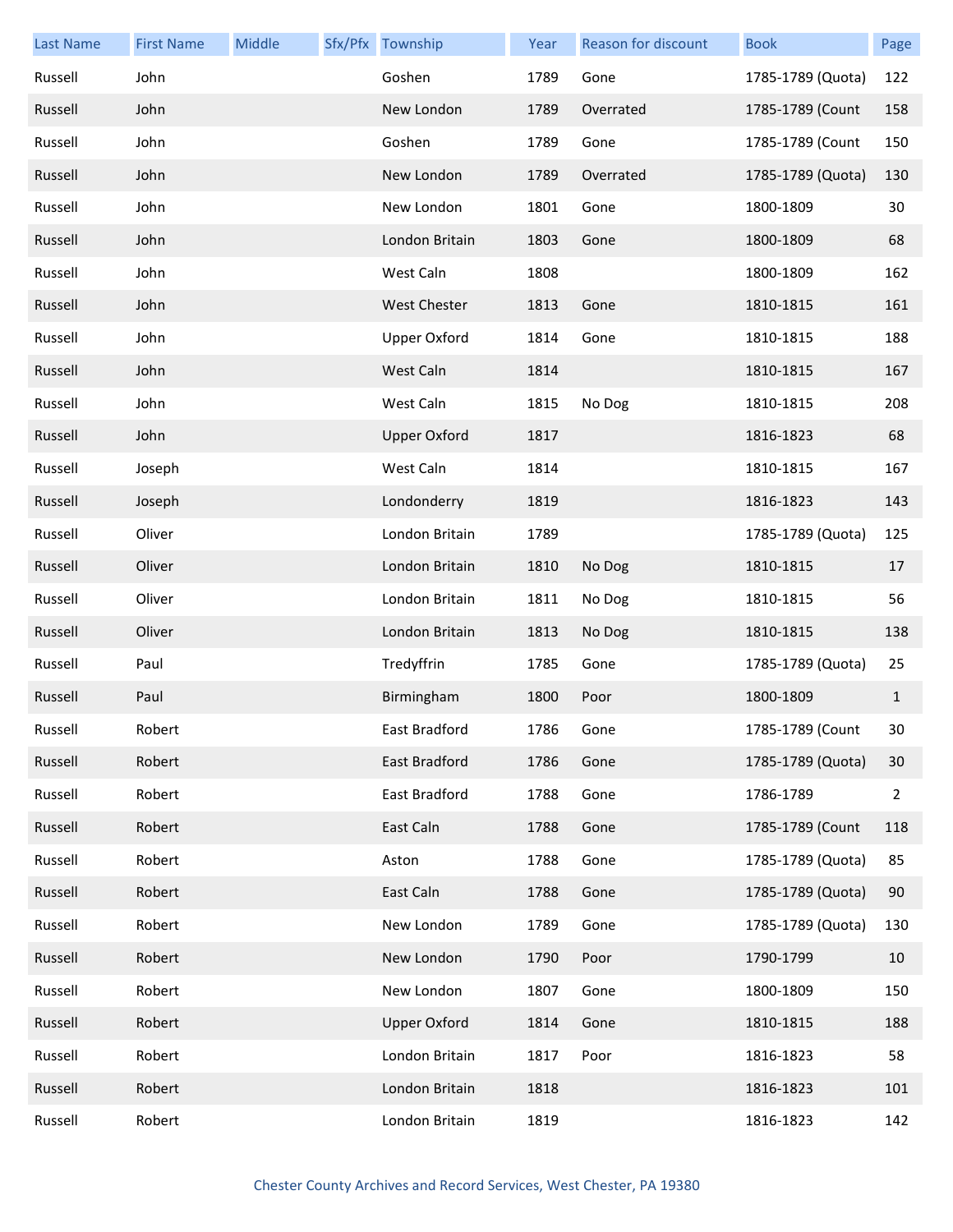| <b>Last Name</b> | <b>First Name</b> | Middle |       | Sfx/Pfx Township     | Year | Reason for discount | <b>Book</b>       | Page |
|------------------|-------------------|--------|-------|----------------------|------|---------------------|-------------------|------|
| Russell          | Thomas            |        |       | New London           | 1789 | Gone                | 1785-1789 (Quota) | 130  |
| Russell          | Thomas            |        |       | London Britain       | 1795 |                     | 1790-1799         | 84   |
| Russell          | Thomas            |        |       | Kennett              | 1810 | Gone                | 1810-1815         | 14   |
| Russell          | Thomas            |        |       | West Fallowfield     | 1811 | Gone                | 1810-1815         | 52   |
| Russell          | Thomas            |        |       | Uwchlan              | 1821 |                     | 1816-1823         | 245  |
| Russell          | Thomas            |        |       | London Britain       | 1822 |                     | 1816-1823         | 268  |
| Russell          | William           |        |       | East Nantmeal        | 1786 | Gone                | 1785-1789 (Count  | 44   |
| Russell          | William           |        |       | East Nantmeal        | 1786 | Gone                | 1785-1789 (Count  | 72   |
| Russell          | William           |        |       | East Nantmeal        | 1786 | Gone                | 1785-1789 (Quota) | 44   |
| Russell          | William           |        |       | Goshen               | 1787 | Gone                | 1786-1789         | 66   |
| Russell          | William           |        |       | Goshen               | 1787 | Gone                | 1785-1789 (Quota) | 66   |
| Russell          | William           |        |       | Goshen               | 1787 | Gone                | 1785-1789 (Count  | 94   |
| Russell          | William           |        |       | Londonderry          | 1796 | Gone                | 1790-1799         | 102  |
| Russell          | William           |        |       | East Bradford        | 1798 | Gone                | 1790-1799         | 133  |
| Ruston           | Robert            |        |       | Goshen               | 1787 | Paid in Bradford    | 1786-1789         | 66   |
| Ruston           | Robert            |        |       | Goshen               | 1787 | Paid in Bradford    | 1785-1789 (Quota) | 66   |
| Ruth             | David             |        |       | Easttown             | 1796 | Gone                | 1790-1799         | 98   |
| Ruth             | David             |        |       | Goshen               | 1798 | Gone                | 1790-1799         | 138  |
| Ruth             | Francis           |        |       | West Fallowfield     | 1803 |                     | 1800-1809         | 65   |
| Ruth             | Francis           |        |       | Sadsbury             | 1819 |                     | 1816-1823         | 156  |
| Ruth             | Francis           |        | Heirs | Sadsbury             | 1820 |                     | 1816-1823         | 199  |
| Ruth             | Francis           |        |       | Sadsbury             | 1821 |                     | 1816-1823         | 242  |
| Ruth             | Jacob             |        |       | East Whiteland       | 1811 | Gone                | 1810-1815         | 78   |
| Ruth             | Jacob             |        |       | East Whiteland       | 1813 | Gone                | 1810-1815         | 159  |
| Ruth             | James             |        |       | East Nantmeal        | 1817 |                     | 1816-1823         | 66   |
| Ruth             | James             |        |       | <b>West Nantmeal</b> | 1819 |                     | 1816-1823         | 152  |
| Ruth             | James             |        |       | East Nantmeal        | 1820 |                     | 1816-1823         | 193  |
| Ruth             | James             |        |       | East Nantmeal        | 1823 |                     | 1816-1823         | 320  |
| Ruth             | John              |        |       | Easttown             | 1789 | Under age           | 1785-1789 (Count  | 149  |
| Ruth             | John              |        |       | Easttown             | 1789 | Under age           | 1785-1789 (Quota) | 121  |
| Ruth             | John              |        |       | Easttown             | 1793 | Gone                | 1790-1799         | 62   |
| Ruth             | Robert            |        |       | West Fallowfield     | 1807 | Gone                | 1800-1809         | 145  |
| Ruth             | Robert            |        |       | West Fallowfield     | 1823 |                     | 1816-1823         | 305  |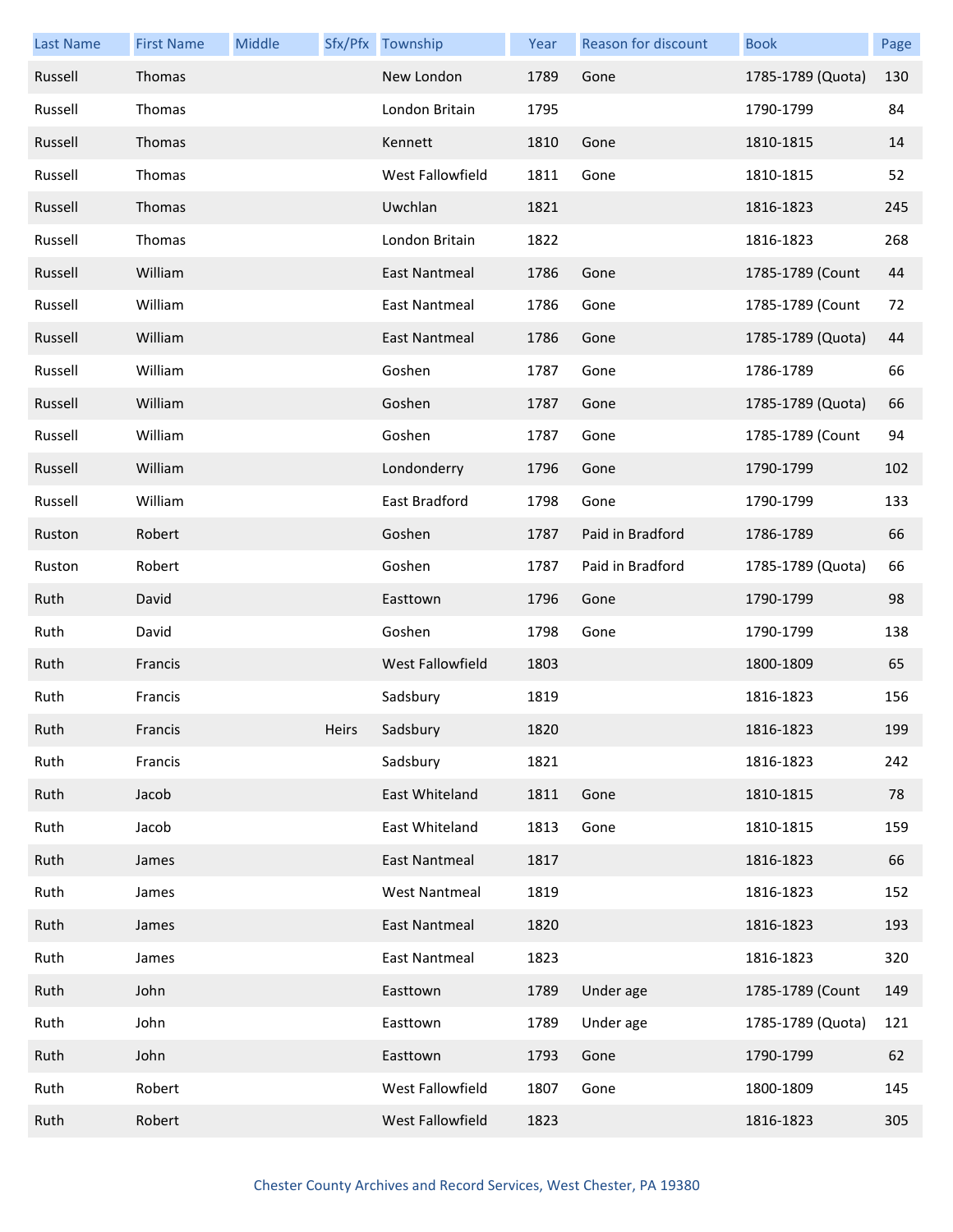| <b>Last Name</b> | <b>First Name</b> | Middle | Sfx/Pfx Township     | Year | Reason for discount | <b>Book</b>       | Page           |
|------------------|-------------------|--------|----------------------|------|---------------------|-------------------|----------------|
| Ruth             | Thomas            |        | Uwchlan              | 1785 | Paid in Caln        | 1785-1789 (Count  | 25             |
| Ruth             | Thomas            |        | Coventry             | 1789 | Under age           | 1785-1789 (Quota) | 119            |
| Ruth             | Thomas            |        | Coventry             | 1789 | Under age           | 1785-1789 (Count  | 147            |
| Ruth             | Thomas            |        | Coventry             | 1790 | Gone                | 1790-1799         | 8              |
| Ruth             | Thomas            |        | West Fallowfield     | 1797 | Gone                | 1790-1799         | 119            |
| Rutherford       | John              |        | New London           | 1806 | Gone                | 1800-1809         | 130            |
| Rutherford       | Robert            |        | Lower Oxford         | 1800 | Paid elsewhere      | 1800-1809         | 14             |
| Rutledge         | George            |        | Brandywine           | 1816 |                     | 1816-1823         | 4              |
| Ruttenback       | John              |        | Tredyffrin           | 1811 | No such man         | 1810-1815         | 74             |
| Rutter           | David             |        | Coventry             | 1810 | No such land        | 1810-1815         | 8              |
| Rutter           | Davit             |        | Coventry             | 1809 | Unseated land       | 1800-1809         | 183            |
| Rutter           | Edward            |        | East Nantmeal        | 1790 | Gone                | 1790-1799         | 12             |
| Rutter           | Edward            |        | Coventry             | 1791 | Gone                | 1790-1799         | 23             |
| Rutter           | Edward            |        | Coventry             | 1792 | Gone                | 1790-1799         | 42             |
| Rutter           | Edward            |        | Coventry             | 1793 | Gone                | 1790-1799         | 61             |
| Rutter           | Edward            |        | Coventry             | 1818 | Gone                | 1816-1823         | 91             |
| Rutter           | Henry             |        | West Caln            | 1814 | Unseated land       | 1810-1815         | 167            |
| Rutter           | Henry             |        | West Caln            | 1818 |                     | 1816-1823         | 89             |
| Rutter           | Henry             |        | West Caln            | 1820 |                     | 1816-1823         | 173            |
| Rutter           | Henry             |        | West Caln            | 1821 |                     | 1816-1823         | 215            |
| Rutter           | Henry             |        | West Caln            | 1822 |                     | 1816-1823         | 257            |
| Rutter           | John              |        | Honey Brook          | 1803 | Gone                | 1800-1809         | 66             |
| Rutter           | Joseph            |        | <b>East Nantmeal</b> | 1786 | Married             | 1785-1789 (Count  | 44             |
| Rutter           | Joseph            |        | <b>East Nantmeal</b> | 1786 | Married             | 1785-1789 (Quota) | 44             |
| Rutter           | Joseph            |        | East Nantmeal        | 1786 | Married             | 1785-1789 (Count  | 72             |
| Ryan             | Isaac             |        | East Bradford        | 1785 | Poor                | 1785-1789 (Count  | $\overline{2}$ |
| Ryan             | Isaac             |        | West Whiteland       | 1786 | Not found           | 1785-1789 (Quota) | 56             |
| Ryan             | Isaac             |        | East Bradford        | 1787 | Poor                | 1785-1789 (Count  | 86             |
| Ryan             | Isaac             |        | East Bradford        | 1787 | Gone                | 1785-1789 (Quota) | 59             |
| Ryan             | Isaac             |        | East Bradford        | 1788 | Poor                | 1786-1789         | 58             |
| Ryan             | James             |        | Middletown           | 1787 | Under age           | 1785-1789 (Quota) | 70             |
| Ryan             | James             |        | Middletown           | 1787 | Under age           | 1785-1789 (Count  | 98             |
| Ryan             | James             |        | Middletown           | 1789 | Under age           | 1786-1789         | 70             |